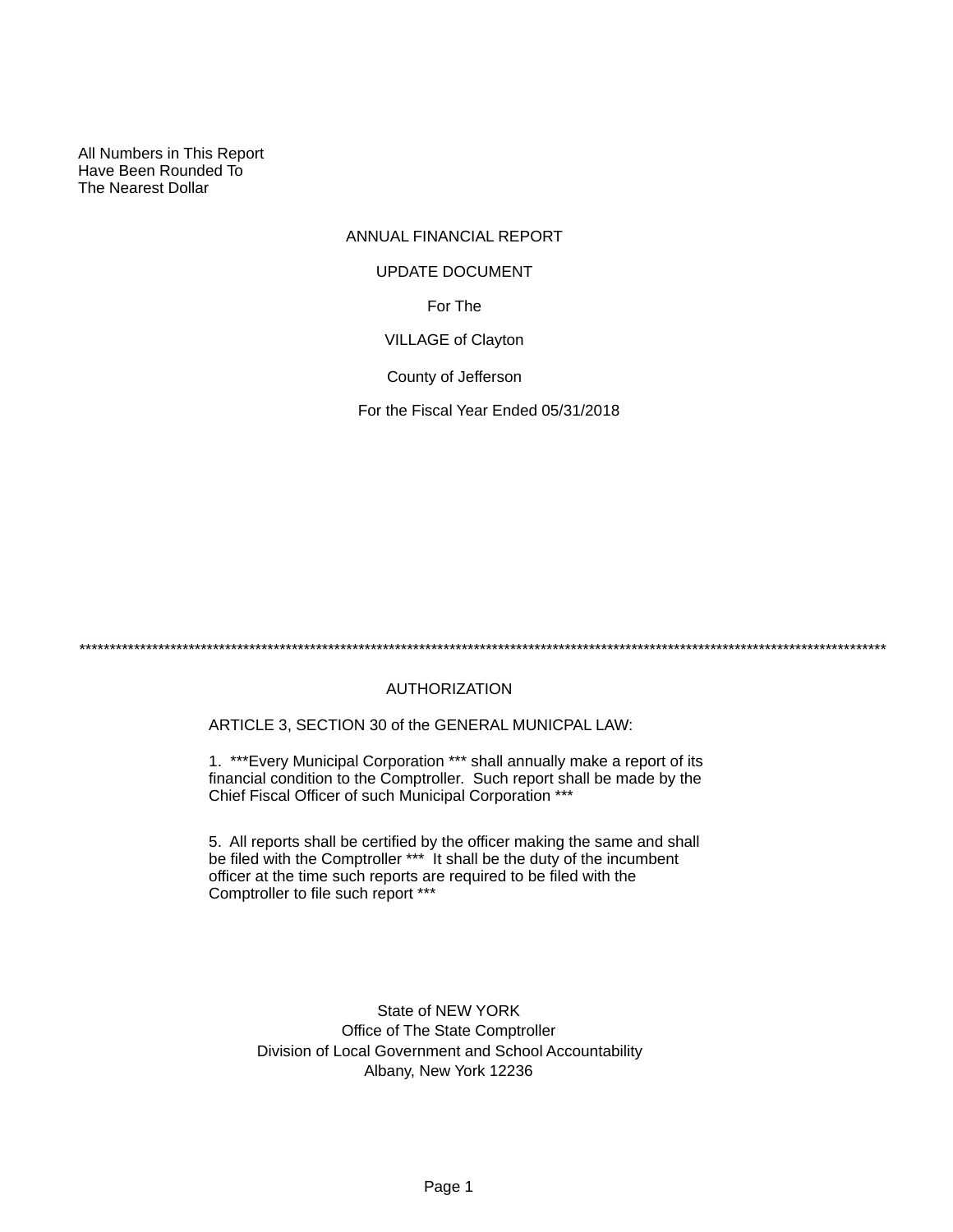#### VILLAGE OF Clayton

# \*\*\* FINANCIAL SECTION \*\*\*

Financial Information for the following funds and account groups are included in the Annual Financial Report filed by your government for the fiscal year ended 2017 and has been used by the OSC as the basis for preparing this update document for the fiscal year ended 2018:

> (A) GENERAL (FX) WATER (G) SEWER (H) CAPITAL PROJECTS (K) GENERAL FIXED ASSETS (L) LIBRARY (TA) AGENCY (W) GENERAL LONG-TERM DEBT

All amounts included in this update document for 2017 represent data filed by your government with OSC as reviewed and adjusted where necessary.

# \*\*\* SUPPLEMENTAL SECTION \*\*\*

The Supplemental Section includes the following sections:

- 1) Statement of Indebtedness
- 2) Schedule of Time Deposits and Investments
- 3) Bank Reconciliation
- 4) Local Government Questionnaire
- 5) Schedule of Employee and Retiree Benefits
- 6) Schedule of Energy Costs and Consumption

All numbers in this report will be rounded to the nearest dollar.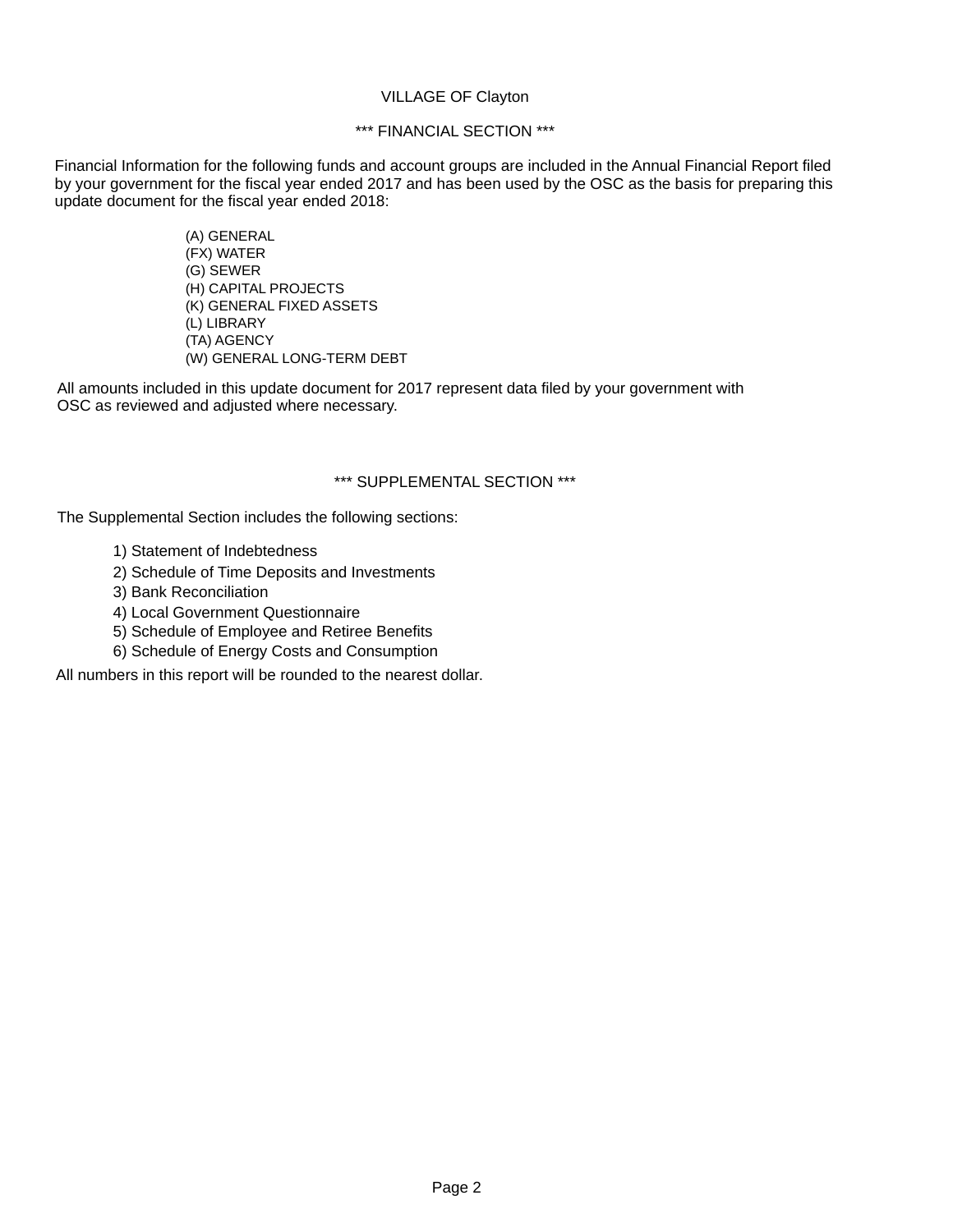(A) GENERAL

| <b>Code Description</b>                                | 2017    | EdpCode | 2018      |
|--------------------------------------------------------|---------|---------|-----------|
| <b>Assets</b>                                          |         |         |           |
| Cash                                                   |         | A200    | 1,020,205 |
| Cash In Time Deposits                                  | 28,326  | A201    | 73,886    |
| Petty Cash                                             | 100     | A210    | 100       |
| <b>TOTAL Cash</b>                                      | 28,426  |         | 1,094,191 |
| <b>Accounts Receivable</b>                             | 55,413  | A380    | 13,470    |
| <b>TOTAL Other Receivables (net)</b>                   | 55,413  |         | 13,470    |
| Due From Other Funds                                   | 696,920 | A391    |           |
| <b>TOTAL Due From Other Funds</b>                      | 696,920 |         | $\bf{0}$  |
| Due From Other Governments                             | 11,551  | A440    | 16,457    |
| <b>TOTAL Due From Other Governments</b>                | 11,551  |         | 16,457    |
| Cash In Time Deposits Special Reserves                 | 114,806 | A231    | 115,016   |
| <b>TOTAL Restricted Assets</b>                         | 114,806 |         | 115,016   |
| <b>TOTAL Assets and Deferred Outflows of Resources</b> | 907,116 |         | 1,239,134 |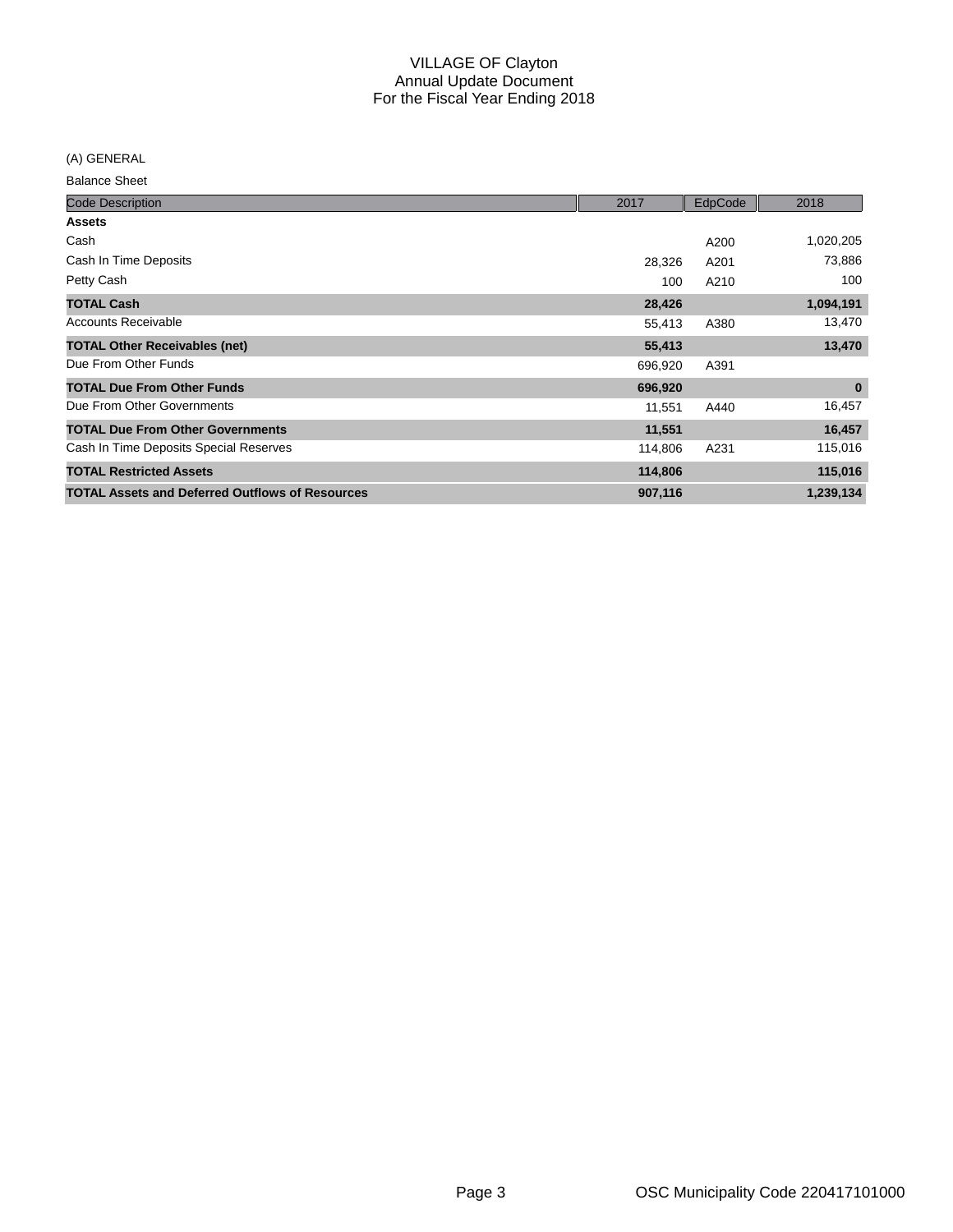# (A) GENERAL

| <b>Code Description</b>                                     | 2017     | EdpCode | 2018      |
|-------------------------------------------------------------|----------|---------|-----------|
| <b>Accounts Payable</b>                                     | 20,336   | A600    | 25,890    |
| <b>TOTAL Accounts Payable</b>                               | 20,336   |         | 25,890    |
| <b>Accrued Liabilities</b>                                  | 21,959   | A601    | 41,702    |
| <b>TOTAL Accrued Liabilities</b>                            | 21,959   |         | 41,702    |
| Overpayments & Clearing Account                             | 3,380    | A690    |           |
| <b>TOTAL Other Liabilities</b>                              | 3,380    |         | $\bf{0}$  |
| Due To Other Funds                                          | 698,232  | A630    | 846,727   |
| <b>TOTAL Due To Other Funds</b>                             | 698,232  |         | 846,727   |
| Due To Employees' Retirement System                         |          | A637    | 19,656    |
| <b>TOTAL Due To Other Governments</b>                       | $\bf{0}$ |         | 19,656    |
| <b>TOTAL Liabilities</b>                                    | 743,907  |         | 933,975   |
| <b>Fund Balance</b>                                         |          |         |           |
| <b>Capital Reserve</b>                                      | 114,806  | A878    | 115,016   |
| <b>TOTAL Restricted Fund Balance</b>                        | 114,806  |         | 115,016   |
| Unassigned Fund Balance                                     | 48,403   | A917    | 190,143   |
| <b>TOTAL Unassigned Fund Balance</b>                        | 48,403   |         | 190,143   |
| <b>TOTAL Fund Balance</b>                                   | 163,209  |         | 305,159   |
| <b>TOTAL Liabilities, Deferred Inflows And Fund Balance</b> | 907,116  |         | 1,239,134 |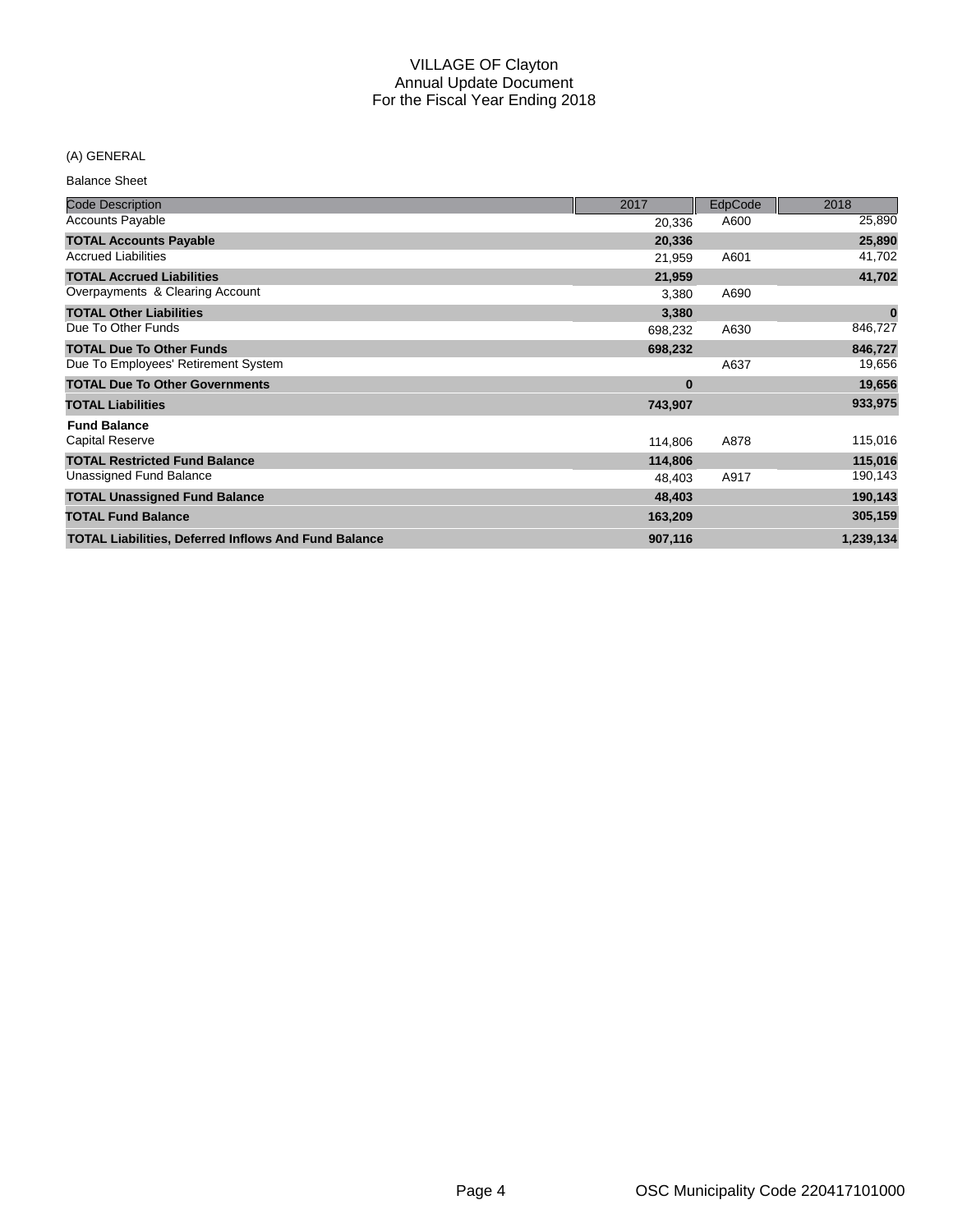(A) GENERAL

| <b>Code Description</b>                                 | 2017      | EdpCode | 2018      |
|---------------------------------------------------------|-----------|---------|-----------|
| <b>Revenues</b>                                         |           |         |           |
| <b>Real Property Taxes</b>                              | 1,176,976 | A1001   | 1,195,311 |
| <b>TOTAL Real Property Taxes</b>                        | 1,176,976 |         | 1,195,311 |
| Other Payments In Lieu of Taxes                         | 22,818    | A1081   | 23,268    |
| Interest & Penalties On Real Prop Taxes                 | 6,980     | A1090   | 4,580     |
| <b>TOTAL Real Property Tax Items</b>                    | 29,798    |         | 27,848    |
| Non Prop Tax Dist By County                             | 565,672   | A1120   | 593,875   |
| Utilities Gross Receipts Tax                            | 17,844    | A1130   | 29,460    |
| Franchises                                              | 30,670    | A1170   | 32,288    |
| <b>TOTAL Non Property Tax Items</b>                     | 614,186   |         | 655,623   |
| <b>Clerk Fees</b>                                       | 1,029     | A1255   | 1,100     |
| Police Fees                                             | 41        | A1520   | 82        |
| Parking Meter Fees Non-Taxable                          | 51,411    | A1741   | 46,741    |
| Other Culture & Recreation Income                       | 39,964    | A2089   | 37,588    |
| <b>Zoning Fees</b>                                      | 8,018     | A2110   | 4,163     |
| <b>Planning Board Fees</b>                              | 2,970     | A2115   | 1,470     |
| <b>TOTAL Departmental Income</b>                        | 103,433   |         | 91,144    |
| General Services, Inter Government                      | 2,722     | A2210   | 11,875    |
| <b>Transportation Services, Other Govts</b>             |           | A2300   |           |
| Snow Removal Services, Other Govts                      | 19,334    | A2302   | 19,334    |
| <b>TOTAL Intergovernmental Charges</b>                  | 22,056    |         | 31,209    |
| Interest And Earnings                                   | 272       | A2401   | 403       |
| Rental of Real Property                                 | 1,200     | A2410   |           |
| <b>TOTAL Use of Money And Property</b>                  | 1,472     |         | 403       |
| Games of Chance                                         | 75        | A2530   | 75        |
| Licenses, Other                                         | 450       | A2545   | 150       |
| <b>Public Safety Permits</b>                            |           | A2550   | 400       |
| <b>Street Opening Permits</b>                           | 50        | A2560   | 100       |
| <b>TOTAL Licenses And Permits</b>                       | 575       |         | 725       |
| <b>Fines And Forfeited Bail</b>                         | 8,095     | A2610   | 6,520     |
| <b>TOTAL Fines And Forfeitures</b>                      | 8,095     |         | 6,520     |
| Sales of Scrap & Excess Materials                       | 1,520     | A2650   |           |
| Sales of Equipment                                      | 500       | A2665   | 3,626     |
| <b>TOTAL Sale of Property And Compensation For Loss</b> | 2,020     |         | 3,626     |
| Refunds of Prior Year's Expenditures                    | 524       | A2701   | 31        |
| <b>Gifts And Donations</b>                              | 1,995     | A2705   | 11,457    |
| Unclassified (specify)                                  | 1,232     | A2770   |           |
| <b>TOTAL Miscellaneous Local Sources</b>                | 3,751     |         | 11,488    |
| Interfund Revenues                                      |           | A2801   | 130,222   |
| <b>TOTAL Interfund Revenues</b>                         | $\bf{0}$  |         | 130,222   |
| St Aid, Revenue Sharing                                 | 14,199    | A3001   | 13,992    |
| St Aid, Mortgage Tax                                    | 13,053    | A3005   | 13,134    |
| St Aid, Consolidated Highway Aid                        | 31,808    | A3501   | 40,616    |
| <b>TOTAL State Aid</b>                                  | 59,060    |         | 67,742    |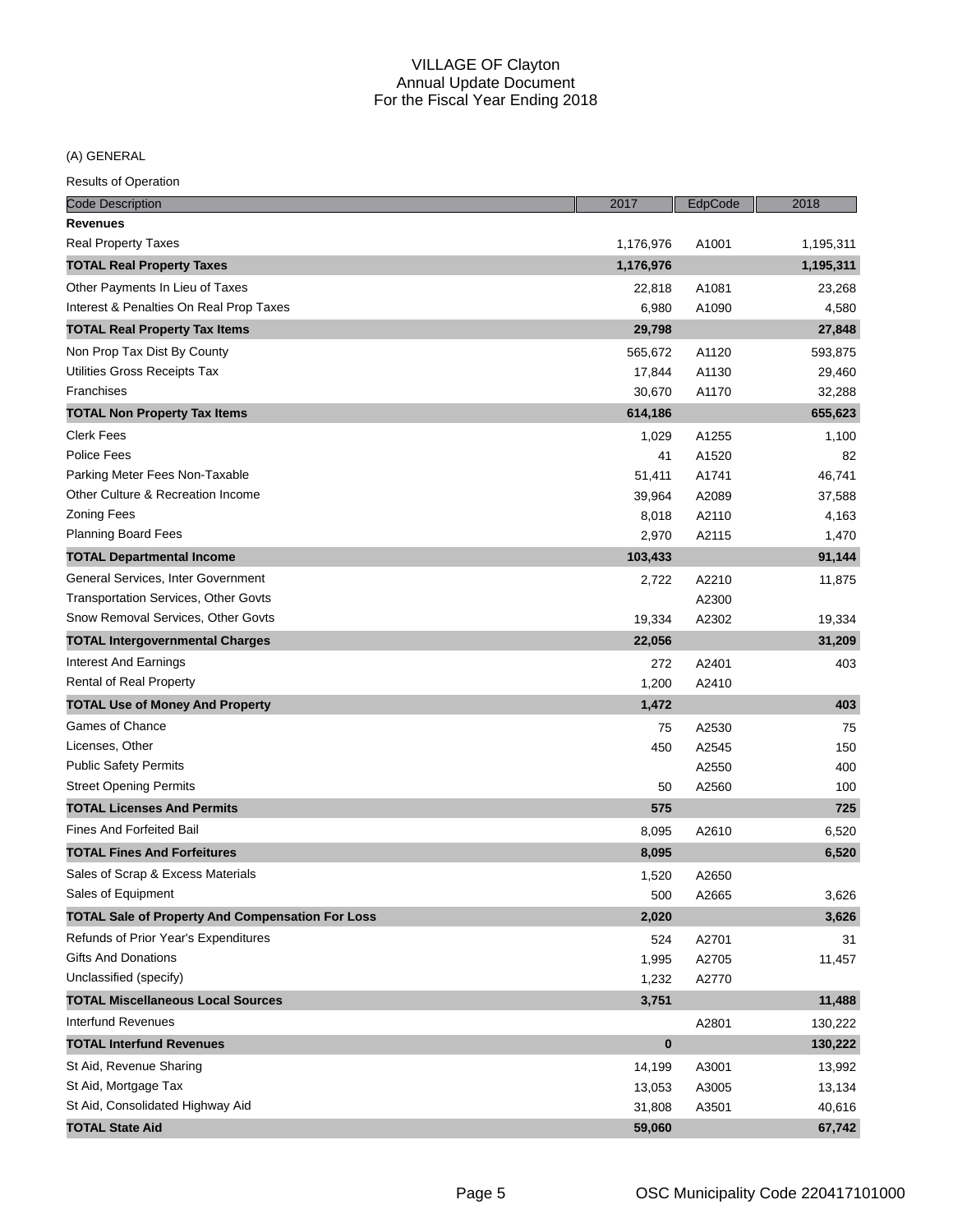(A) GENERAL

| <b>Results of Operation</b> |  |
|-----------------------------|--|
|-----------------------------|--|

| <b>Code Description</b>                        | 2017             | EdpCode | 2018         |
|------------------------------------------------|------------------|---------|--------------|
| <b>Revenues</b>                                |                  |         |              |
| Fed Aid, Crime Control                         | 1,102            | A4320   |              |
| <b>TOTAL Federal Aid</b>                       | 1,102            |         | $\bf{0}$     |
| <b>TOTAL Revenues</b>                          | 2,022,524        |         | 2,221,861    |
| Interfund Transfers                            |                  | A5031   |              |
| <b>TOTAL Interfund Transfers</b>               | $\bf{0}$         |         | $\bf{0}$     |
| <b>TOTAL Other Sources</b>                     | $\boldsymbol{0}$ |         | $\mathbf{0}$ |
| <b>TOTAL Detail Revenues And Other Sources</b> | 2,022,524        |         | 2,221,861    |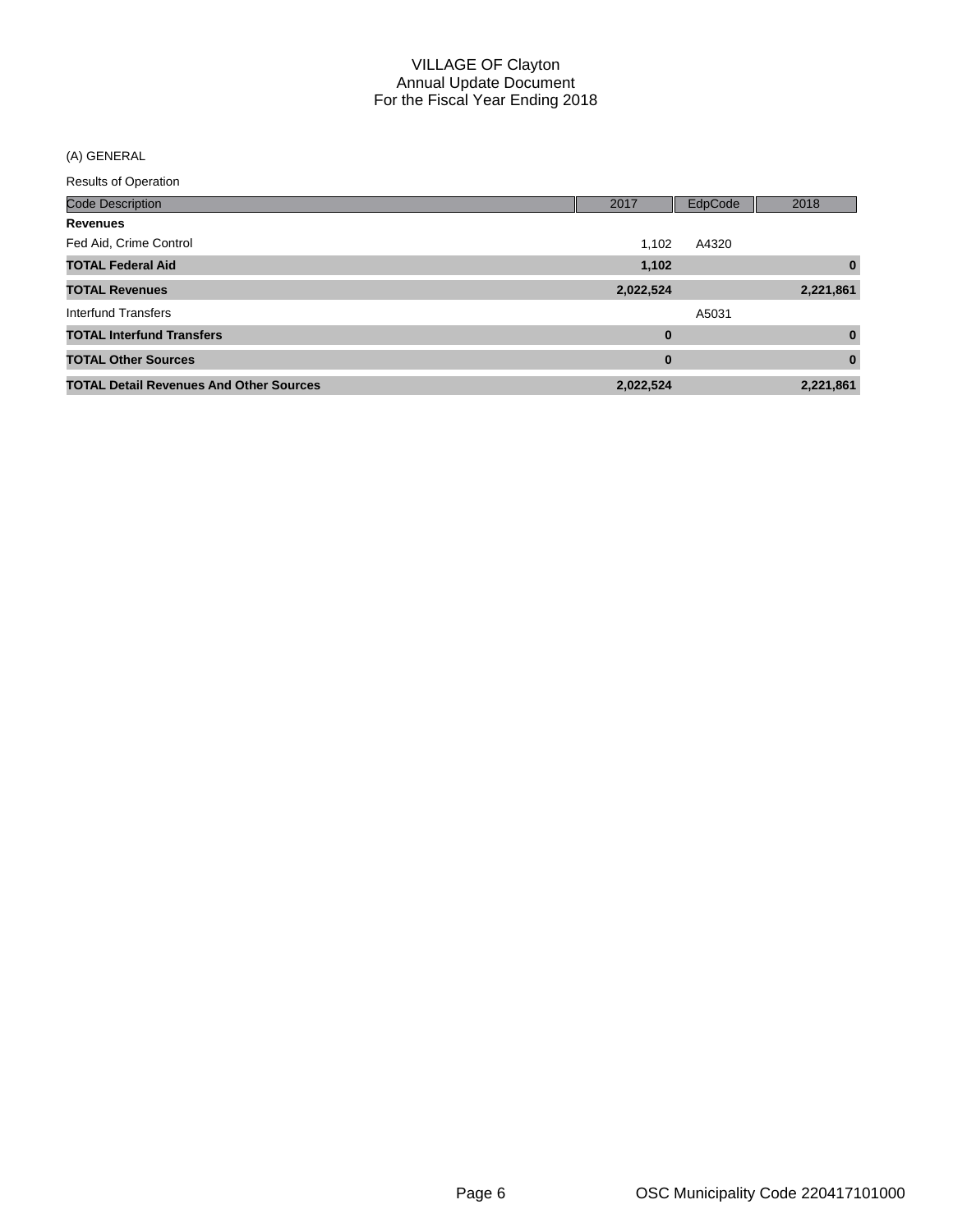# (A) GENERAL

| <b>Code Description</b>                 | 2017    | EdpCode | 2018      |
|-----------------------------------------|---------|---------|-----------|
| <b>Expenditures</b>                     |         |         |           |
| Legislative Board, Pers Serv            | 11,000  | A10101  | 11,000    |
| Legislative Board, Contr Expend         | 1,251   | A10104  | 136       |
| <b>TOTAL Legislative Board</b>          | 12,251  |         | 11,136    |
| Municipal Court, Pers Serv              | 7,477   | A11101  | 7,477     |
| Municipal Court, Contr Expend           | 12,030  | A11104  | 10,073    |
| <b>TOTAL Municipal Court</b>            | 19,507  |         | 17,550    |
| Mayor, Pers Serv                        | 5,575   | A12101  | 5,575     |
| Mayor, Contr Expend                     | 508     | A12104  | 349       |
| <b>TOTAL Mayor</b>                      | 6,083   |         | 5,924     |
| Treasurer, Pers Serv                    | 118,702 | A13251  | 116,808   |
| Treasurer, Equip & Cap Outlay           | 285     | A13252  |           |
| Treasurer, Contr Expend                 | 37,692  | A13254  | 57,228    |
| <b>TOTAL Treasurer</b>                  | 156,679 |         | 174,036   |
| Law, Contr Expend                       | 8,881   | A14204  | 13,738    |
| <b>TOTAL Law</b>                        | 8,881   |         | 13,738    |
| Elections, Contr Expend                 | 428     | A14504  |           |
| <b>TOTAL Elections</b>                  | 428     |         | $\pmb{0}$ |
| Records Mgmt, Contr Expend              | 1,049   | A14604  | 38        |
| <b>TOTAL Records Mgmt</b>               | 1,049   |         | 38        |
| Buildings, Pers Serv                    | 9,840   | A16201  | 3,834     |
| Buildings, Equip & Cap Outlay           |         | A16202  | 12,403    |
| Buildings, Contr Expend                 | 38,679  | A16204  | 28,946    |
| <b>TOTAL Buildings</b>                  | 48,519  |         | 45,183    |
| Unallocated Insurance, Contr Expend     | 16,898  | A19104  | 19,068    |
| <b>TOTAL Unallocated Insurance</b>      | 16,898  |         | 19,068    |
| Municipal Assn Dues, Contr Expend       | 1,225   | A19204  | 1,225     |
| <b>TOTAL Municipal Assn Dues</b>        | 1,225   |         | 1,225     |
| Other Gen Govt Support, Contr Expend    | 15,022  | A19894  | 3,418     |
| <b>TOTAL Other Gen Govt Support</b>     | 15,022  |         | 3,418     |
| <b>TOTAL General Government Support</b> | 286,542 |         | 291,316   |
| Police, Pers Serv                       | 226,041 | A31201  | 262,208   |
| Police, Equip & Cap Outlay              |         | A31202  | 6,509     |
| Police, Contr Expend                    | 16,582  | A31204  | 13,367    |
| <b>TOTAL Police</b>                     | 242,623 |         | 282,084   |
| On-Street Parking, Pers Serv            | 13,861  | A33201  | 15,769    |
| On-Street Parking, Contr Expend         | 1,683   | A33204  | 638       |
| <b>TOTAL On-Street Parking</b>          | 15,544  |         | 16,407    |
| Control of Animals, Pers Serv           | 3,013   | A35101  | 1,500     |
| Control of Animals, Contr Expend        | 207     | A35104  | 110       |
| <b>TOTAL Control of Animals</b>         | 3,220   |         | 1,610     |
| <b>TOTAL Public Safety</b>              | 261,387 |         | 300,101   |
| Street Admin, Pers Serv                 | 58,782  | A50101  | 60,659    |
| Street Admin, Contr Expend              | 2,904   | A50104  | 167       |
| <b>TOTAL Street Admin</b>               | 61,686  |         | 60,826    |
| Maint of Streets, Pers Serv             | 258,097 | A51101  | 287,328   |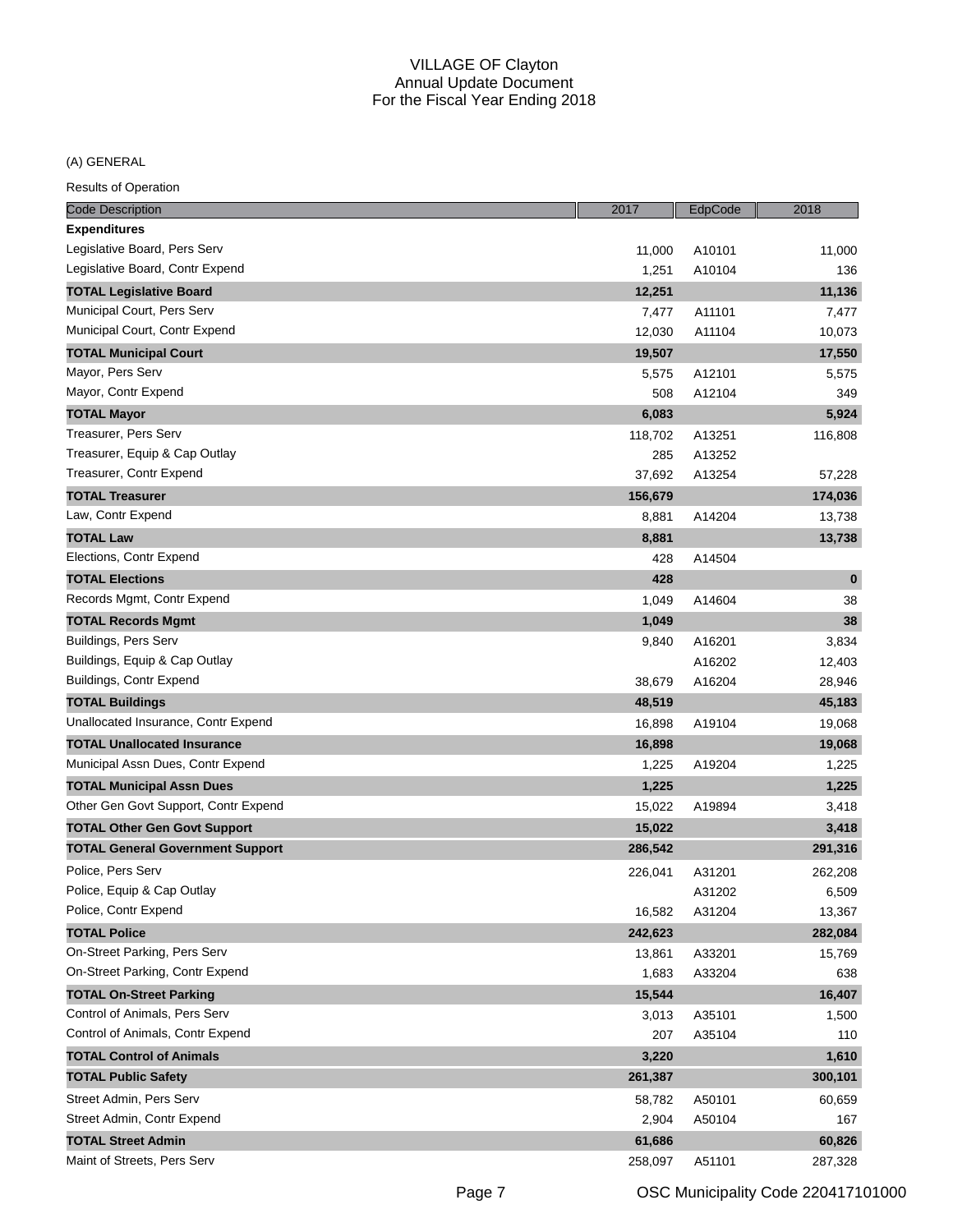# (A) GENERAL

| <b>Code Description</b>                                                | 2017     | EdpCode | 2018    |
|------------------------------------------------------------------------|----------|---------|---------|
| <b>Expenditures</b>                                                    |          |         |         |
| Maint of Streets, Equip & Cap Outlay                                   | 13,368   | A51102  | 49,153  |
| Maint of Streets, Contr Expend                                         | 183,287  | A51104  | 185,254 |
| <b>TOTAL Maint of Streets</b>                                          | 454,752  |         | 521,735 |
| Street Lighting, Contr Expend                                          | 28,952   | A51824  | 32,598  |
| <b>TOTAL Street Lighting</b>                                           | 28,952   |         | 32,598  |
| Sidewalks, Contr Expend                                                | 5,507    | A54104  | 6,395   |
| <b>TOTAL Sidewalks</b>                                                 | 5,507    |         | 6,395   |
| <b>TOTAL Transportation</b>                                            | 550,897  |         | 621,554 |
| Publicity, Contr Expend                                                | 46,720   | A64104  | 46,786  |
| <b>TOTAL Publicity</b>                                                 | 46,720   |         | 46,786  |
| <b>TOTAL Economic Assistance And Opportunity</b>                       | 46,720   |         | 46,786  |
| Playgr & Rec Centers, Pers Serv                                        | 3,509    | A71401  | 7,521   |
| Playgr & Rec Centers, Equip & Cap Outlay                               |          | A71402  | 5,990   |
| Playgr & Rec Centers, Contr Expend                                     | 20,311   | A71404  | 22,264  |
| <b>TOTAL Playgr &amp; Rec Centers</b>                                  | 23,820   |         | 35,775  |
| Special Rec Facility, Pers Serv                                        | 44,602   | A71801  | 44,855  |
| Special Rec Facility, Contr Expend                                     | 67,424   | A71804  | 25,169  |
| <b>TOTAL Special Rec Facility</b>                                      | 112,026  |         | 70,024  |
| Joint Youth Prog, Contr Expend                                         | 9,000    | A73204  | 9,000   |
| <b>TOTAL Joint Youth Prog</b>                                          | 9,000    |         | 9,000   |
| Historian, Pers Serv                                                   | 2,629    | A75101  | 2,629   |
| <b>TOTAL Historian</b>                                                 | 2,629    |         | 2,629   |
| Adult Recreation, Contr Expend                                         | 8,837    | A76204  | 8,483   |
| <b>TOTAL Adult Recreation</b>                                          | 8,837    |         | 8,483   |
| <b>TOTAL Culture And Recreation</b>                                    | 156,312  |         | 125,911 |
| Zoning, Contr Expend                                                   |          |         |         |
|                                                                        | 49,577   | A80104  | 43,274  |
| <b>TOTAL Zoning</b>                                                    | 49,577   |         | 43,274  |
| Planning, Contr Expend                                                 | 4,000    | A80204  | 2,565   |
| <b>TOTAL Planning</b>                                                  | 4,000    |         | 2,565   |
| Storm Sewers, Pers Serv<br>Storm Sewers, Contr Expend                  | 3,355    | A81401  | 2,828   |
|                                                                        | 1,380    | A81404  | 428     |
| <b>TOTAL Storm Sewers</b>                                              | 4,735    |         | 3,256   |
| Refuse & Garbage, Contr Expend                                         | 1,364    | A81604  | 716     |
| <b>TOTAL Refuse &amp; Garbage</b><br>Comm Beautification, Contr Expend | 1,364    |         | 716     |
|                                                                        | 1,872    | A85104  | 1,873   |
| <b>TOTAL Comm Beautification</b>                                       | 1,872    |         | 1,873   |
| Shade Tree, Contr Expend                                               |          | A85604  | 275     |
| <b>TOTAL Shade Tree</b>                                                | $\bf{0}$ |         | 275     |
| <b>TOTAL Home And Community Services</b>                               | 61,548   |         | 51,959  |
| State Retirement System                                                | 115,927  | A90108  | 118,120 |
| Social Security, Employer Cont                                         | 57,172   | A90308  | 60,233  |
| Worker's Compensation, Empl Bnfts                                      | 63,590   | A90408  | 61,515  |
| Unemployment Insurance, Empl Bnfts                                     | 3,628    | A90508  | 1,504   |
| Disability Insurance, Empl Bnfts                                       | 27       | A90558  |         |
| Hospital & Medical (dental) Ins, Empl Bnft                             | 266,570  | A90608  | 254,423 |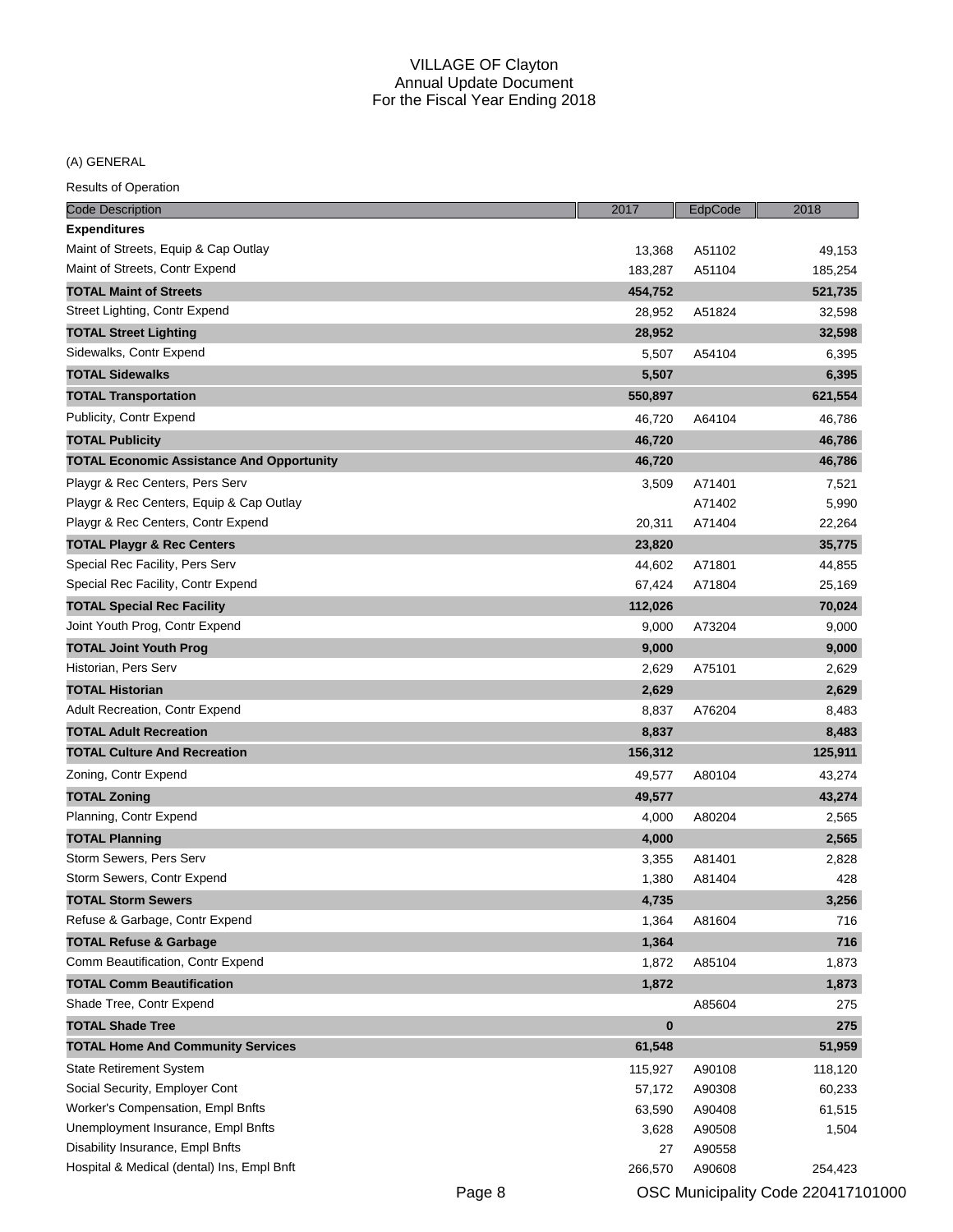(A) GENERAL

|  | <b>Results of Operation</b> |
|--|-----------------------------|
|  |                             |

| <b>Code Description</b>                         | 2017      | EdpCode | 2018      |
|-------------------------------------------------|-----------|---------|-----------|
| <b>Expenditures</b>                             |           |         |           |
| Other Employee Benefits (spec)                  | 4,358     | A90898  | 5,753     |
| <b>TOTAL Employee Benefits</b>                  | 511,272   |         | 501,548   |
| Debt Principal, Serial Bonds                    | 120,000   | A97106  | 100,000   |
| Debt Principal, Installment Bonds               | 15,800    | A97206  | 15,800    |
| Debt Principal, Bond Anticipation Notes         |           | A97306  | 157,500   |
| Install Pur Debt, Principal                     |           | A97856  | 35,057    |
| <b>TOTAL Debt Principal</b>                     | 135,800   |         | 308,357   |
| Debt Interest, Serial Bonds                     | 23,188    | A97107  | 19,375    |
| Debt Interest, Installment Bonds                | 593       | A97207  | 355       |
| Debt Interest, Bond Anticipation Notes          |           | A97307  | 21,669    |
| <b>TOTAL Debt Interest</b>                      | 23,781    |         | 41,399    |
| <b>TOTAL Expenditures</b>                       | 2,034,259 |         | 2,288,931 |
| Transfers, Other Funds                          | 34,000    | A99019  | 34,000    |
| <b>Transfers, Capital Projects Fund</b>         |           | A99509  | 183,405   |
| <b>TOTAL Operating Transfers</b>                | 34,000    |         | 217,405   |
| <b>TOTAL Other Uses</b>                         | 34,000    |         | 217,405   |
| <b>TOTAL Detail Expenditures And Other Uses</b> | 2,068,259 |         | 2,506,336 |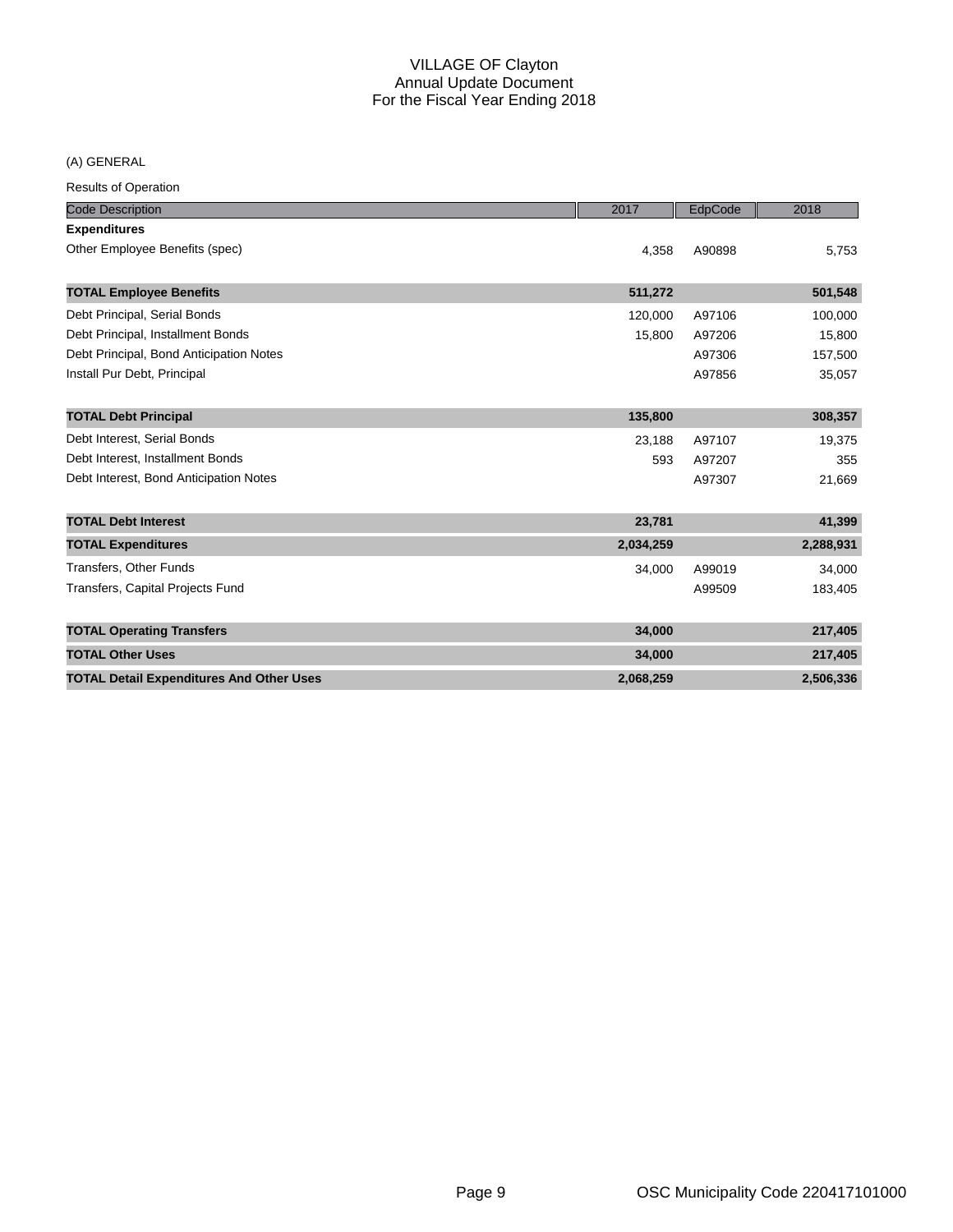(A) GENERAL

**Analysis of Changes in Fund Balance**

| <b>Code Description</b>                     | 2017      | EdpCode | 2018      |
|---------------------------------------------|-----------|---------|-----------|
| Analysis of Changes in Fund Balance         |           |         |           |
| <b>Fund Balance - Beginning of Year</b>     | 331,390   | A8021   | 163,210   |
| Prior Period Adj - Increase In Fund Balance |           | A8012   | 452,885   |
| Prior Period Adj -Decrease In Fund Balance  | 122.445   | A8015   | 26.461    |
| <b>Restated Fund Balance - Beg of Year</b>  | 208.945   | A8022   | 589,634   |
| ADD - REVENUES AND OTHER SOURCES            | 2,022,524 |         | 2,221,861 |
| DEDUCT - EXPENDITURES AND OTHER USES        | 2,068,259 |         | 2,506,336 |
| <b>Fund Balance - End of Year</b>           | 163.210   | A8029   | 305,159   |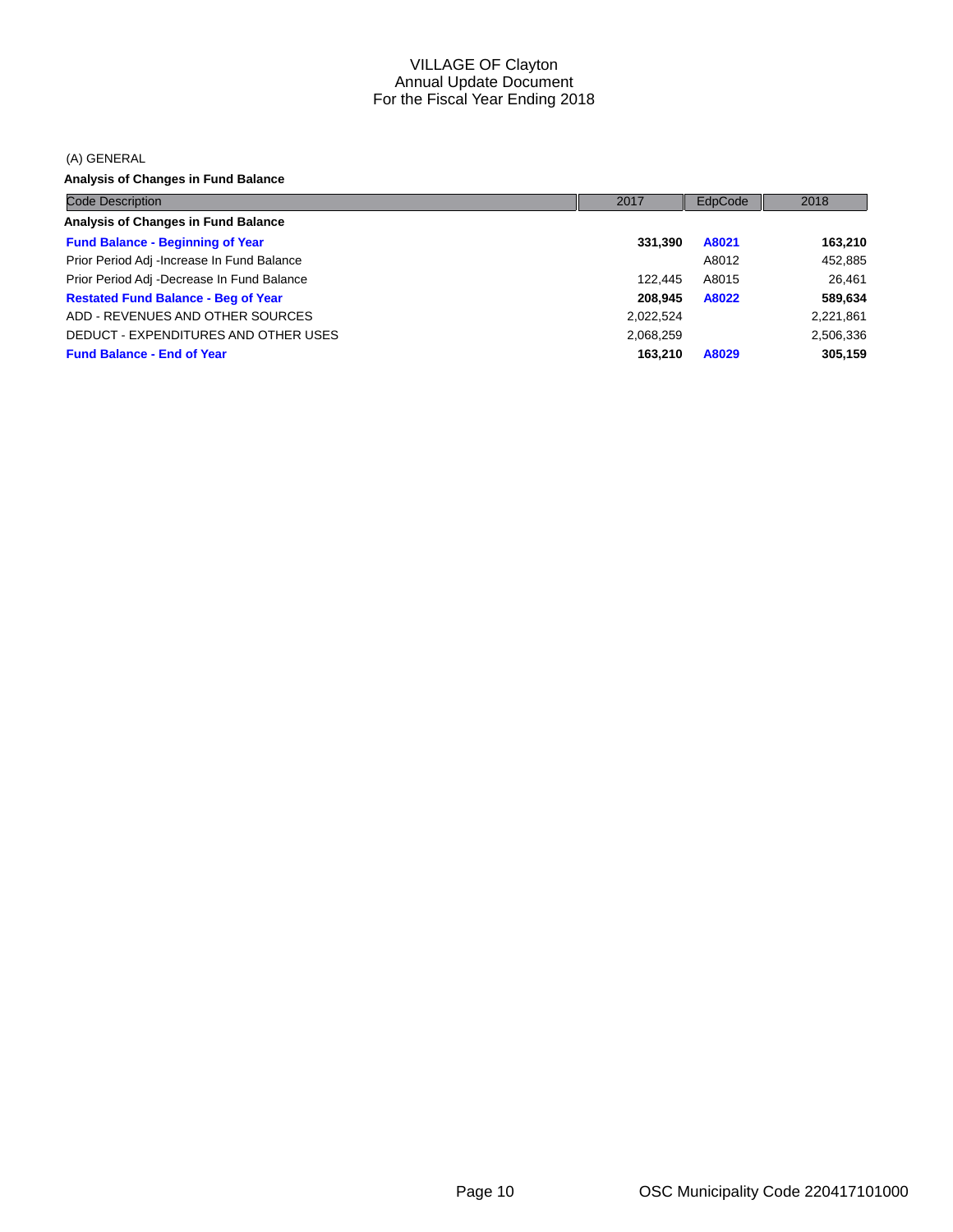# (A) GENERAL

Budget Summary

| <b>Code Description</b>                           | 2018      | EdpCode | 2019      |
|---------------------------------------------------|-----------|---------|-----------|
| <b>Estimated Revenues</b>                         |           |         |           |
| Est Rev - Real Property Taxes                     | 1,195,210 | A1049N  | 1,275,555 |
| Est Rev - Real Property Tax Items                 | 28,818    | A1099N  | 22,818    |
| Est Rev - Non Property Tax Items                  | 627,500   | A1199N  | 636,000   |
| Est Rev - Departmental Income                     | 110,600   | A1299N  | 116,600   |
| Est Rev - Intergovernmental Charges               | 28,432    | A2399N  | 27,432    |
| Est Rev - Use of Money And Property               | 525       | A2499N  | 50        |
| Est Rev - Licenses And Permits                    | 700       | A2599N  | 700       |
| Est Rev - Fines And Forfeitures                   | 8,500     | A2649N  | 7,500     |
| Est Rev - Sale of Prop And Comp For Loss          | 3,500     | A2699N  | 3,500     |
| Est Rev - Miscellaneous Local Sources             | 8,000     | A2799N  | 8,000     |
| Est Rev - State Aid                               | 114,199   | A3099N  | 99,200    |
| <b>TOTAL Estimated Revenues</b>                   | 2,125,984 |         | 2,197,355 |
| Estimated - Interfund Transfer                    | 65,000    | A5031N  | 116,760   |
| <b>TOTAL Estimated Other Sources</b>              | 65,000    |         | 116,760   |
| <b>TOTAL Estimated Revenues And Other Sources</b> | 2,190,984 |         | 2,314,115 |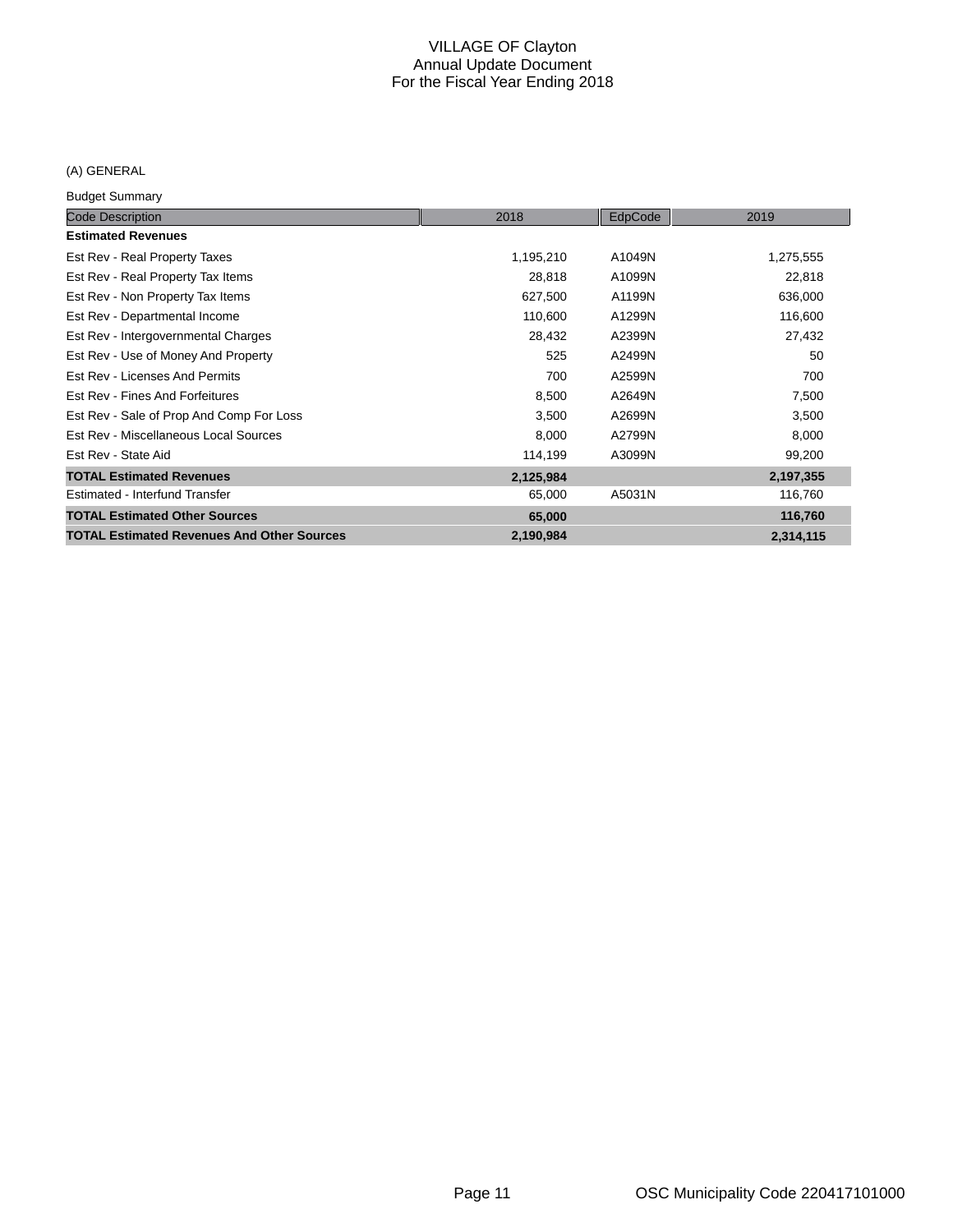# (A) GENERAL

Budget Summary

| .                                          |           |         |           |
|--------------------------------------------|-----------|---------|-----------|
| <b>Code Description</b>                    | 2018      | EdpCode | 2019      |
| <b>Appropriations</b>                      |           |         |           |
| App - General Government Support           | 316.571   | A1999N  | 331,283   |
| App - Public Safety                        | 248,412   | A3999N  | 237,853   |
| App - Transportation                       | 579,963   | A5999N  | 645,391   |
| App - Economic Assistance And Opportunity  | 47,000    | A6999N  | 47,000    |
| App - Culture And Recreation               | 137,079   | A7999N  | 139,007   |
| App - Home And Community Services          | 33,500    | A8999N  | 34,862    |
| App - Employee Benefits                    | 533,711   | A9199N  | 525,673   |
| App - Debt Service                         | 225,748   | A9899N  | 319,047   |
| <b>TOTAL Appropriations</b>                | 2,121,984 |         | 2,280,116 |
| App - Interfund Transfer                   | 69,000    | A9999N  | 34,000    |
| <b>TOTAL Other Uses</b>                    | 69,000    |         | 34,000    |
| <b>TOTAL Appropriations And Other Uses</b> | 2,190,984 |         | 2,314,116 |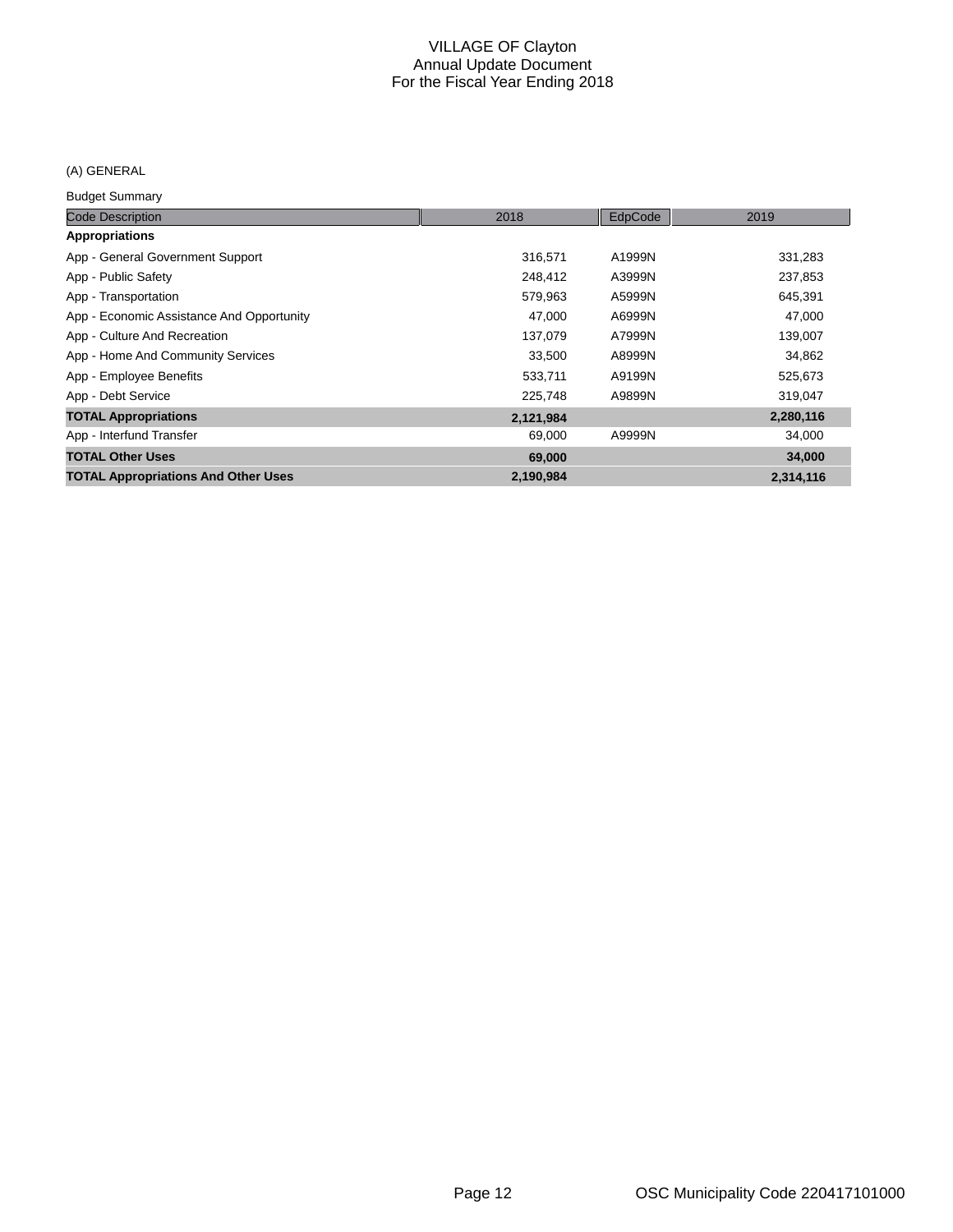(FX) WATER

| <b>Code Description</b>                                | 2017      | EdpCode      | 2018      |
|--------------------------------------------------------|-----------|--------------|-----------|
| <b>Assets</b>                                          |           |              |           |
| Cash                                                   | 100,521   | <b>FX200</b> |           |
| Cash In Time Deposits                                  | 152,168   | <b>FX201</b> | 52,338    |
| <b>TOTAL Cash</b>                                      | 252,689   |              | 52,338    |
| <b>Water Rents Receivable</b>                          | 43.322    | FX350        | 62,860    |
| Accounts Receivable                                    |           | FX380        |           |
| <b>TOTAL Other Receivables (net)</b>                   | 43,322    |              | 62,860    |
| Due From Other Funds                                   | 528,982   | FX391        | 649,706   |
| <b>TOTAL Due From Other Funds</b>                      | 528,982   |              | 649,706   |
| Cash In Time Deposits Special Reserves                 | 455,774   | <b>FX231</b> | 456,024   |
| <b>TOTAL Restricted Assets</b>                         | 455,774   |              | 456,024   |
| <b>TOTAL Assets and Deferred Outflows of Resources</b> | 1,280,767 |              | 1,220,928 |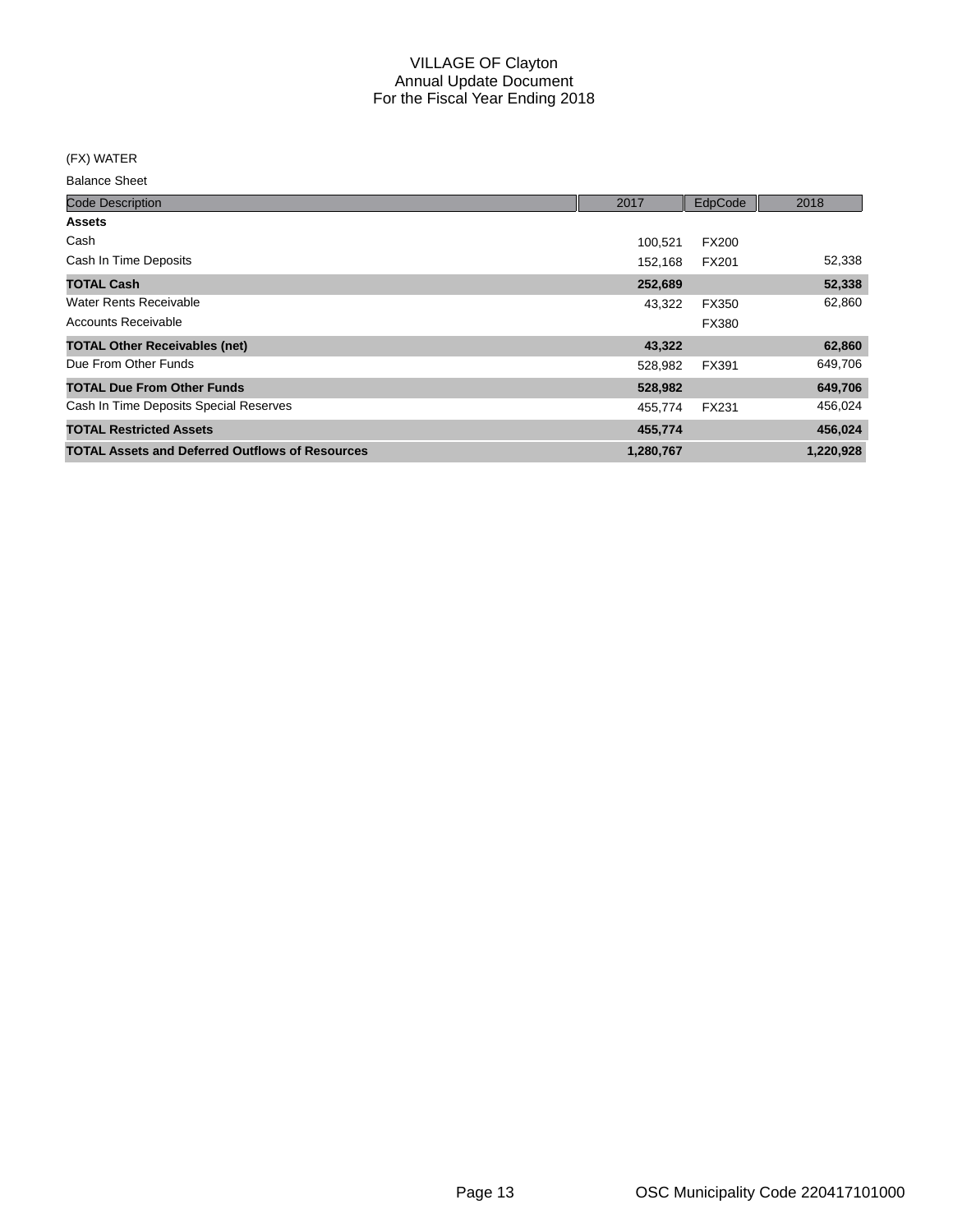#### (FX) WATER

| <b>Code Description</b>                                     | 2017      | EdpCode      | 2018      |
|-------------------------------------------------------------|-----------|--------------|-----------|
| <b>Accounts Payable</b>                                     | 6,337     | FX600        | 74,990    |
| <b>TOTAL Accounts Payable</b>                               | 6,337     |              | 74,990    |
| <b>Accrued Liabilities</b>                                  | 2,625     | FX601        | 3,260     |
| <b>TOTAL Accrued Liabilities</b>                            | 2,625     |              | 3,260     |
| Overpayments & Clearing Account                             | 2,182     | <b>FX690</b> | 2,182     |
| <b>TOTAL Other Liabilities</b>                              | 2,182     |              | 2,182     |
| Due To Employees' Retirement System                         |           | <b>FX637</b> | 1,809     |
| <b>TOTAL Due To Other Governments</b>                       | $\bf{0}$  |              | 1,809     |
| <b>TOTAL Liabilities</b>                                    | 11,144    |              | 82,241    |
| <b>Fund Balance</b>                                         |           |              |           |
| <b>Capital Reserve</b>                                      | 455,774   | <b>FX878</b> | 456,024   |
| <b>TOTAL Restricted Fund Balance</b>                        | 455,774   |              | 456,024   |
| Assigned Appropriated Fund Balance                          |           | FX914        |           |
| Assigned Unappropriated Fund Balance                        | 813,849   | FX915        | 682,663   |
| <b>TOTAL Assigned Fund Balance</b>                          | 813,849   |              | 682,663   |
| <b>TOTAL Fund Balance</b>                                   | 1,269,623 |              | 1,138,687 |
| <b>TOTAL Liabilities, Deferred Inflows And Fund Balance</b> | 1,280,767 |              | 1,220,928 |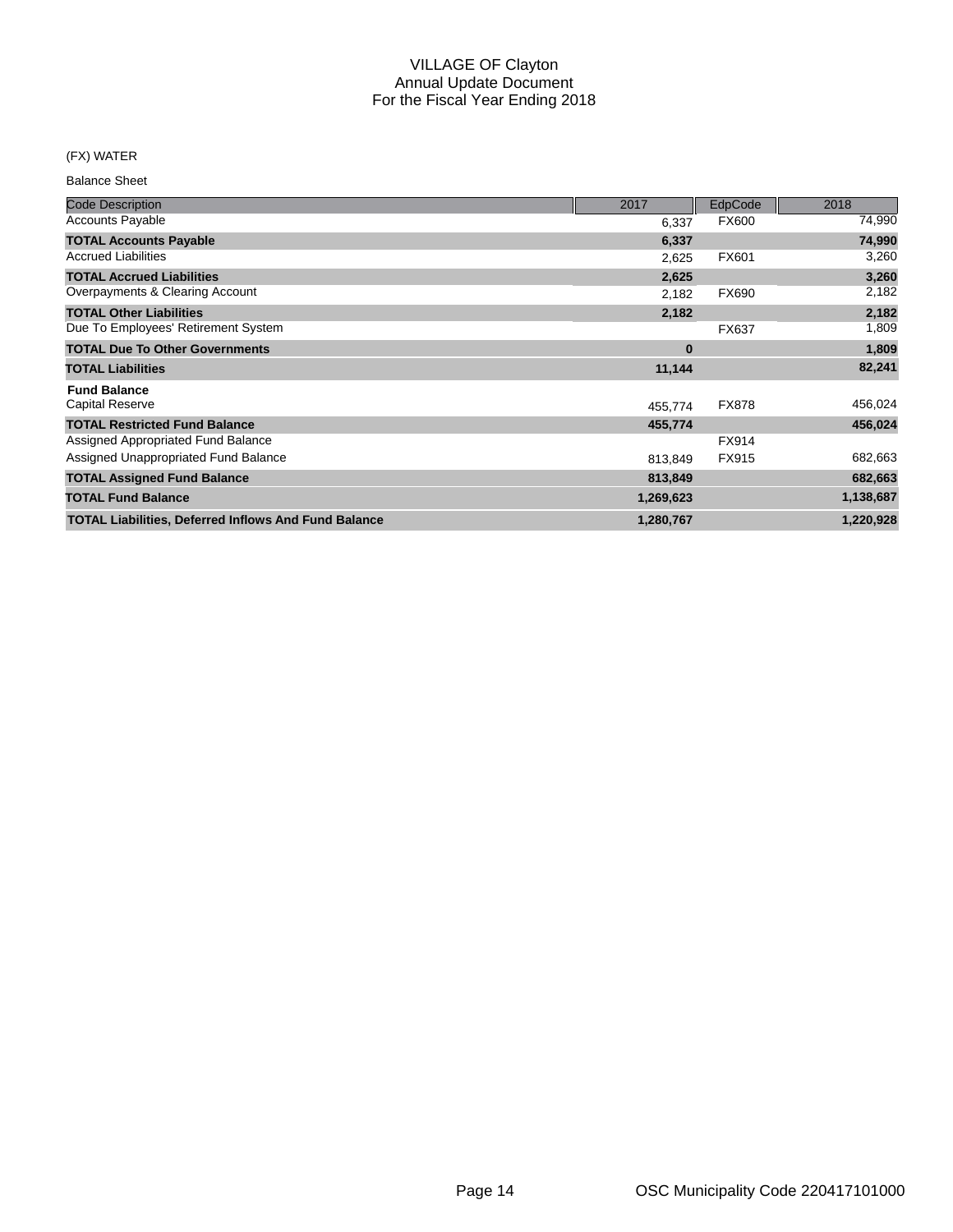#### (FX) WATER

| <b>Code Description</b>                        | 2017    | EdpCode | 2018     |
|------------------------------------------------|---------|---------|----------|
| <b>Revenues</b>                                |         |         |          |
| <b>Metered Water Sales</b>                     | 628,516 | FX2140  | 637,919  |
| <b>Unmetered Water Sales</b>                   | 950     | FX2142  | 325      |
| <b>Water Service Charges</b>                   | 2,000   | FX2144  |          |
| Interest & Penalties On Water Rents            | 7,290   | FX2148  | 8,570    |
| <b>TOTAL Departmental Income</b>               | 638,756 |         | 646,814  |
| <b>Interest And Earnings</b>                   | 550     | FX2401  | 421      |
| Rental of Real Property, Individuals           | 20,664  | FX2410  | 20,964   |
| <b>TOTAL Use of Money And Property</b>         | 21,214  |         | 21,385   |
| Refunds of Prior Year's Expenditures           | 112     | FX2701  | 250      |
| <b>TOTAL Miscellaneous Local Sources</b>       | $112$   |         | 250      |
| <b>TOTAL Revenues</b>                          | 660,082 |         | 668,449  |
| Interfund Transfers                            | 80,974  | FX5031  |          |
| <b>TOTAL Interfund Transfers</b>               | 80,974  |         | $\bf{0}$ |
| <b>TOTAL Other Sources</b>                     | 80,974  |         | $\bf{0}$ |
| <b>TOTAL Detail Revenues And Other Sources</b> | 741,056 |         | 668,449  |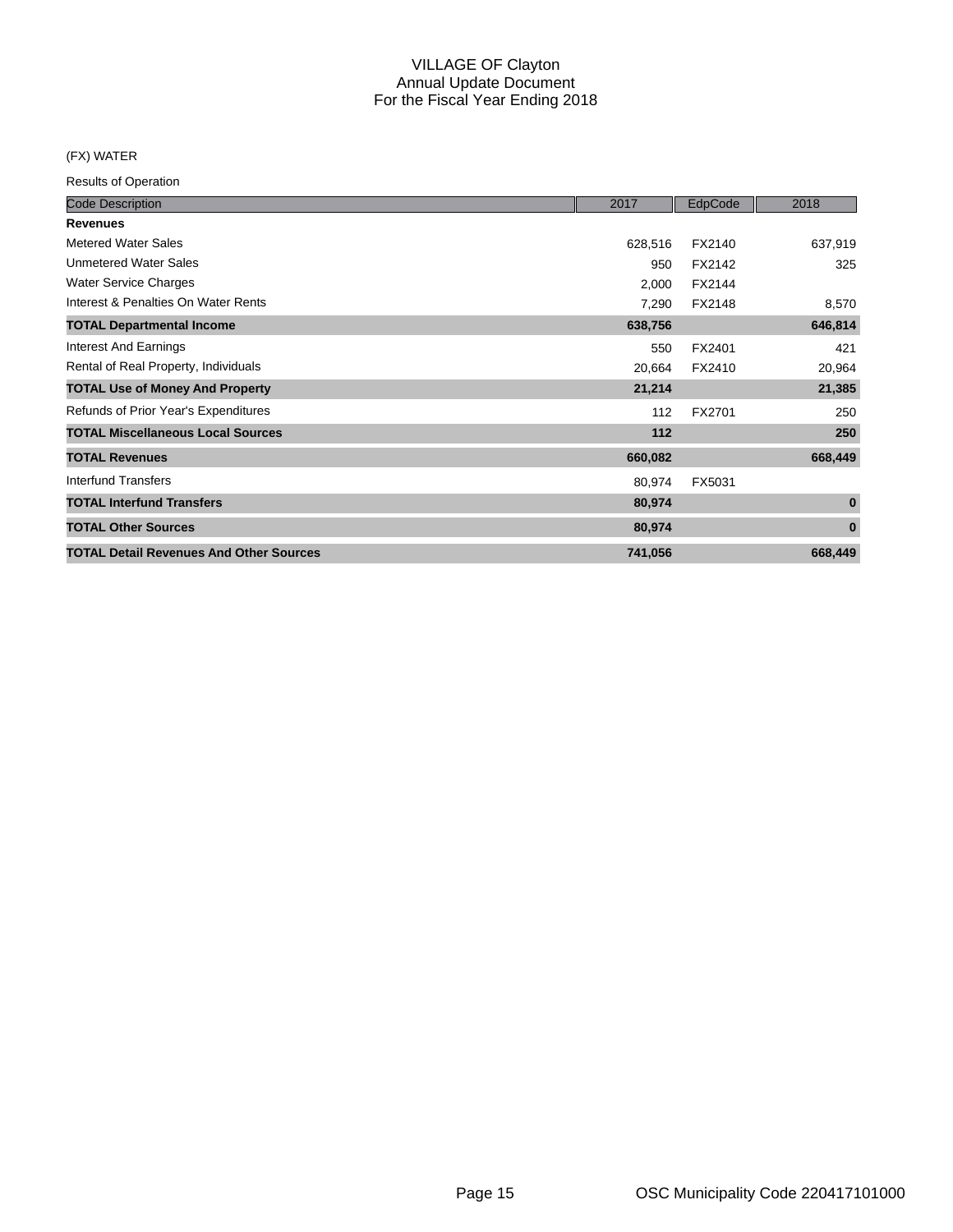# (FX) WATER

| <b>Code Description</b>                         | 2017     | EdpCode | 2018    |
|-------------------------------------------------|----------|---------|---------|
| Expenditures                                    |          |         |         |
| Fiscal Agents Fees, Contr Expend                |          | FX13804 | 11,834  |
| <b>TOTAL Fiscal Agents Fees</b>                 | $\bf{0}$ |         | 11,834  |
| Law, Contr Expend                               | 280      | FX14204 | 63      |
| <b>TOTAL Law</b>                                | 280      |         | 63      |
| Administration-Contractual                      | 53,802   | FX17104 | 111,616 |
| <b>TOTAL Administration-Contractual</b>         | 53,802   |         | 111,616 |
| Unallocated Insurance, Contr Expend             | 8,121    | FX19104 | 7,686   |
| <b>TOTAL Unallocated Insurance</b>              | 8,121    |         | 7,686   |
| Municipal Assn Dues, Contr Expend               | 165      | FX19204 | 166     |
| <b>TOTAL Municipal Assn Dues</b>                | 165      |         | 166     |
| Taxes & Assess On Munic Prop, Contr Expend      | 1,378    | FX19504 | 1,395   |
| <b>TOTAL Taxes &amp; Assess On Munic Prop</b>   | 1,378    |         | 1,395   |
| Other Gen Govt Support, Contr Expend            |          | FX19894 | 68,917  |
| <b>TOTAL Other Gen Govt Support</b>             | $\bf{0}$ |         | 68,917  |
| <b>TOTAL General Government Support</b>         | 63,746   |         | 201,677 |
| Source Supply Pwr & Pump, Pers Serv             | 50,216   | FX83201 | 59,191  |
| Source Supply Pwr & Pump, Contr Expend          | 52,919   | FX83204 | 52,680  |
| <b>TOTAL Source Supply Pwr &amp; Pump</b>       | 103,135  |         | 111,871 |
| Water Trans & Distrib, Pers Serv                | 17,773   | FX83401 | 18,573  |
| Water Trans & Distrib, Equip & Cap Outlay       | 6,386    | FX83402 |         |
| Water Trans & Distrib, Contr Expend             | 14,584   | FX83404 | 21,874  |
| <b>TOTAL Water Trans &amp; Distrib</b>          | 38,743   |         | 40,447  |
| <b>TOTAL Home And Community Services</b>        | 141,878  |         | 152,318 |
| State Retirement, Empl Bnfts                    | 11,177   | FX90108 | 11,227  |
| Social Security, Empl Bnfts                     | 5,178    | FX90308 | 5,934   |
| <b>Workers Compensation, Empl Bnfts</b>         |          | FX90408 | 3,900   |
| Hospital & Medical (dental) Ins, Empl Bnft      | 29,664   | FX90608 | 30,645  |
| Other Employee Benefits (spec)                  | 529      | FX90898 | 582     |
|                                                 |          |         |         |
| <b>TOTAL Employee Benefits</b>                  | 46,548   |         | 52,288  |
| Debt Principal, Serial Bonds                    | 79,200   | FX97106 | 79,200  |
| Debt Principal, Installment Bonds               | 32,000   | FX97206 | 32,000  |
| Debt Principal, Bond Anticipation Notes         | 50,000   | FX97306 |         |
| <b>TOTAL Debt Principal</b>                     | 161,200  |         | 111,200 |
| Debt Interest, Serial Bonds                     | 35,531   | FX97107 | 31,911  |
| Debt Interest, Installment Bonds                | 1,600    | FX97207 | 960     |
| Debt Interest, Bond Anticipation Notes          | 620      | FX97307 |         |
| <b>TOTAL Debt Interest</b>                      | 37,751   |         | 32,871  |
| <b>TOTAL Expenditures</b>                       | 451,123  |         | 550,354 |
| <b>TOTAL Detail Expenditures And Other Uses</b> | 451,123  |         | 550,354 |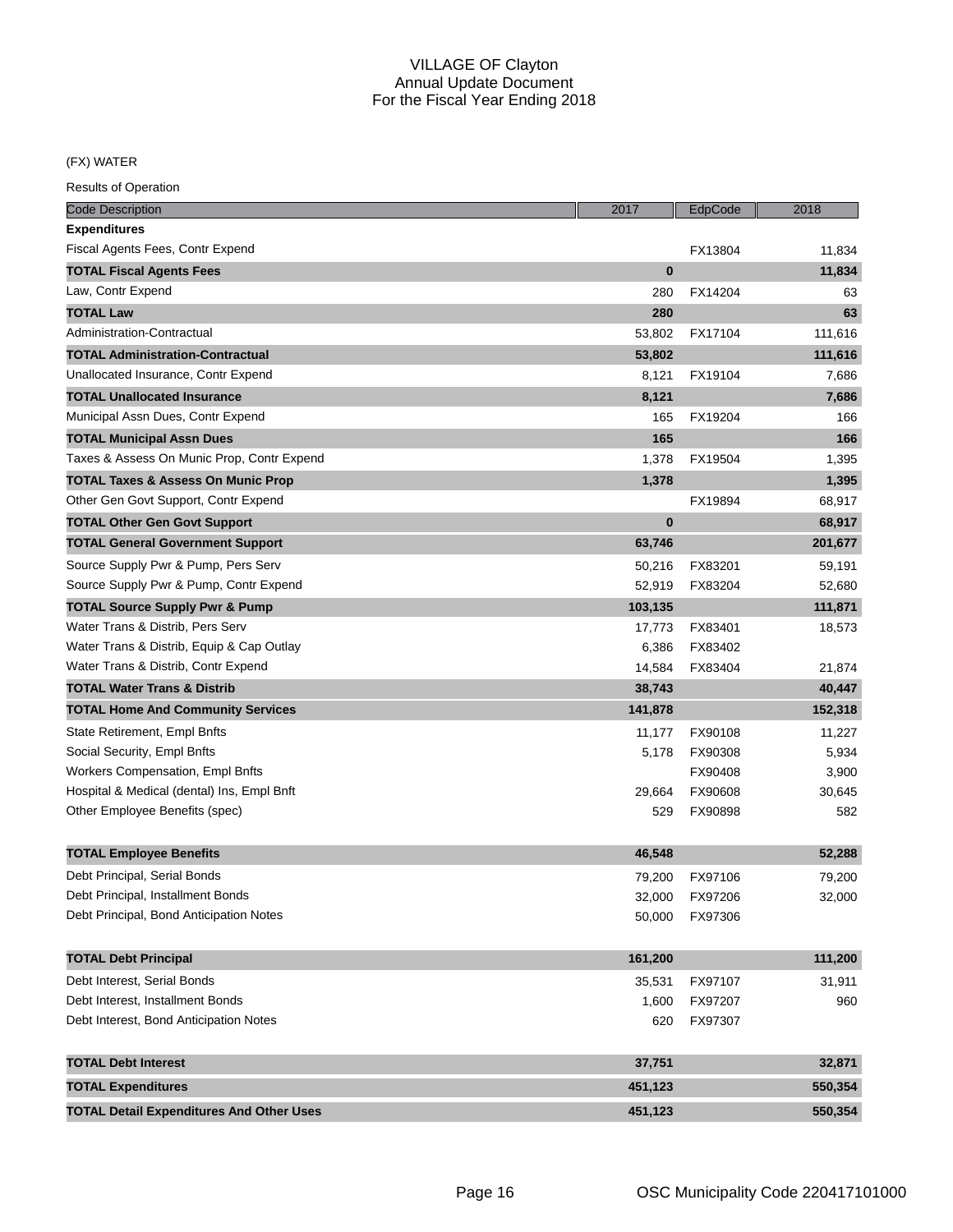#### (FX) WATER

**Analysis of Changes in Fund Balance**

| <b>Code Description</b>                    | 2017      | EdpCode       | 2018      |
|--------------------------------------------|-----------|---------------|-----------|
| Analysis of Changes in Fund Balance        |           |               |           |
| <b>Fund Balance - Beginning of Year</b>    | 984.756   | <b>FX8021</b> | 1,269,623 |
| Prior Period Adj -Decrease In Fund Balance | 5.066     | FX8015        | 249,031   |
| <b>Restated Fund Balance - Beg of Year</b> | 979.690   | <b>FX8022</b> | 1,020,592 |
| ADD - REVENUES AND OTHER SOURCES           | 741.056   |               | 668,449   |
| DEDUCT - EXPENDITURES AND OTHER USES       | 451.123   |               | 550,354   |
| <b>Fund Balance - End of Year</b>          | 1.269.623 | <b>FX8029</b> | 1,138,687 |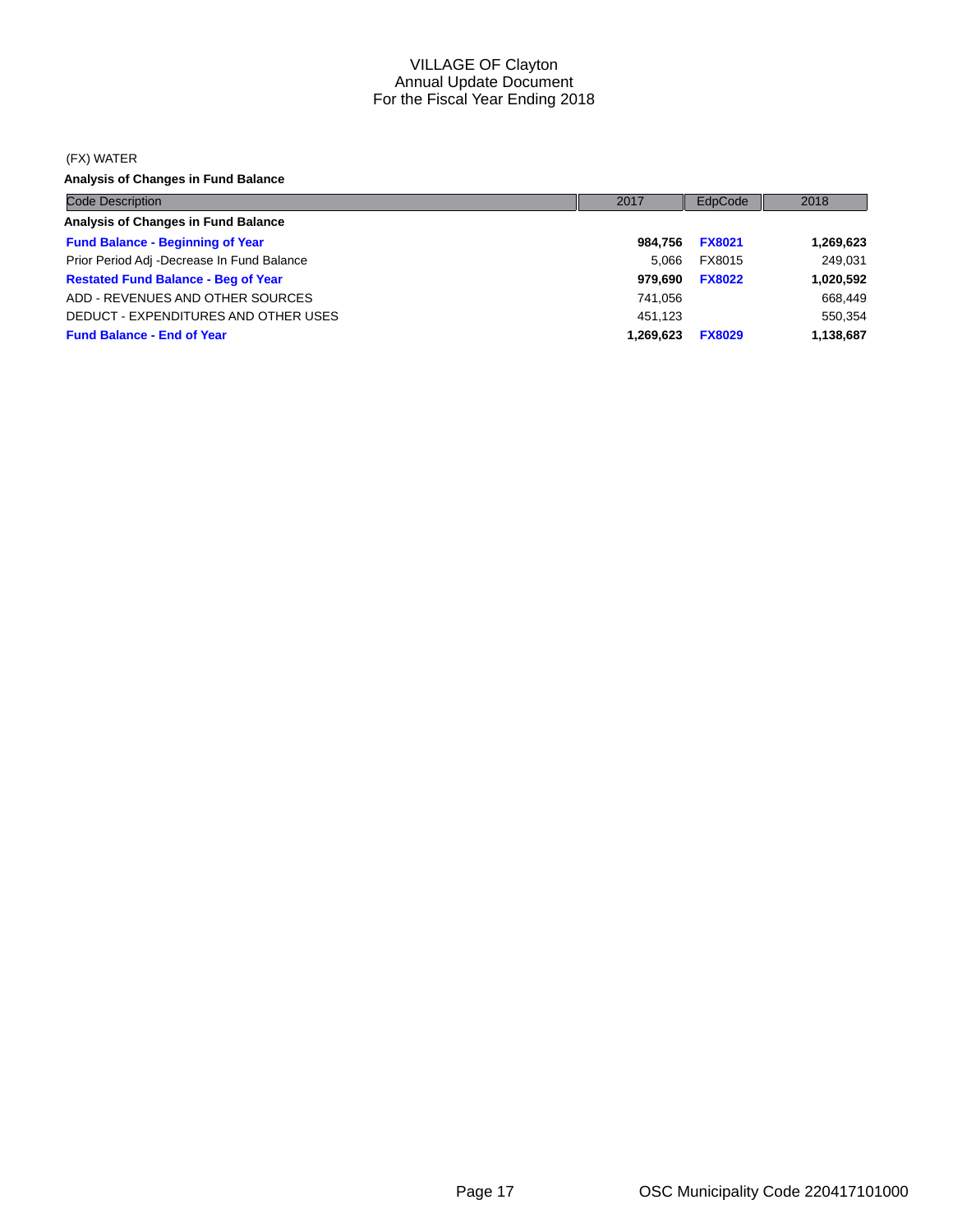# (FX) WATER

Budget Summary

| 2018    | EdpCode        | 2019    |
|---------|----------------|---------|
|         |                |         |
| 683,672 | <b>FX1299N</b> | 634,076 |
| 20.814  | <b>FX2499N</b> | 20.814  |
| 704,486 |                | 654,890 |
|         | <b>FX511N</b>  | 68,241  |
|         |                | 68,241  |
| 704.486 |                | 723,131 |
|         |                |         |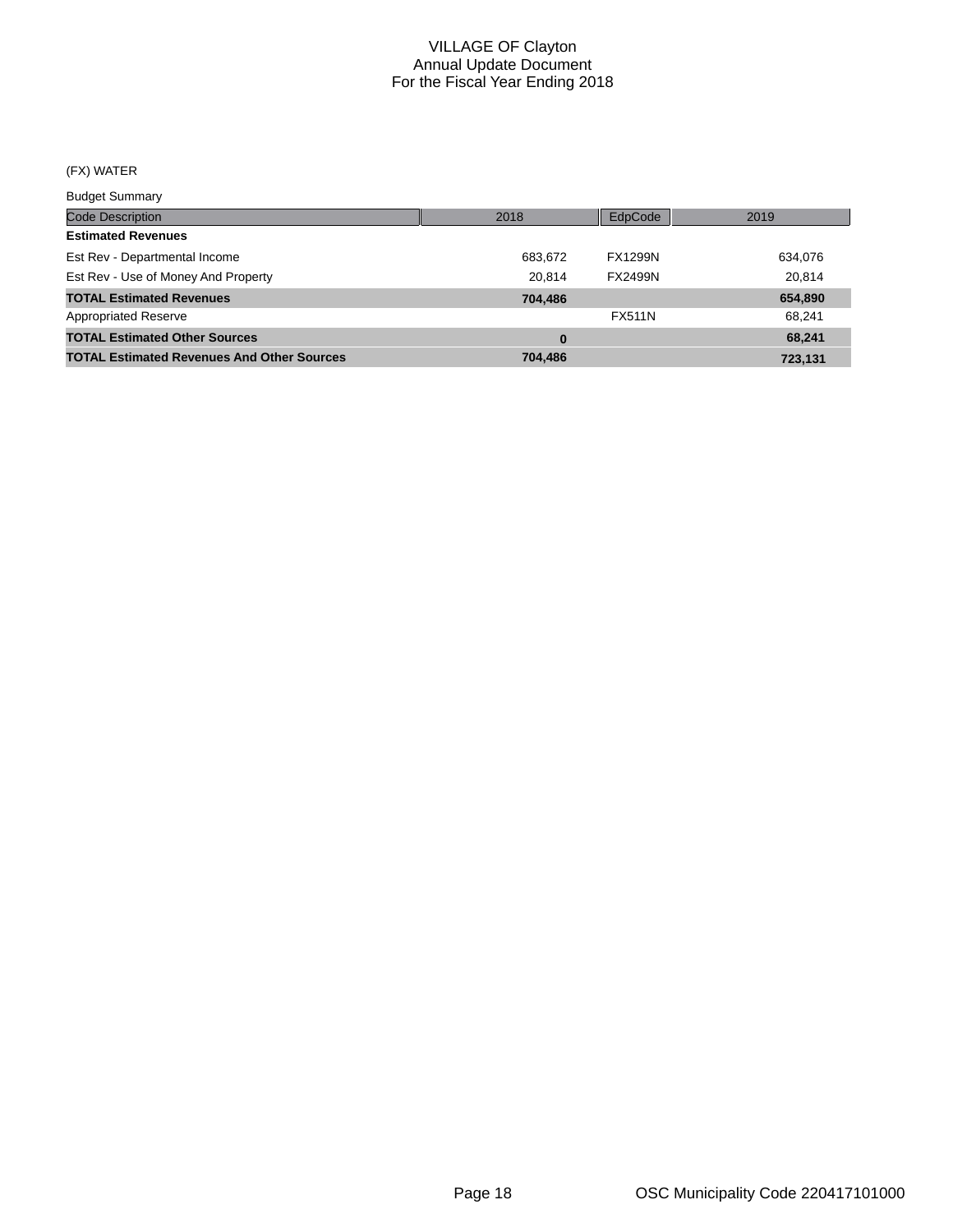# (FX) WATER

Budget Summary

| <b>Code Description</b>                    | 2018    | EdpCode        | 2019    |
|--------------------------------------------|---------|----------------|---------|
| <b>Appropriations</b>                      |         |                |         |
| App - General Government Support           | 143.425 | <b>FX1999N</b> | 146,828 |
| App - Home And Community Services          | 160.866 | <b>FX8999N</b> | 223,723 |
| App - Employee Benefits                    | 55,533  | FX9199N        | 53,909  |
| App - Debt Service                         | 224.662 | <b>FX9899N</b> | 141,491 |
| <b>TOTAL Appropriations</b>                | 584,486 |                | 565,951 |
| App - Interfund Transfer                   | 120.000 | <b>FX9999N</b> | 157,180 |
| <b>TOTAL Other Uses</b>                    | 120,000 |                | 157,180 |
| <b>TOTAL Appropriations And Other Uses</b> | 704,486 |                | 723,131 |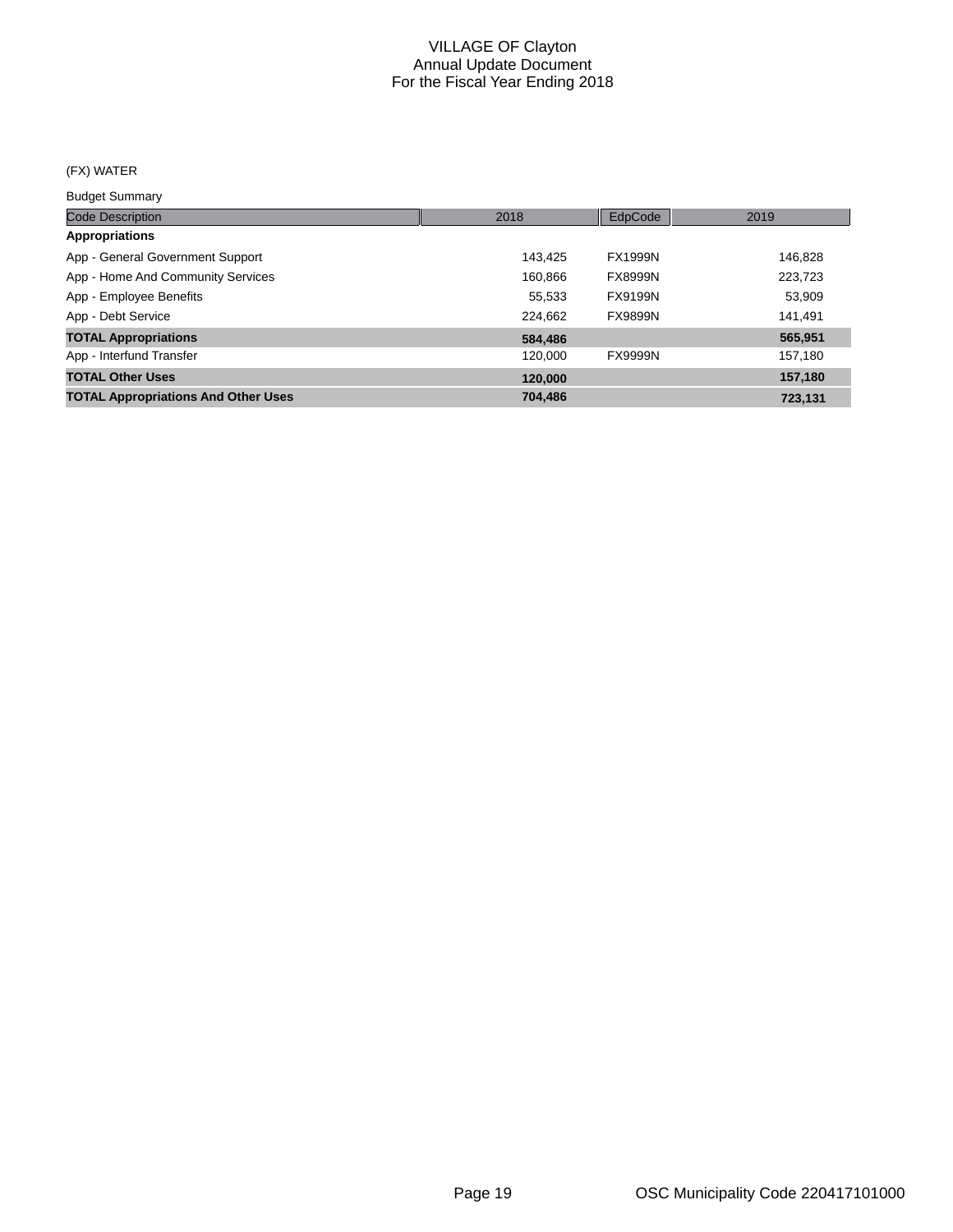(G) SEWER

| <b>Code Description</b>                                | 2017      | EdpCode | 2018     |
|--------------------------------------------------------|-----------|---------|----------|
| <b>Assets</b>                                          |           |         |          |
| Cash                                                   | 368,174   | G200    |          |
| Cash In Time Deposits                                  | 21,034    | G201    | 21,059   |
| Cash With Fiscal Agent                                 |           | G223    |          |
| <b>TOTAL Cash</b>                                      | 389,208   |         | 21,059   |
| Sewer Rents Receivable                                 | 48,292    | G360    | 57,766   |
| <b>Accounts Receivable</b>                             | 8,100     | G380    |          |
| <b>TOTAL Other Receivables (net)</b>                   | 56,392    |         | 57,766   |
| Due From State And Federal Government                  | 11,528    | G410    |          |
| <b>TOTAL State And Federal Aid Receivables</b>         | 11,528    |         | $\bf{0}$ |
| Due From Other Funds                                   | 171,074   | G391    | 370,436  |
| <b>TOTAL Due From Other Funds</b>                      | 171,074   |         | 370,436  |
| Due From Other Governments                             |           | G440    |          |
| <b>TOTAL Due From Other Governments</b>                | $\bf{0}$  |         | $\bf{0}$ |
| Cash In Time Deposits Special Reserves                 | 547,033   | G231    | 547,284  |
| <b>TOTAL Restricted Assets</b>                         | 547,033   |         | 547,284  |
| <b>TOTAL Assets and Deferred Outflows of Resources</b> | 1,175,235 |         | 996,545  |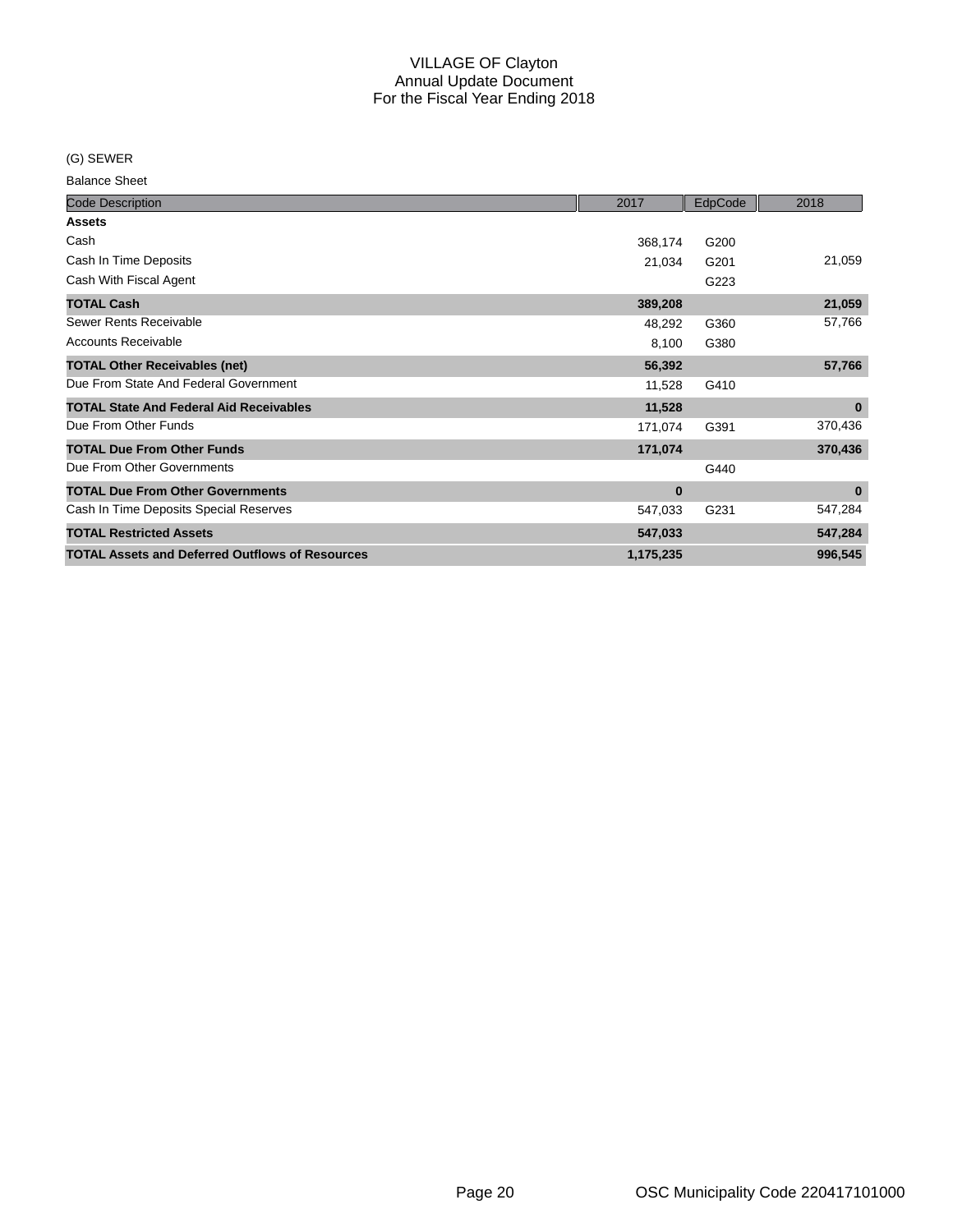#### (G) SEWER

| <b>Code Description</b>                                     | 2017      | EdpCode | 2018    |
|-------------------------------------------------------------|-----------|---------|---------|
| <b>Accounts Payable</b>                                     | 18,413    | G600    | 40,286  |
| <b>TOTAL Accounts Payable</b>                               | 18,413    |         | 40,286  |
| <b>Accrued Liabilities</b>                                  | 3,654     | G601    | 3,799   |
| <b>TOTAL Accrued Liabilities</b>                            | 3,654     |         | 3,799   |
| Due To Employees' Retirement System                         |           | G637    | 1,809   |
| <b>TOTAL Due To Other Governments</b>                       | $\bf{0}$  |         | 1,809   |
| <b>TOTAL Liabilities</b>                                    | 22,067    |         | 45,894  |
| <b>Fund Balance</b>                                         |           |         |         |
| Reserve For Repairs                                         | 547,033   | G882    | 547,284 |
| Reserve For Debt                                            | 11,528    | G884    |         |
| <b>TOTAL Restricted Fund Balance</b>                        | 558,561   |         | 547,284 |
| Assigned Appropriated Fund Balance                          |           | G914    |         |
| Assigned Unappropriated Fund Balance                        | 594,607   | G915    | 403,367 |
| <b>TOTAL Assigned Fund Balance</b>                          | 594,607   |         | 403,367 |
| <b>TOTAL Fund Balance</b>                                   | 1,153,168 |         | 950,651 |
| <b>TOTAL Liabilities, Deferred Inflows And Fund Balance</b> | 1,175,235 |         | 996,545 |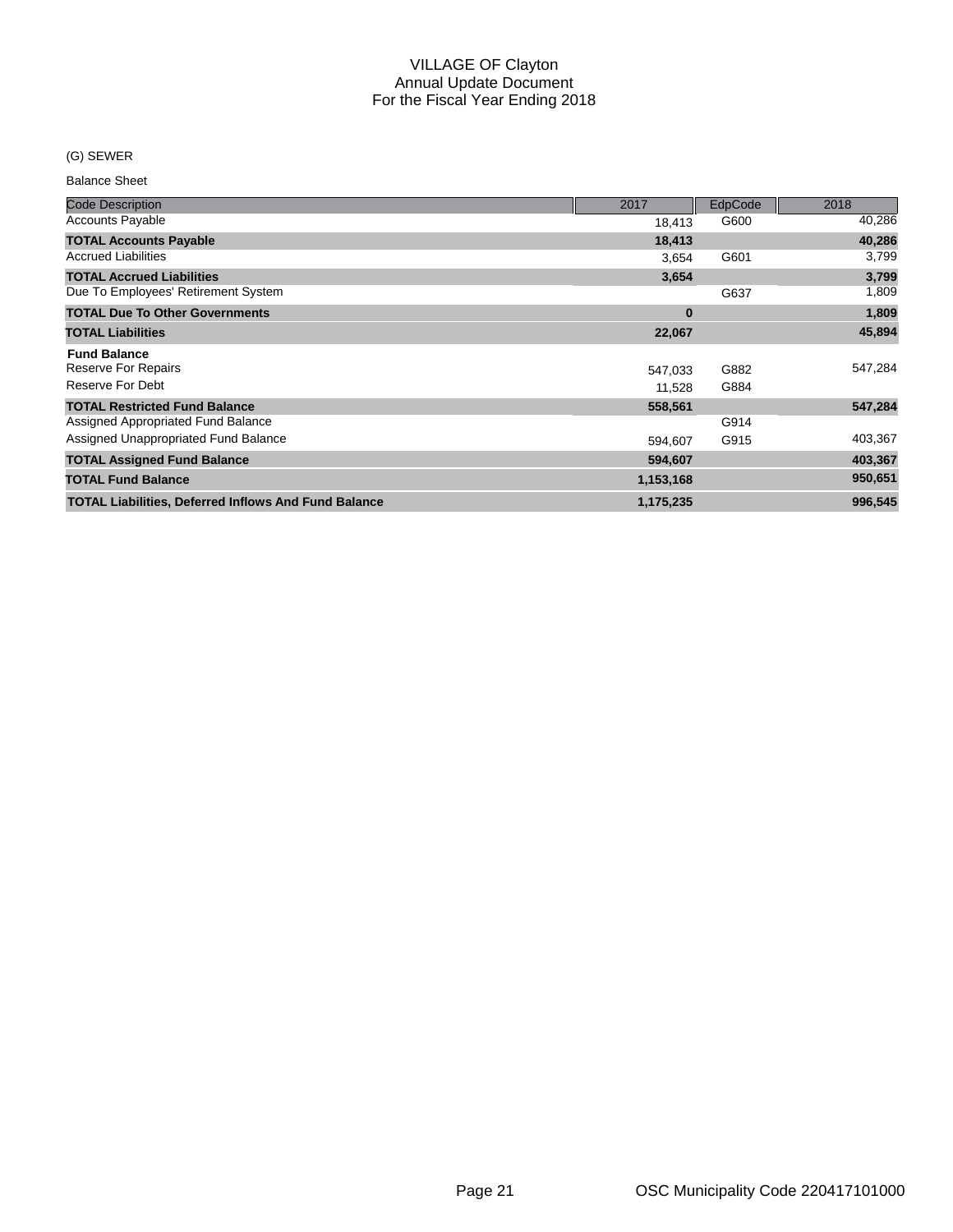#### (G) SEWER

| <b>Code Description</b>                                 | 2017      | EdpCode | 2018         |
|---------------------------------------------------------|-----------|---------|--------------|
| <b>Revenues</b>                                         |           |         |              |
| <b>Sewer Rents</b>                                      | 613,598   | G2120   | 618,795      |
| Sewer Charges                                           | 4,800     | G2122   | 2,400        |
| Interest & Penalties On Sewer Accts                     | 6,985     | G2128   | 8,483        |
| <b>TOTAL Departmental Income</b>                        | 625,383   |         | 629,678      |
| Sewer Serv Other Govts                                  | 417,184   | G2374   | 494,371      |
| <b>TOTAL Intergovernmental Charges</b>                  | 417,184   |         | 494,371      |
| <b>Interest And Earnings</b>                            | 411       | G2401   | 275          |
| <b>TOTAL Use of Money And Property</b>                  | 411       |         | 275          |
| Sales of Equipment                                      | 2,000     | G2665   |              |
| <b>TOTAL Sale of Property And Compensation For Loss</b> | 2,000     |         | $\mathbf{0}$ |
| Refunds of Prior Year's Expenditures                    | 5,300     | G2701   |              |
| <b>TOTAL Miscellaneous Local Sources</b>                | 5,300     |         | $\bf{0}$     |
| <b>TOTAL Revenues</b>                                   | 1,050,278 |         | 1,124,324    |
| Interfund Transfers                                     | 34,522    | G5031   |              |
| <b>TOTAL Interfund Transfers</b>                        | 34,522    |         | $\bf{0}$     |
| <b>TOTAL Other Sources</b>                              | 34,522    |         | $\bf{0}$     |
| <b>TOTAL Detail Revenues And Other Sources</b>          | 1,084,800 |         | 1,124,324    |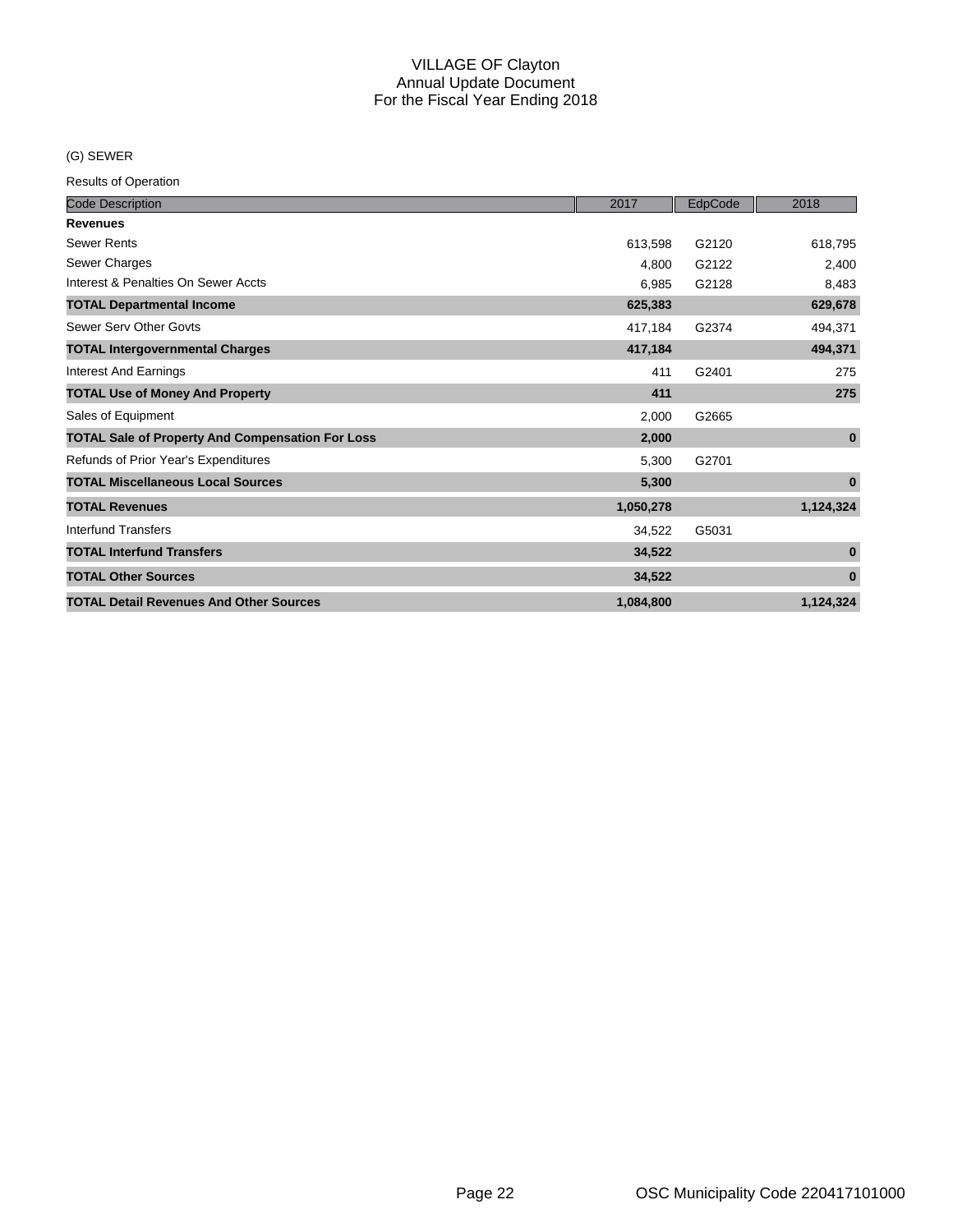# (G) SEWER

| <b>Code Description</b>                         | 2017      | EdpCode | 2018      |
|-------------------------------------------------|-----------|---------|-----------|
| <b>Expenditures</b>                             |           |         |           |
| Administration-Contractual                      | 54,707    | G17104  | 128,930   |
| <b>TOTAL Administration-Contractual</b>         | 54,707    |         | 128,930   |
| Unallocated Insurance, Contr Expend             | 14,799    | G19104  | 14,031    |
| <b>TOTAL Unallocated Insurance</b>              | 14,799    |         | 14,031    |
| Municipal Assn Dues, Contr Expend               | 165       | G19204  | 166       |
| <b>TOTAL Municipal Assn Dues</b>                | 165       |         | 166       |
| Other Gen Govt Support, Contr Expend            | 154,524   | G19894  | 12,072    |
| <b>TOTAL Other Gen Govt Support</b>             | 154,524   |         | 12,072    |
| <b>TOTAL General Government Support</b>         | 224,195   |         | 155,199   |
| Sanitary Sewers, Pers Serv                      | 34,929    | G81201  | 34,582    |
| Sanitary Sewers, Equip & Cap Outlay             |           | G81202  | 104,450   |
| Sanitary Sewers, Contr Expend                   | 117,796   | G81204  | 106,156   |
| <b>TOTAL Sanitary Sewers</b>                    | 152,725   |         | 245,188   |
| Sewage Treat Disp, Pers Serv                    | 65,667    | G81301  | 57,761    |
| Sewage Treat Disp, Equip & Cap Outlay           |           | G81302  |           |
| Sewage Treat Disp, Contr Expend                 | 90,268    | G81304  | 89,117    |
| <b>TOTAL Sewage Treat Disp</b>                  | 155,935   |         | 146,878   |
| Other Sanitation, Contr Expend                  | 163,897   | G81894  | 182,705   |
| <b>TOTAL Other Sanitation</b>                   | 163,897   |         | 182,705   |
| <b>TOTAL Home And Community Services</b>        | 472,557   |         | 574,771   |
| State Retirement, Empl Bnfts                    | 11,177    | G90108  | 11,227    |
| Social Security, Empl Bnfts                     | 7,665     | G90308  | 7,042     |
| Worker's Compensation, Empl Bnfts               |           | G90408  | 3,900     |
| Hospital & Medical (dental) Ins, Empl Bnft      | 42,526    | G90608  | 29,271    |
| Other Employee Benefits (spec)                  | 530       | G90898  | 576       |
|                                                 |           |         |           |
| <b>TOTAL Employee Benefits</b>                  | 61,898    |         | 52,016    |
| Debt Principal, Serial Bonds                    | 268,496   | G97106  | 270,137   |
| Debt Principal, Bond Anticipation Notes         |           | G97306  |           |
| <b>TOTAL Debt Principal</b>                     | 268,496   |         | 270,137   |
| <b>TOTAL Expenditures</b>                       | 1,027,146 |         | 1,052,123 |
| <b>Transfers, Other Funds</b>                   |           | G99019  |           |
| <b>TOTAL Operating Transfers</b>                | $\bf{0}$  |         | $\pmb{0}$ |
| <b>TOTAL Other Uses</b>                         | $\bf{0}$  |         | $\bf{0}$  |
| <b>TOTAL Detail Expenditures And Other Uses</b> | 1,027,146 |         | 1,052,123 |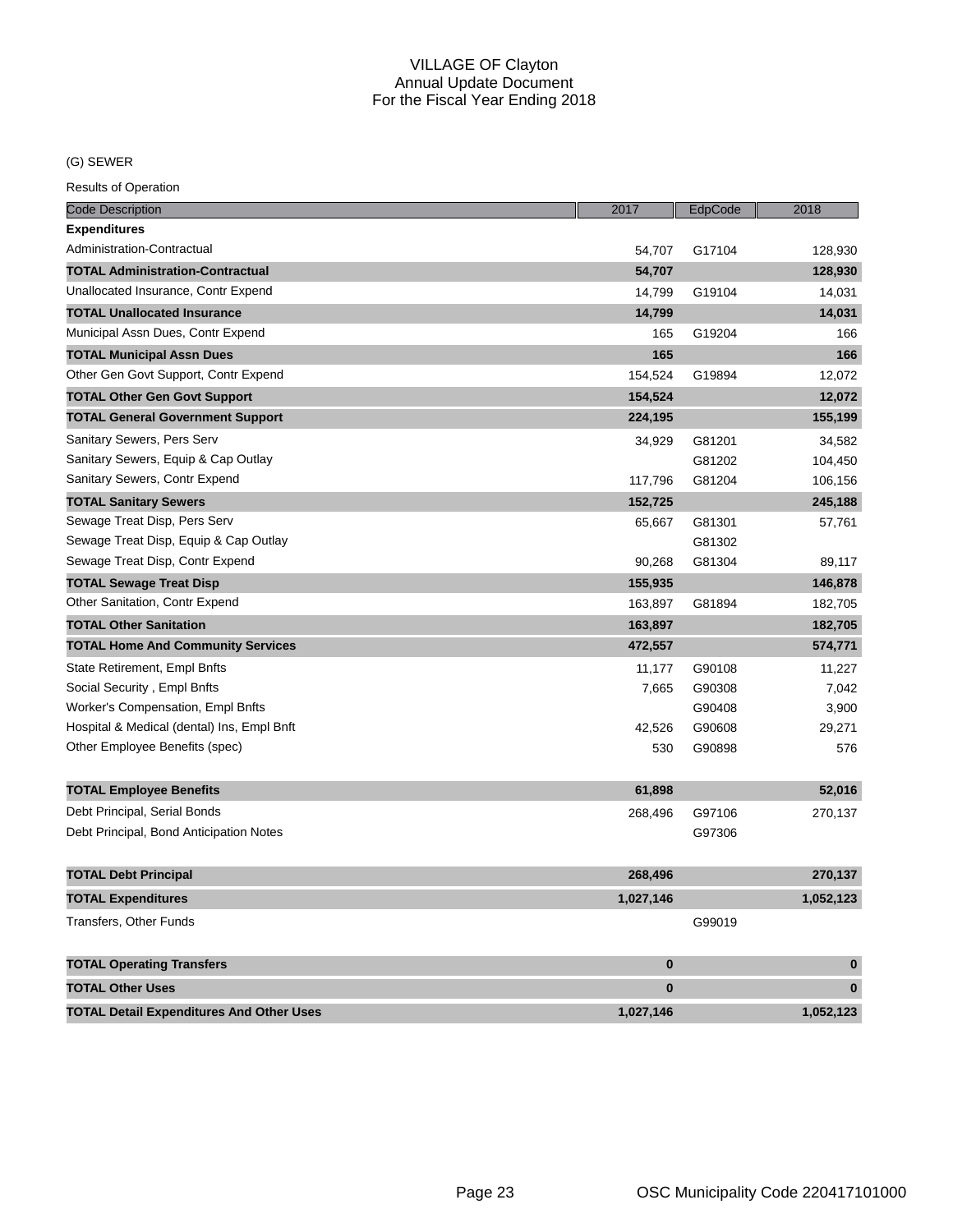#### (G) SEWER

**Analysis of Changes in Fund Balance**

| <b>Code Description</b>                    | 2017      | EdpCode | 2018      |
|--------------------------------------------|-----------|---------|-----------|
| <b>Analysis of Changes in Fund Balance</b> |           |         |           |
| <b>Fund Balance - Beginning of Year</b>    | 913,413   | G8021   | 1,153,168 |
| Prior Period Adj -Increase In Fund Balance | 208.431   | G8012   |           |
| Prior Period Adj -Decrease In Fund Balance | 26.330    | G8015   | 274,718   |
| <b>Restated Fund Balance - Beg of Year</b> | 1.095.514 | G8022   | 878,450   |
| ADD - REVENUES AND OTHER SOURCES           | 1,084,800 |         | 1,124,324 |
| DEDUCT - EXPENDITURES AND OTHER USES       | 1,027,146 |         | 1,052,123 |
| <b>Fund Balance - End of Year</b>          | 1,153,168 | G8029   | 950,651   |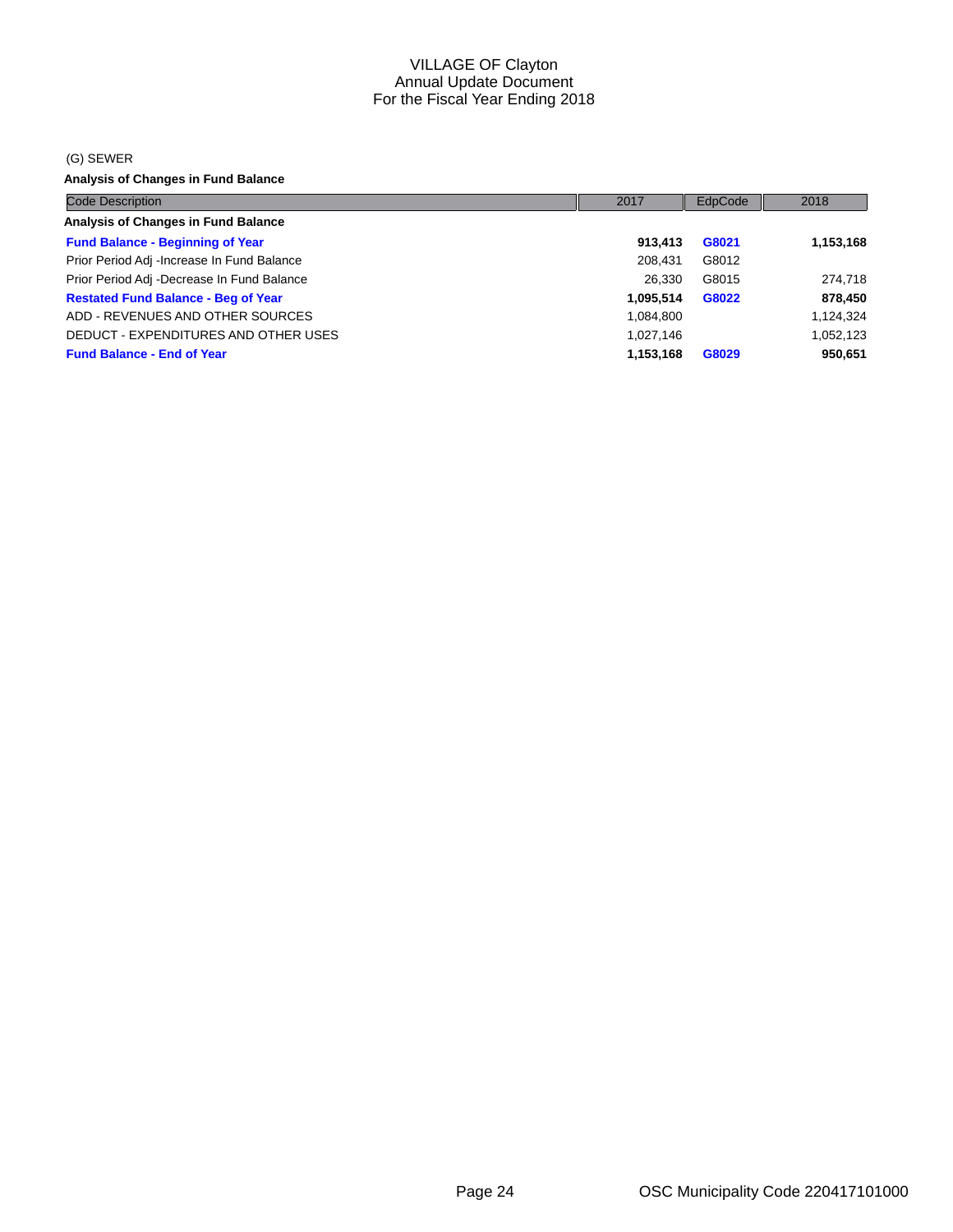#### (G) SEWER

#### Budget Summary

| <b>Code Description</b>                           | 2018      | EdpCode | 2019      |
|---------------------------------------------------|-----------|---------|-----------|
| <b>Estimated Revenues</b>                         |           |         |           |
| Est Rev - Departmental Income                     | 616,393   | G1299N  |           |
| Est Rev - Intergovernmental Charges               | 387.614   | G2399N  | 1,003,007 |
| Est Rev - Use of Money And Property               | 320       | G2499N  |           |
| <b>TOTAL Estimated Revenues</b>                   | 1,004,327 |         | 1,003,007 |
| Estimated - Interfund Transfer                    | 193.000   | G5031N  | 73,262    |
| <b>TOTAL Estimated Other Sources</b>              | 193,000   |         | 73,262    |
| <b>TOTAL Estimated Revenues And Other Sources</b> | 1.197.327 |         | 1,076,269 |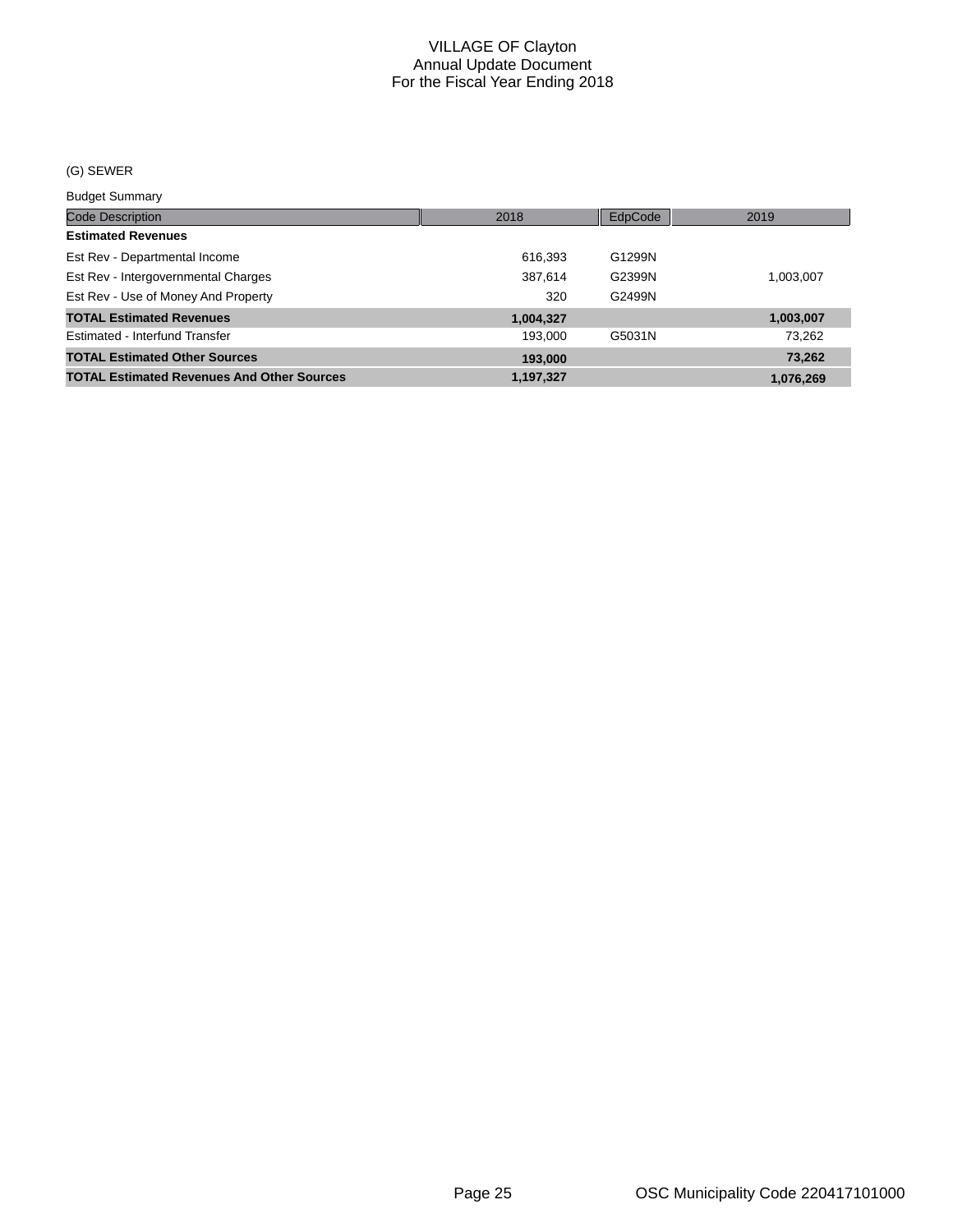#### (G) SEWER

Budget Summary

| ___________________                        |           |         |           |
|--------------------------------------------|-----------|---------|-----------|
| <b>Code Description</b>                    | 2018      | EdpCode | 2019      |
| Appropriations                             |           |         |           |
| App - General Government Support           | 99,200    | G1999N  | 92,649    |
| App - Home And Community Services          | 506.050   | G8999N  | 493,170   |
| App - Employee Benefits                    | 56,940    | G9199N  | 60,292    |
| App - Debt Service                         | 370.137   | G9899N  | 371,778   |
| <b>TOTAL Appropriations</b>                | 1,032,327 |         | 1,017,889 |
| App - Interfund Transfer                   | 165.000   | G9999N  | 58,380    |
| <b>TOTAL Other Uses</b>                    | 165,000   |         | 58,380    |
| <b>TOTAL Appropriations And Other Uses</b> | 1,197,327 |         | 1.076.269 |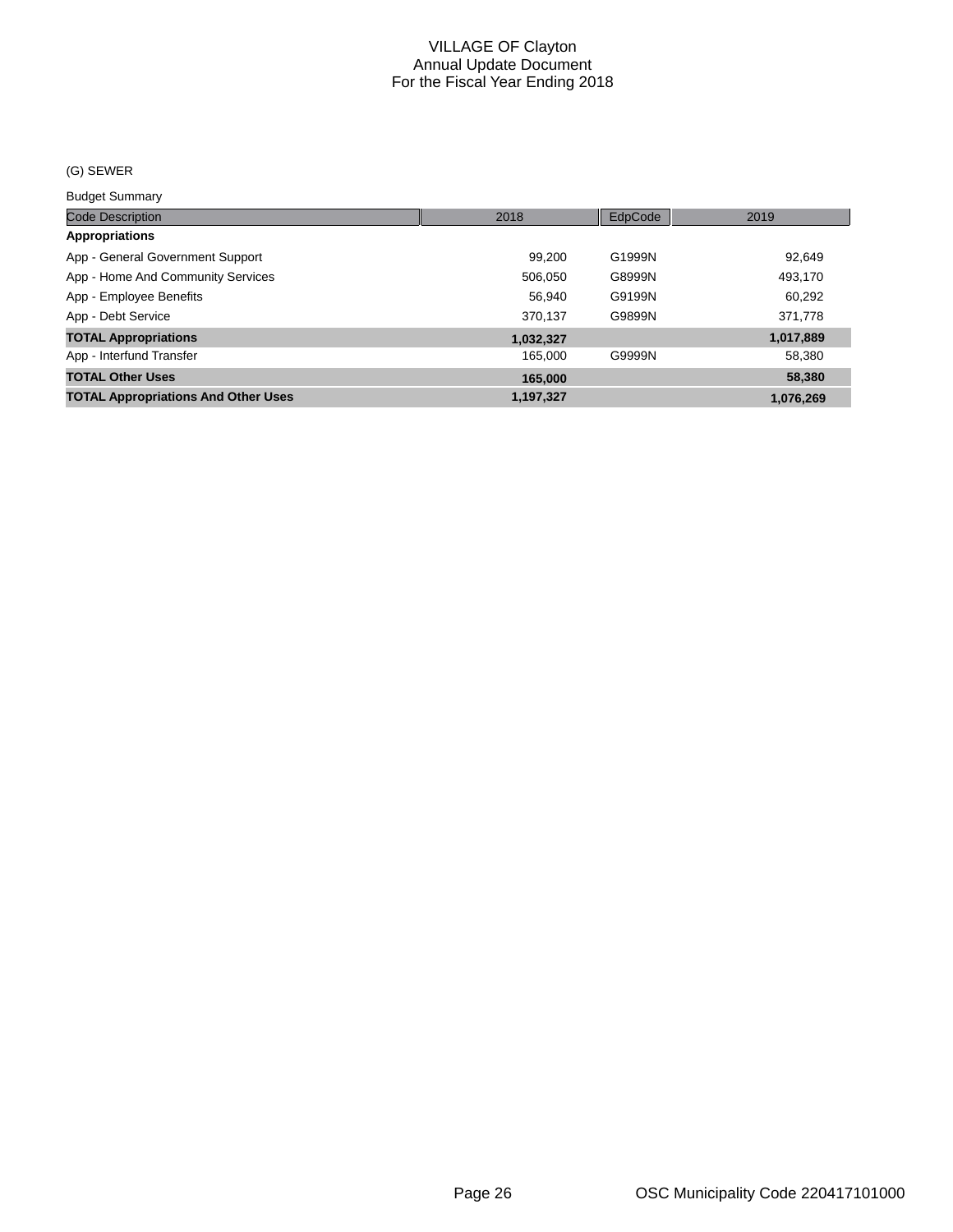#### (H) CAPITAL PROJECTS

| <b>Balance Sheet</b>                                   |          |                  |          |
|--------------------------------------------------------|----------|------------------|----------|
| <b>Code Description</b>                                | 2017     | EdpCode          | 2018     |
| <b>Assets</b>                                          |          |                  |          |
| Cash In Time Deposits                                  | 735,338  | H <sub>201</sub> | 150,491  |
| Cash With Fiscal Agent                                 |          | H <sub>223</sub> |          |
| <b>TOTAL Cash</b>                                      | 735,338  |                  | 150,491  |
| Due From State And Federal Government                  |          | H410             | 163,722  |
| <b>TOTAL State And Federal Aid Receivables</b>         | $\bf{0}$ |                  | 163,722  |
| Due From Other Funds                                   | 81,663   | H391             |          |
| <b>TOTAL Due From Other Funds</b>                      | 81,663   |                  | $\bf{0}$ |
| Due From Other Governments                             |          | H440             |          |
| <b>TOTAL Due From Other Governments</b>                | $\bf{0}$ |                  | $\bf{0}$ |
| <b>TOTAL Assets and Deferred Outflows of Resources</b> | 817.001  |                  | 314.213  |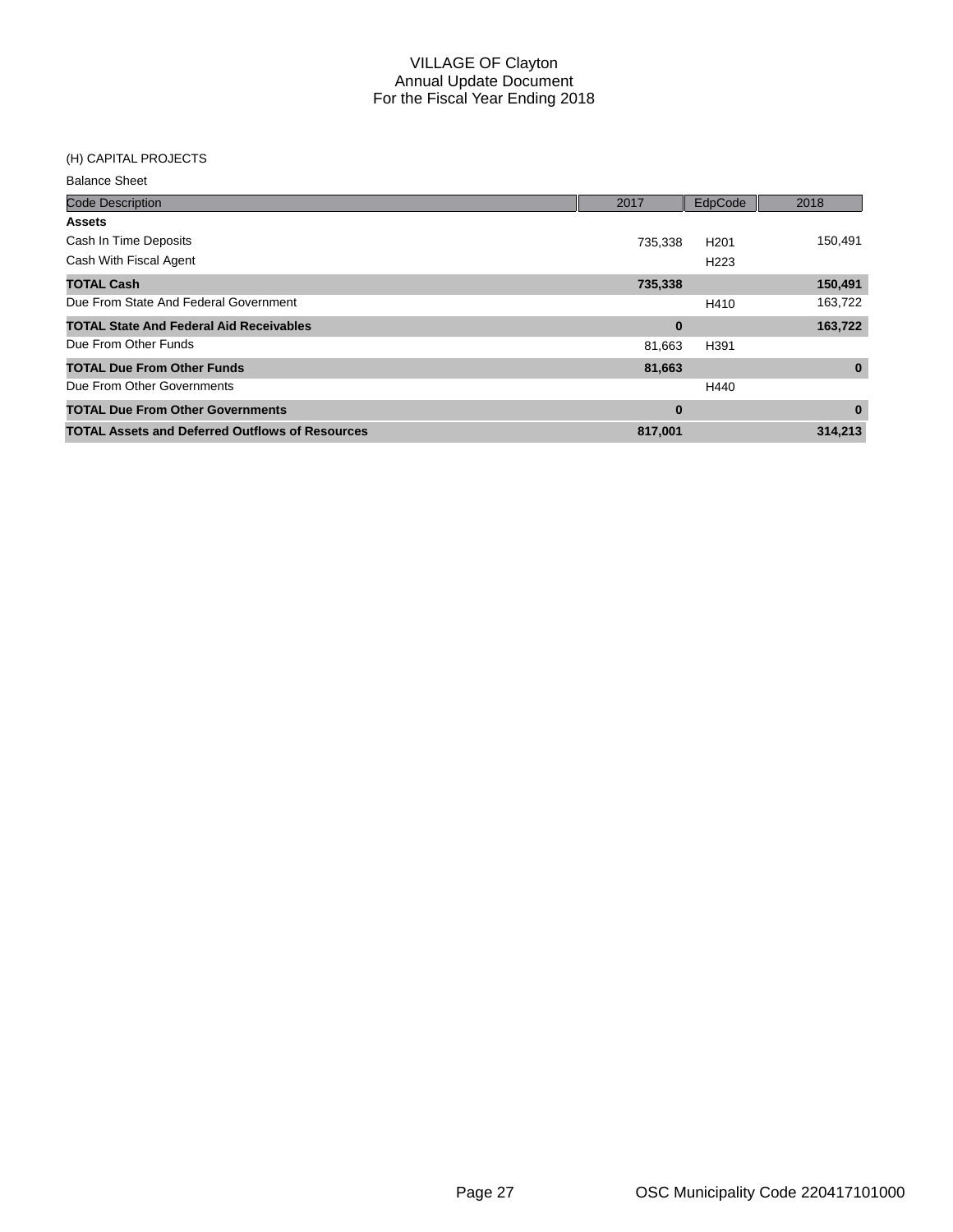#### (H) CAPITAL PROJECTS

| <b>Balance Sheet</b>                                                 |              |                |              |
|----------------------------------------------------------------------|--------------|----------------|--------------|
| <b>Code Description</b>                                              | 2017         | <b>EdpCode</b> | 2018         |
| <b>Accounts Payable</b>                                              |              | H600           | 1,087,461    |
| <b>TOTAL Accounts Payable</b>                                        | $\bf{0}$     |                | 1,087,461    |
| <b>Bond Anticipation Notes Payable</b>                               | 1,558,600    | H626           | 2,870,551    |
| <b>TOTAL Notes Payable</b>                                           | 1,558,600    |                | 2,870,551    |
| <b>Other Liabilities</b><br>Additional Description Retainage Payable |              | H688           | 121,028      |
| <b>TOTAL Other Liabilities</b>                                       | $\bf{0}$     |                | 121,028      |
| Due To Other Funds                                                   | 697,402      | H630           | 139,304      |
| <b>TOTAL Due To Other Funds</b>                                      | 697,402      |                | 139,304      |
| <b>TOTAL Liabilities</b>                                             | 2,256,002    |                | 4,218,344    |
| <b>Fund Balance</b>                                                  |              |                |              |
| Unassigned Fund Balance                                              | $-1,439,003$ | H917           | $-3,904,131$ |
| <b>TOTAL Unassigned Fund Balance</b>                                 | $-1,439,003$ |                | $-3,904,131$ |
| <b>TOTAL Fund Balance</b>                                            | $-1,439,003$ |                | $-3,904,131$ |
| <b>TOTAL Liabilities, Deferred Inflows And Fund Balance</b>          | 816,999      |                | 314.213      |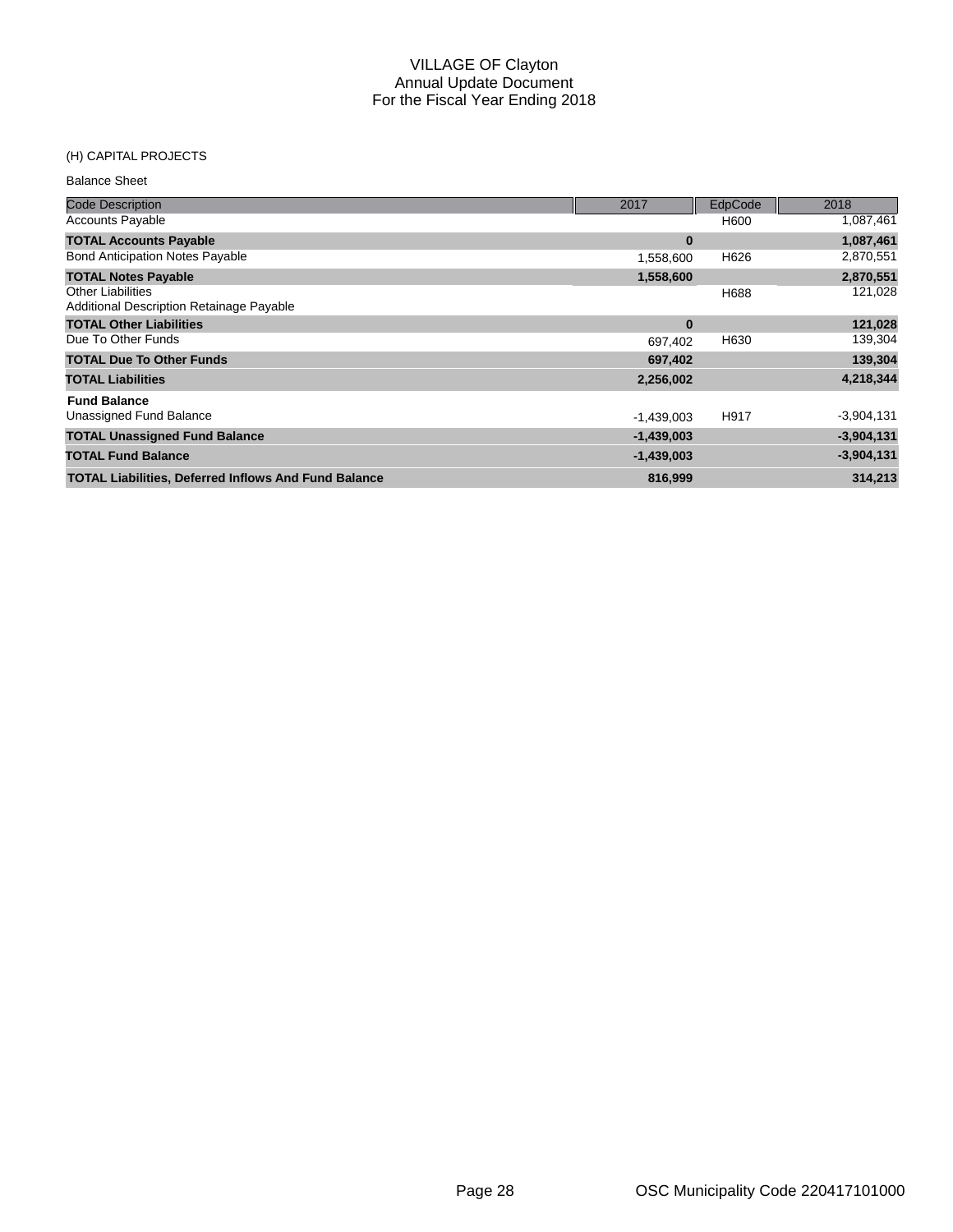#### (H) CAPITAL PROJECTS

| <b>Code Description</b>                        | 2017     | EdpCode           | 2018      |
|------------------------------------------------|----------|-------------------|-----------|
| <b>Revenues</b>                                |          |                   |           |
| St Aid-Capital Projects                        | 81,663   | H3097             | 566,703   |
| St Aid-Water Cap Proj                          | 651,082  | H3991             | 848,917   |
| <b>TOTAL State Aid</b>                         | 732,745  |                   | 1,415,620 |
| Fed Aid - Cap Projects                         | 121,971  | H4097             |           |
| <b>TOTAL Federal Aid</b>                       | 121,971  |                   | $\bf{0}$  |
| <b>TOTAL Revenues</b>                          | 854,716  |                   | 1,415,620 |
| Interfund Transfers                            |          | H5031             | 183,405   |
| <b>TOTAL Interfund Transfers</b>               | $\bf{0}$ |                   | 183,405   |
| <b>Bans Redeemed From Appropriations</b>       | 50,000   | H <sub>5731</sub> | 157,500   |
| Installment Purchase Debt                      |          | H5785             | 164,676   |
| <b>TOTAL Proceeds of Obligations</b>           | 50,000   |                   | 322,176   |
| <b>TOTAL Other Sources</b>                     | 50,000   |                   | 505,581   |
| <b>TOTAL Detail Revenues And Other Sources</b> | 904,716  |                   | 1,921,201 |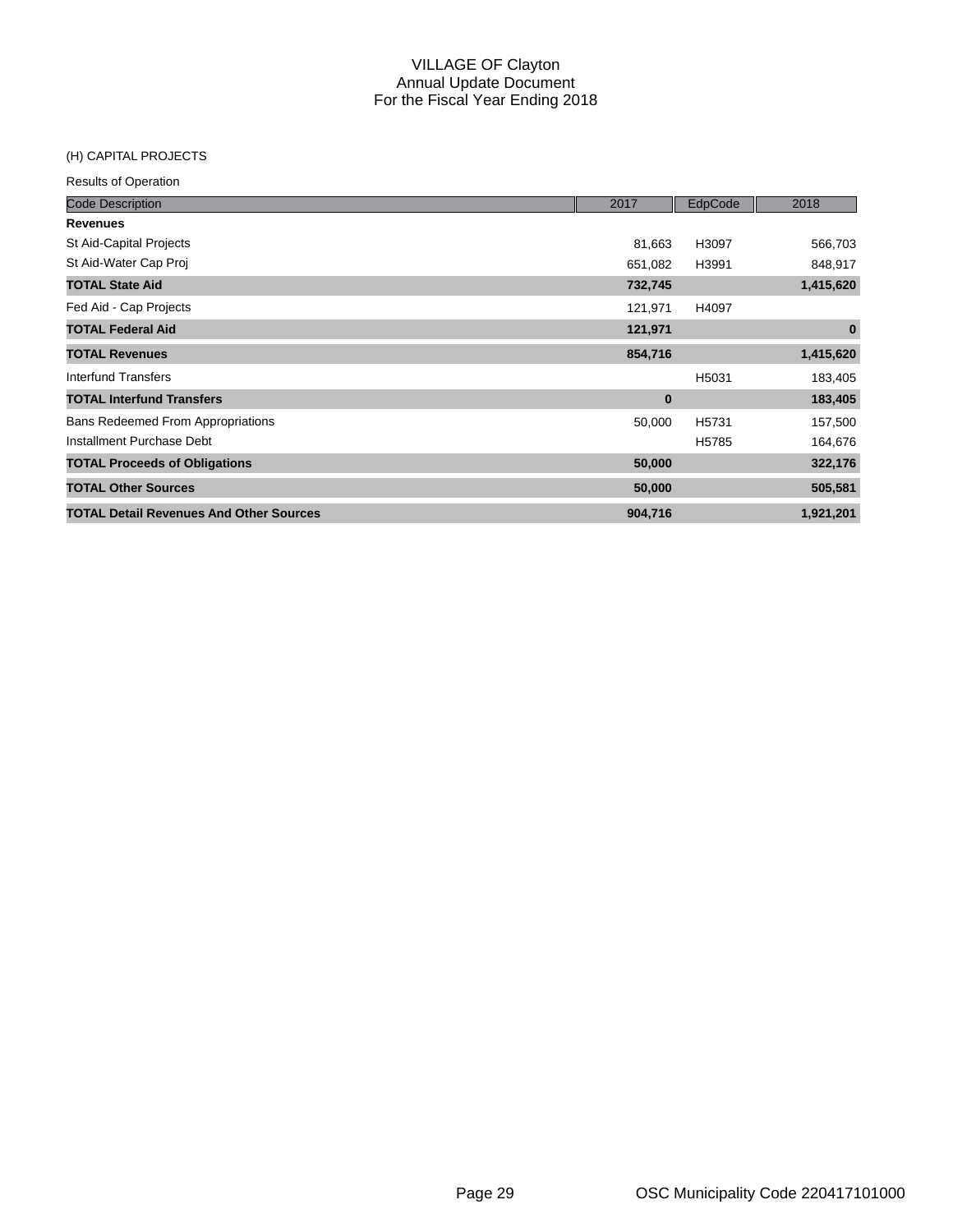# (H) CAPITAL PROJECTS

| <b>Code Description</b>                         | 2017      | EdpCode | 2018      |
|-------------------------------------------------|-----------|---------|-----------|
| <b>Expenditures</b>                             |           |         |           |
| Fiscal Agents Fees, Contr Expend                |           | H13804  | 83,961    |
| <b>TOTAL Fiscal Agents Fees</b>                 | $\bf{0}$  |         | 83,961    |
| Engineer, Equip & Cap Outlay                    | 520,946   | H14402  | 575,460   |
| <b>TOTAL Engineer</b>                           | 520,946   |         | 575,460   |
| Buildings, Equip & Cap Outlay                   |           | H16202  |           |
| <b>TOTAL Buildings</b>                          | $\bf{0}$  |         | $\bf{0}$  |
| Pur of Land/right of Way, equip & Cap Out       | 381,467   | H19402  |           |
| <b>TOTAL Pur of Land/right of Way</b>           | 381,467   |         | $\bf{0}$  |
| <b>TOTAL General Government Support</b>         | 902,413   |         | 659,421   |
| Maint of Streets, Equip & Cap Outlay            |           | H51102  | 164,676   |
| <b>TOTAL Maint of Streets</b>                   | $\bf{0}$  |         | 164,676   |
| <b>TOTAL Transportation</b>                     | $\bf{0}$  |         | 164,676   |
| <b>Other Culture And Recreation</b>             | 128,918   | H79972  | 3,482,536 |
| <b>TOTAL Other Culture And Recreation</b>       | 128,918   |         | 3,482,536 |
| <b>TOTAL Culture And Recreation</b>             | 128,918   |         | 3,482,536 |
| Water Capital Projects, Equip & Cap Outlay      |           | H83972  | 56,750    |
| <b>TOTAL Water Capital Projects</b>             | $\bf{0}$  |         | 56,750    |
| <b>TOTAL Home And Community Services</b>        | $\bf{0}$  |         | 56,750    |
| Debt Principal, Serial Bonds                    |           | H97106  |           |
| Debt Principal, Bond Anticipation Notes         |           | H97306  |           |
| <b>TOTAL Debt Principal</b>                     | $\bf{0}$  |         | $\bf{0}$  |
| Debt Interest, Bond Anticipation Notes          | 35,504    | H97307  |           |
| <b>TOTAL Debt Interest</b>                      | 35,504    |         | $\bf{0}$  |
| <b>TOTAL Expenditures</b>                       | 1,066,835 |         | 4,363,383 |
| Transfers, Other Funds                          | 115,496   | H99019  |           |
| <b>TOTAL Operating Transfers</b>                | 115,496   |         | $\bf{0}$  |
| <b>TOTAL Other Uses</b>                         | 115,496   |         | $\bf{0}$  |
| <b>TOTAL Detail Expenditures And Other Uses</b> | 1.182.331 |         | 4.363.383 |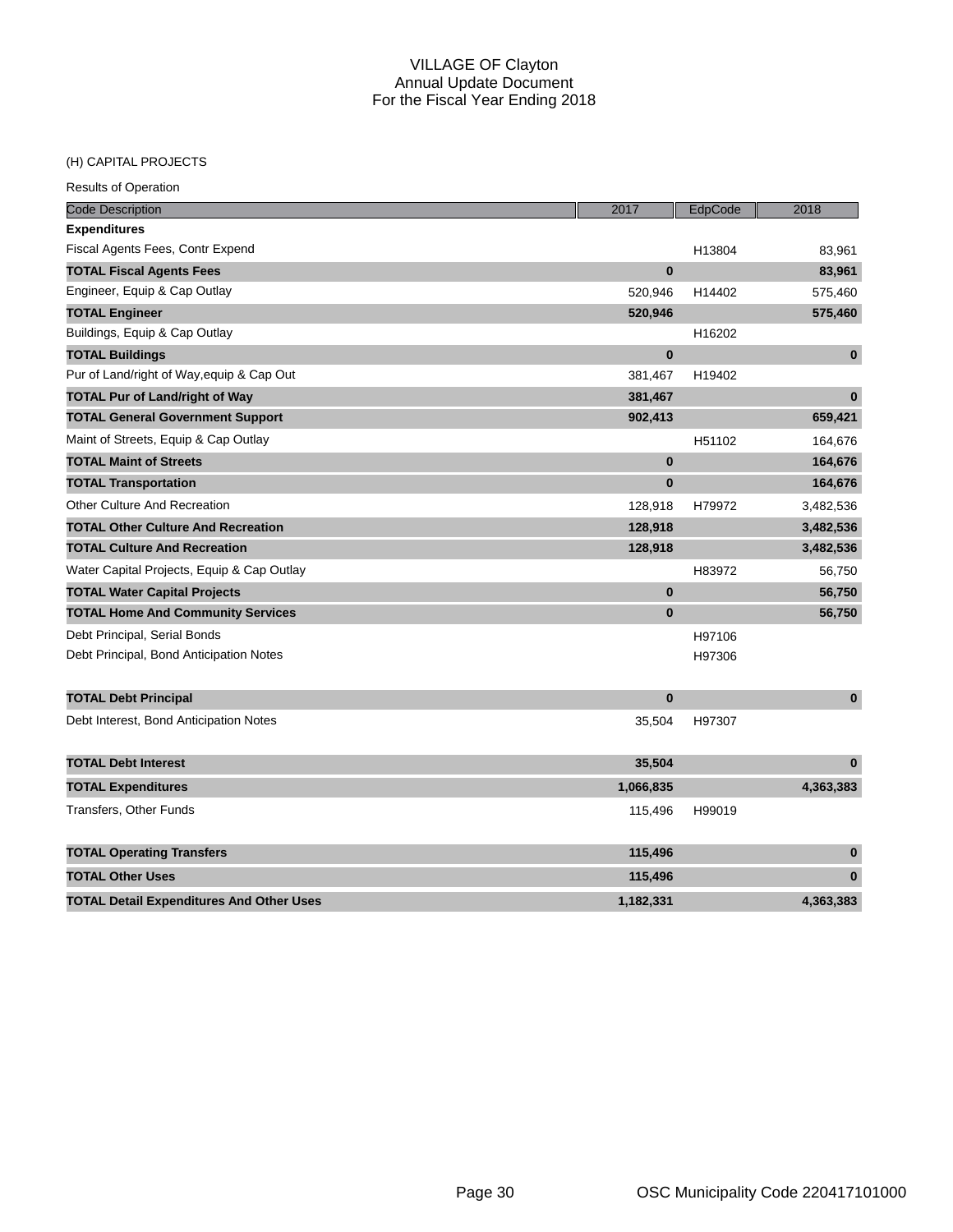#### (H) CAPITAL PROJECTS

# **Analysis of Changes in Fund Balance**

| <b>Code Description</b>                    | 2017         | EdpCode | 2018         |
|--------------------------------------------|--------------|---------|--------------|
| Analysis of Changes in Fund Balance        |              |         |              |
| <b>Fund Balance - Beginning of Year</b>    | $-1,156,288$ | H8021   | $-1,439,003$ |
| Prior Period Adj -Increase In Fund Balance | 96.301       | H8012   |              |
| Prior Period Adj -Decrease In Fund Balance | 101.401      | H8015   | 22.946       |
| <b>Restated Fund Balance - Beg of Year</b> | $-1,161,388$ | H8022   | $-1,461,949$ |
| ADD - REVENUES AND OTHER SOURCES           | 904.716      |         | 1,921,201    |
| DEDUCT - EXPENDITURES AND OTHER USES       | 1,182,331    |         | 4,363,383    |
| <b>Fund Balance - End of Year</b>          | -1,439,003   | H8029   | $-3,904,131$ |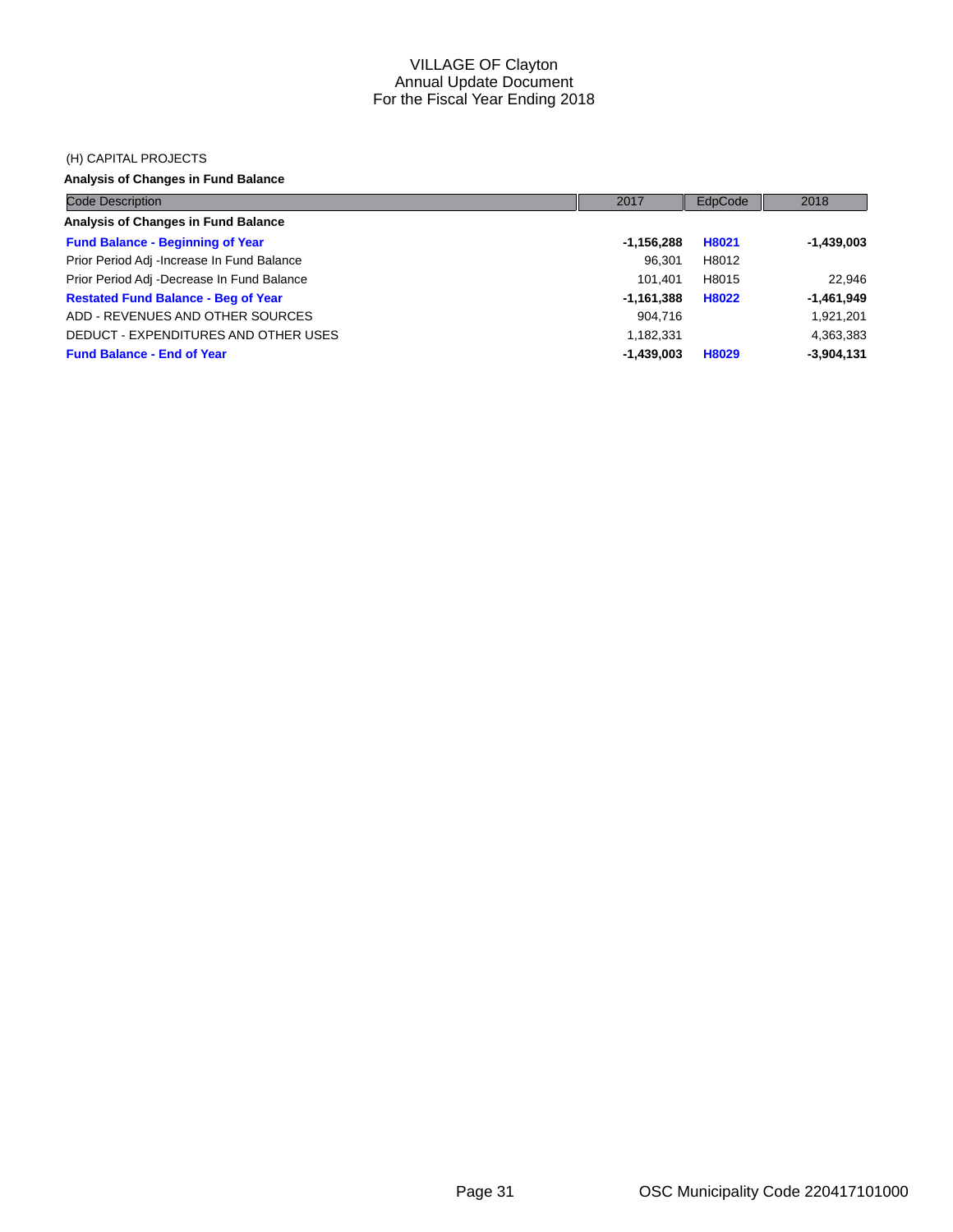#### (K) GENERAL FIXED ASSETS

| <b>Code Description</b>                                | 2017       | EdpCode          | 2018       |
|--------------------------------------------------------|------------|------------------|------------|
| <b>Assets</b>                                          |            |                  |            |
| Land                                                   | 875.784    | K <sub>101</sub> | 796,284    |
| <b>Buildings</b>                                       | 4,671,625  | K <sub>102</sub> | 4,811,434  |
| Improvements Other Than Buildings                      | 1,002,581  | K <sub>103</sub> | 1,416,790  |
| <b>Machinery And Equipment</b>                         | 3,205,016  | K <sub>104</sub> | 3,107,096  |
| <b>Construction Work In Progress</b>                   | 726.973    | K <sub>105</sub> | 4,896,808  |
| Infrastructure                                         | 20,540,074 | K <sub>106</sub> | 13,157,902 |
| <b>TOTAL Fixed Assets (net)</b>                        | 31,022,053 |                  | 28,186,314 |
| Deferred Outflows of Resources - Pensions              | 227,452    | K496             |            |
| <b>TOTAL Deferred Outflows of Resources</b>            | 227,452    |                  | $\bf{0}$   |
| <b>TOTAL Assets and Deferred Outflows of Resources</b> | 31,249,505 |                  | 28.186.314 |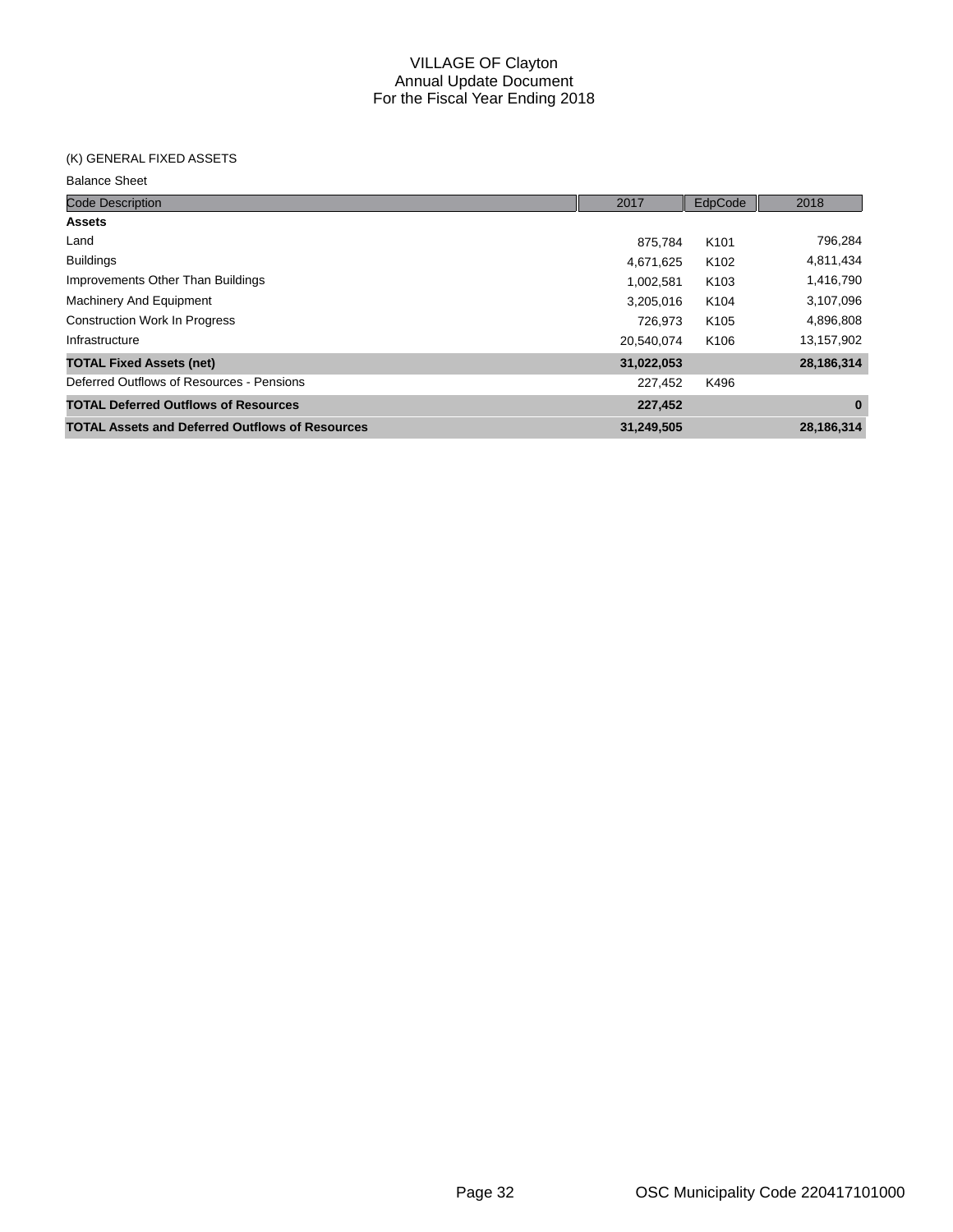# (K) GENERAL FIXED ASSETS

| <b>Balance Sheet</b>                                                                   |            |                  |            |
|----------------------------------------------------------------------------------------|------------|------------------|------------|
| <b>Code Description</b>                                                                | 2017       | EdpCode          | 2018       |
| Liabilities, Deferred Inflows And Fund Balance<br><b>Total Non-Current Govt Assets</b> | 31.249.505 | K <sub>159</sub> | 28,186,314 |
| <b>TOTAL Investments in Non-Current Government Assets</b>                              | 31,249,505 |                  | 28,186,314 |
| <b>TOTAL Fund Balance</b>                                                              | 31.249.505 |                  | 28,186,314 |
| <b>TOTAL</b>                                                                           | 31,249,505 |                  | 28,186,314 |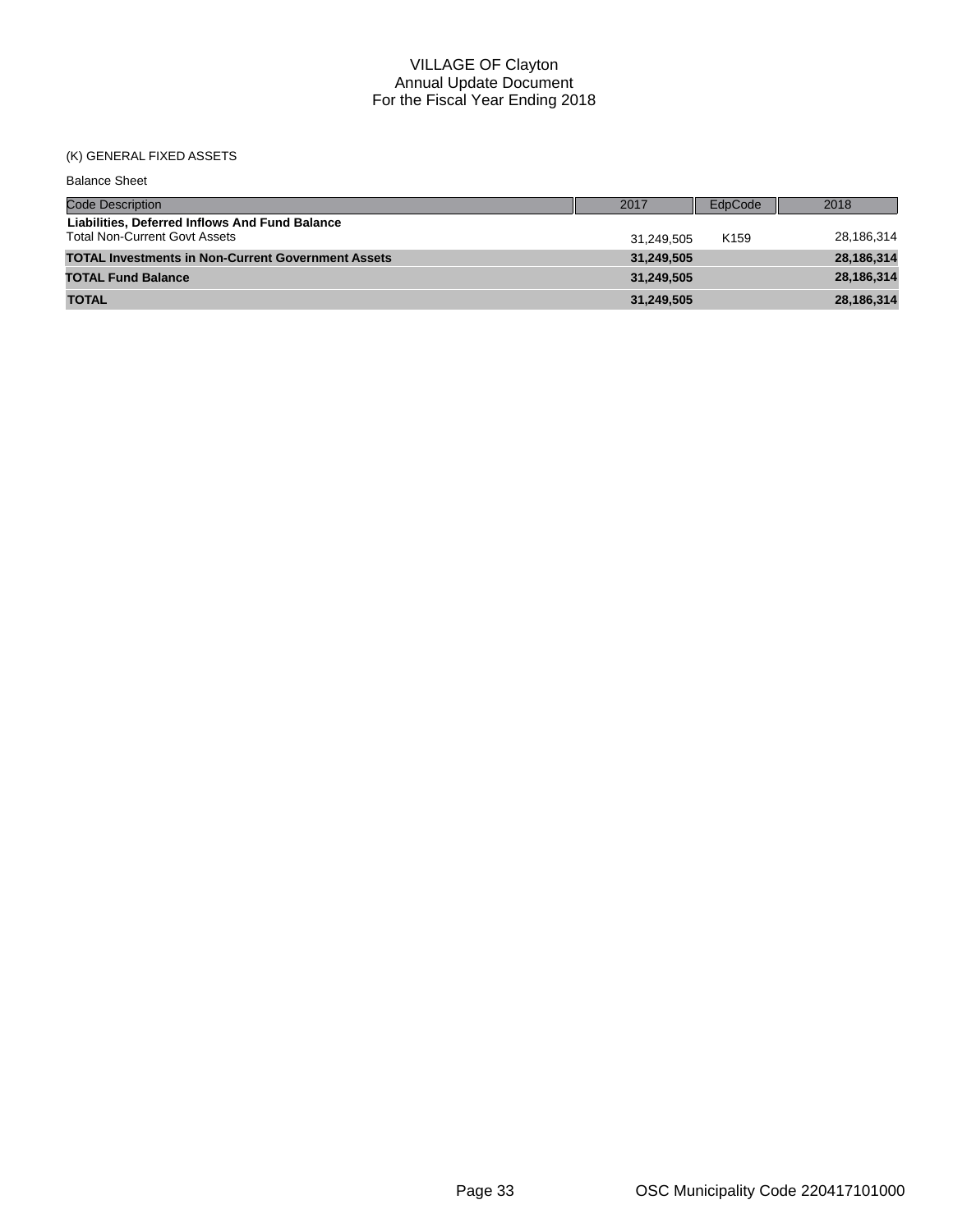(L) LIBRARY

| <b>Code Description</b>                                | 2017   | EdpCode          | 2018        |
|--------------------------------------------------------|--------|------------------|-------------|
| <b>Assets</b>                                          |        |                  |             |
| Cash                                                   |        | L <sub>200</sub> |             |
| Cash In Time Deposits                                  | 29,556 | L <sub>201</sub> | 29,590      |
| Petty Cash                                             | 200    | L <sub>210</sub> | 200         |
| <b>TOTAL Cash</b>                                      | 29,756 |                  | 29,790      |
| Accounts Receivable                                    | 70     | L380             |             |
| <b>TOTAL Other Receivables (net)</b>                   | 70     |                  | $\mathbf 0$ |
| Cash In Time Deposits Special Reserves                 | 13,402 | L <sub>231</sub> | 11,399      |
| <b>TOTAL Restricted Assets</b>                         | 13,402 |                  | 11,399      |
| <b>TOTAL Assets and Deferred Outflows of Resources</b> | 43,228 |                  | 41,189      |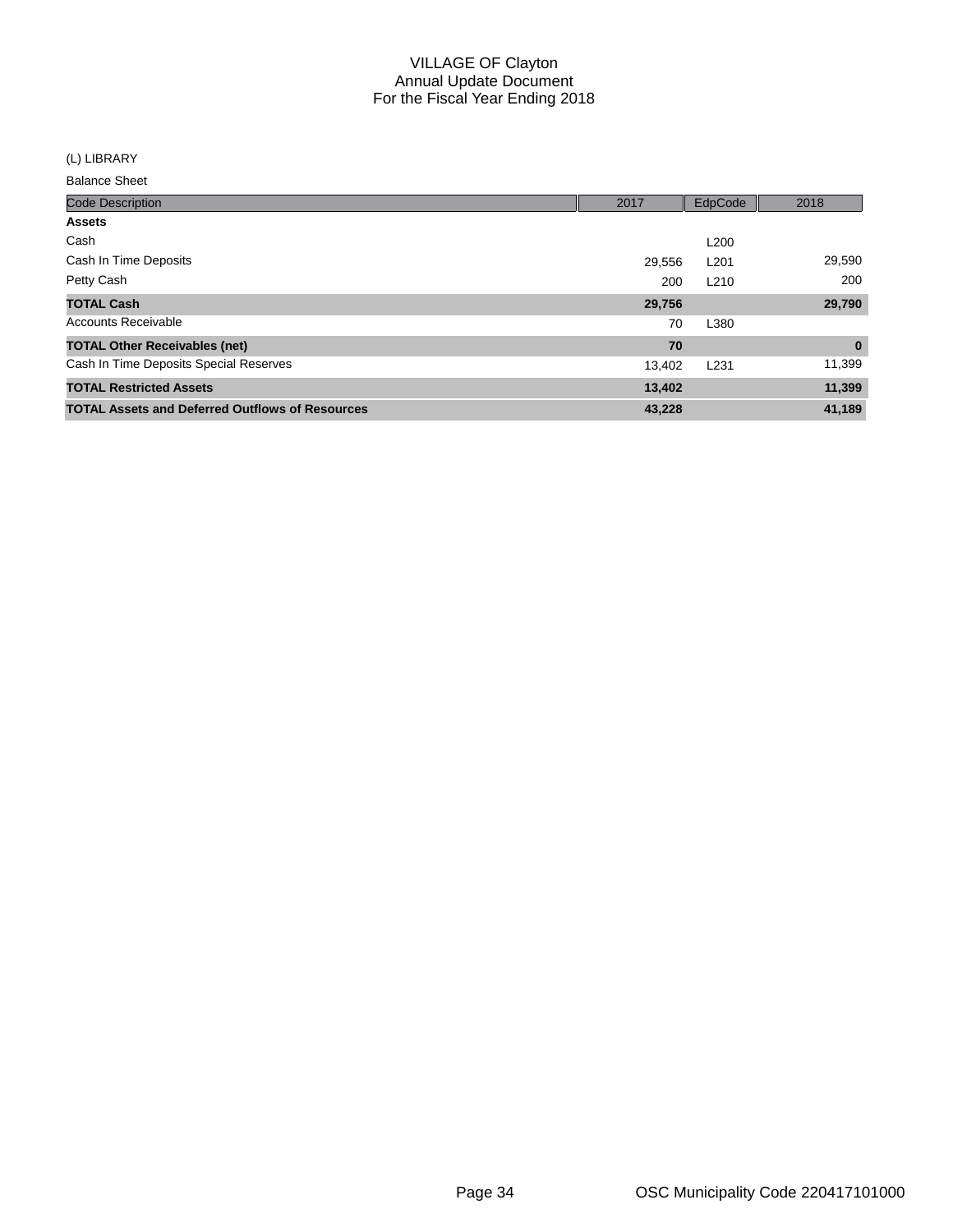# (L) LIBRARY

| <b>Code Description</b>                                     | 2017     | EdpCode | 2018   |
|-------------------------------------------------------------|----------|---------|--------|
| <b>Accounts Payable</b>                                     | 1,985    | L600    | 2,089  |
| <b>TOTAL Accounts Payable</b>                               | 1,985    |         | 2,089  |
| <b>Accrued Liabilities</b>                                  | 3,000    | L601    | 3,765  |
| <b>TOTAL Accrued Liabilities</b>                            | 3,000    |         | 3,765  |
| Due To Other Funds                                          | 1,825    | L630    | 4,003  |
| <b>TOTAL Due To Other Funds</b>                             | 1,825    |         | 4,003  |
| Due To Employees' Retirement System                         |          | L637    | 658    |
| <b>TOTAL Due To Other Governments</b>                       | $\bf{0}$ |         | 658    |
| <b>TOTAL Liabilities</b>                                    | 6,810    |         | 10,515 |
| <b>Fund Balance</b>                                         |          |         |        |
| Reserve For Repairs                                         | 13,402   | L882    | 11,399 |
| <b>TOTAL Restricted Fund Balance</b>                        | 13,402   |         | 11,399 |
| Assigned Unappropriated Fund Balance                        | 23,016   | L915    | 19,275 |
| <b>TOTAL Assigned Fund Balance</b>                          | 23,016   |         | 19,275 |
| <b>TOTAL Fund Balance</b>                                   | 36,418   |         | 30,674 |
| <b>TOTAL Liabilities, Deferred Inflows And Fund Balance</b> | 43,228   |         | 41,189 |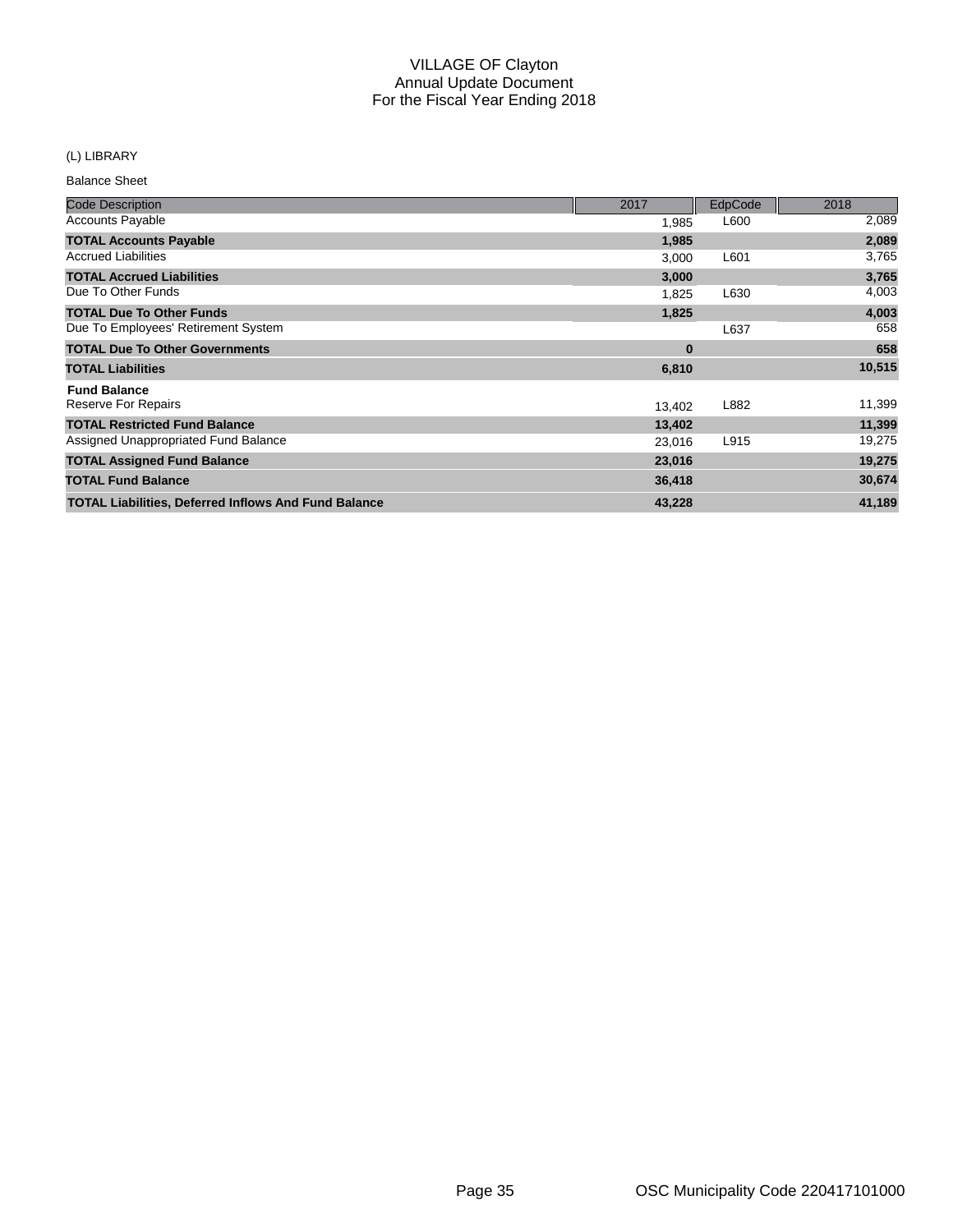# (L) LIBRARY

| <b>Code Description</b>                                 | 2017    | EdpCode | 2018    |
|---------------------------------------------------------|---------|---------|---------|
| <b>Revenues</b>                                         |         |         |         |
| <b>Real Property Taxes</b>                              | 56,498  | L1001   | 61,498  |
| <b>TOTAL Real Property Taxes</b>                        | 56,498  |         | 61,498  |
| <b>Library Charges</b>                                  | 6,104   | L2082   | 5,799   |
| Other Culture & Recreation Income                       |         | L2089   |         |
| <b>TOTAL Departmental Income</b>                        | 6,104   |         | 5,799   |
| Library Services, Other Govts                           | 9,000   | L2360   | 9,000   |
| <b>TOTAL Intergovernmental Charges</b>                  | 9,000   |         | 9,000   |
| <b>Interest And Earnings</b>                            | 44      | L2401   | 16      |
| <b>TOTAL Use of Money And Property</b>                  | 44      |         | 16      |
| Sales of Equipment                                      |         | L2665   | 101     |
| Sale of Instructional Supplies                          | 2,565   | L2670   | 2,953   |
| <b>TOTAL Sale of Property And Compensation For Loss</b> | 2,565   |         | 3,054   |
| <b>Gifts And Donations</b>                              | 7,515   | L2705   | 10,210  |
| <b>Library System Grant</b>                             | 13,292  | L2760   | 13,728  |
| Unclassified (specify)                                  |         | L2770   | 17      |
| <b>TOTAL Miscellaneous Local Sources</b>                | 20,807  |         | 23,955  |
| <b>TOTAL Revenues</b>                                   | 95,018  |         | 103,322 |
| <b>Interfund Transfers</b>                              | 34,000  | L5031   | 36,003  |
| <b>TOTAL Interfund Transfers</b>                        | 34,000  |         | 36,003  |
| <b>TOTAL Other Sources</b>                              | 34,000  |         | 36,003  |
| <b>TOTAL Detail Revenues And Other Sources</b>          | 129,018 |         | 139,325 |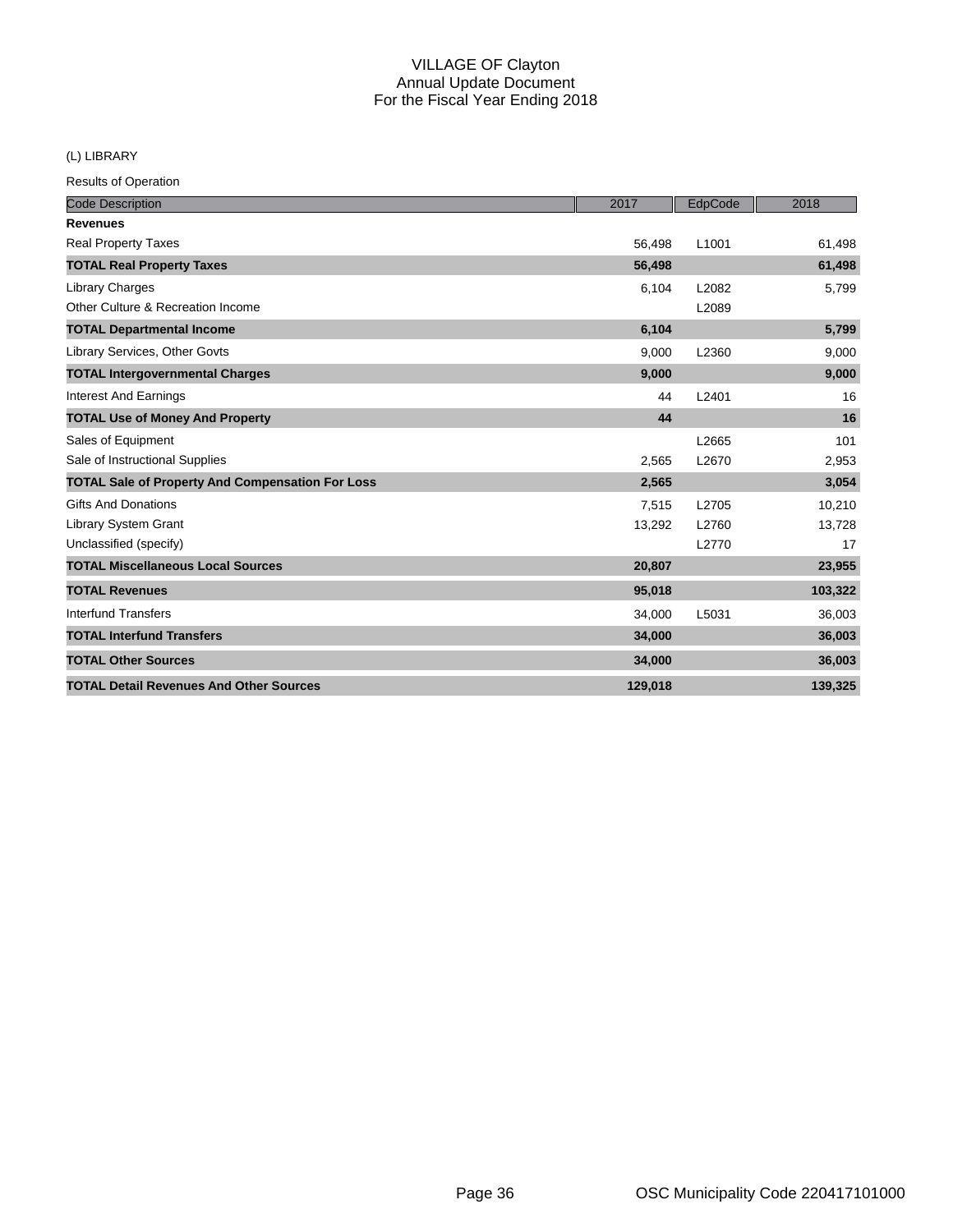# (L) LIBRARY

| <b>Code Description</b>                         | 2017     | EdpCode | 2018    |
|-------------------------------------------------|----------|---------|---------|
| <b>Expenditures</b>                             |          |         |         |
| Library, Pers Serv                              | 67,239   | L74101  | 84,360  |
| Library, Contr Expend                           | 51,549   | L74104  | 47,727  |
| <b>TOTAL Library</b>                            | 118,788  |         | 132,087 |
| <b>TOTAL Culture And Recreation</b>             | 118,788  |         | 132,087 |
| State Retirement, Empl Bnfts                    | 5,994    | L90108  | 3,012   |
| Social Security, Empl Bnfts                     | 5,111    | L90308  | 6,451   |
| Disability Insurance, Empl Bnfts                | 135      | L90558  |         |
| Other Employee Benefits (spec)                  | 459      | L90898  | 1,045   |
| <b>TOTAL Employee Benefits</b>                  | 11,699   |         | 10,508  |
| <b>TOTAL Expenditures</b>                       | 130,487  |         | 142,595 |
| Transfers, Capital Projects Fund                |          | L99509  | 2,003   |
| <b>TOTAL Operating Transfers</b>                | $\bf{0}$ |         | 2,003   |
| <b>TOTAL Other Uses</b>                         | $\bf{0}$ |         | 2,003   |
| <b>TOTAL Detail Expenditures And Other Uses</b> | 130,487  |         | 144,598 |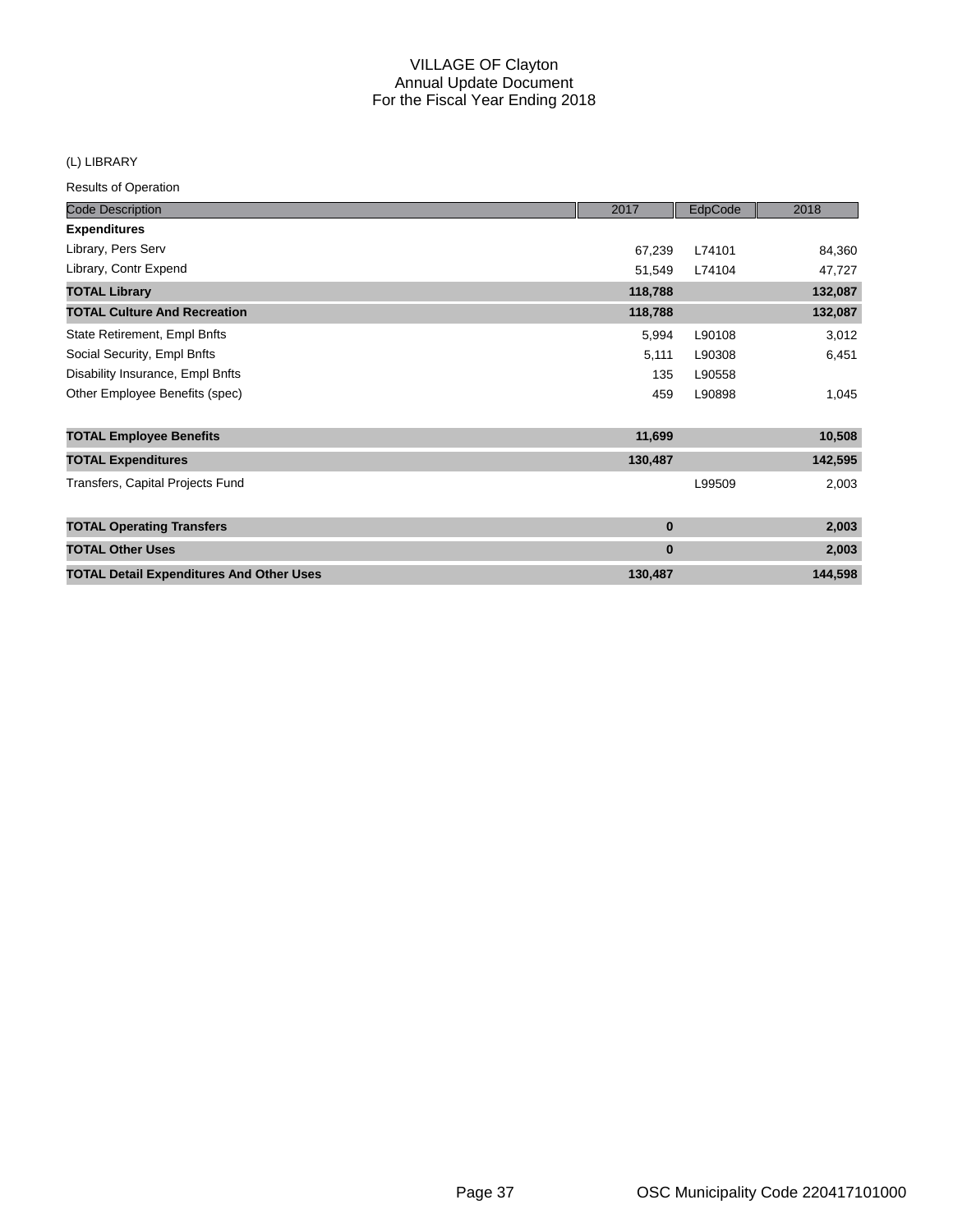#### (L) LIBRARY

**Analysis of Changes in Fund Balance**

| <b>Code Description</b>                    | 2017    | EdpCode | 2018    |
|--------------------------------------------|---------|---------|---------|
| Analysis of Changes in Fund Balance        |         |         |         |
| <b>Fund Balance - Beginning of Year</b>    | 37.887  | L8021   | 36.418  |
| Prior Period Adj -Decrease In Fund Balance |         | L8015   | 471     |
| <b>Restated Fund Balance - Beg of Year</b> | 37.887  | L8022   | 35.947  |
| ADD - REVENUES AND OTHER SOURCES           | 129.018 |         | 139,325 |
| DEDUCT - EXPENDITURES AND OTHER USES       | 130.487 |         | 144.598 |
| <b>Fund Balance - End of Year</b>          | 36,418  | L8029   | 30,674  |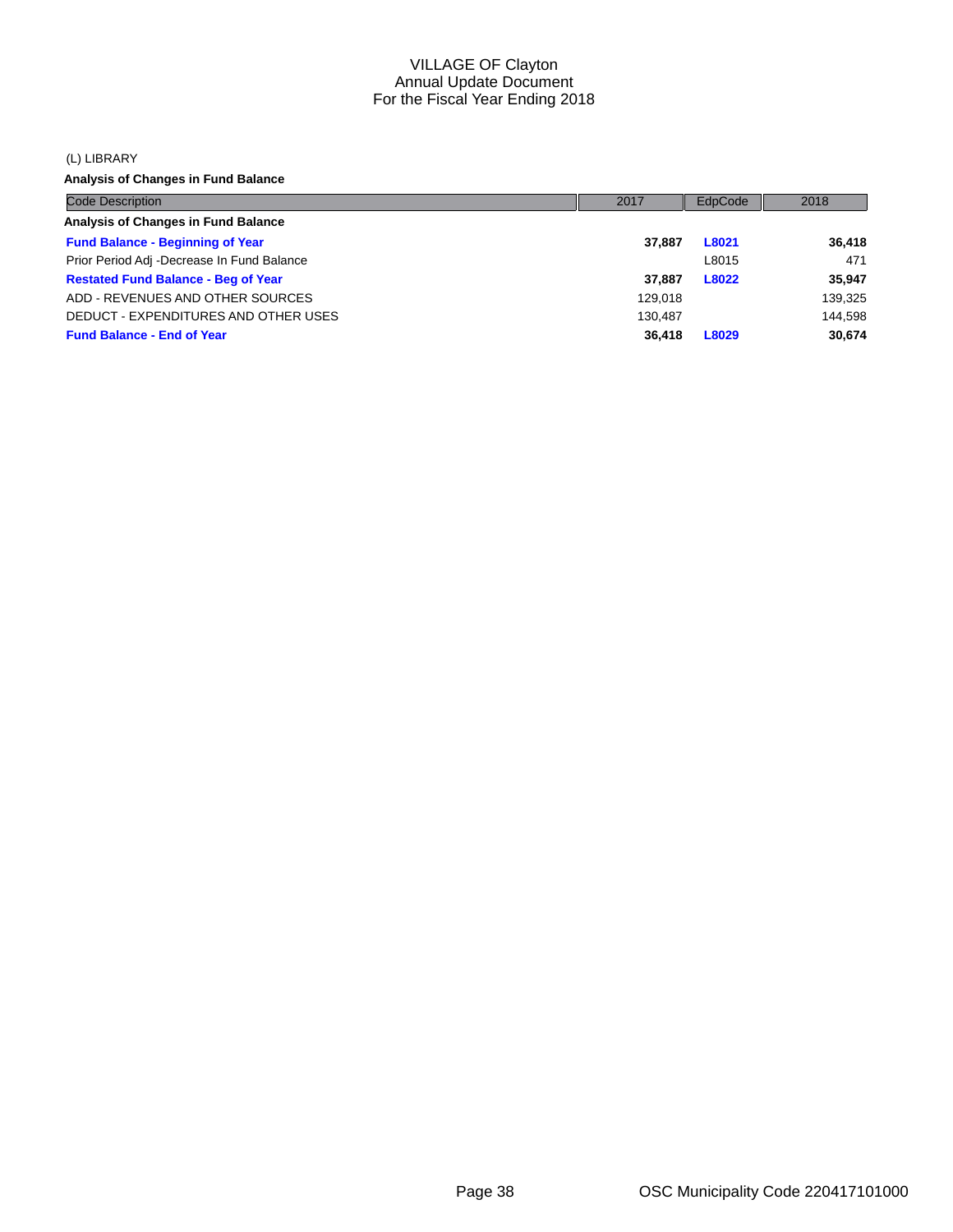#### (TA) AGENCY

| <b>Code Description</b>                                | 2017     | EdpCode      | 2018     |
|--------------------------------------------------------|----------|--------------|----------|
| <b>Assets</b>                                          |          |              |          |
| Cash                                                   | 33,162   | <b>TA200</b> | 2,448    |
| Cash In Time Deposits                                  | 51,073   | <b>TA201</b> |          |
| <b>TOTAL Cash</b>                                      | 84,235   |              | 2,448    |
| <b>Miscellaneous Current Assets</b>                    |          | <b>TA489</b> |          |
| <b>TOTAL Other</b>                                     | $\bf{0}$ |              | $\bf{0}$ |
| <b>TOTAL Assets and Deferred Outflows of Resources</b> | 84,235   |              | 2,448    |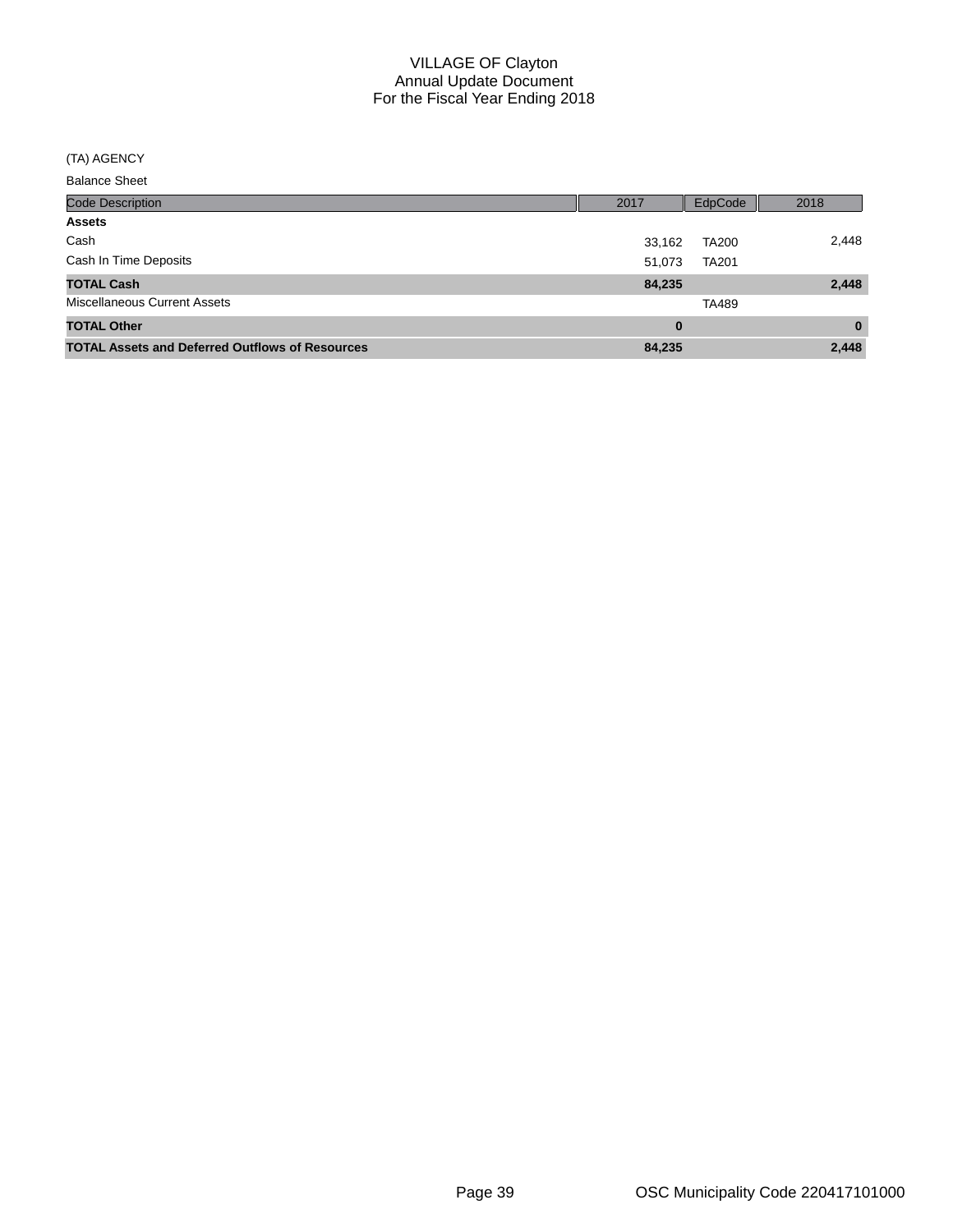# (TA) AGENCY

| <b>Code Description</b>                                     | 2017   | EdpCode     | 2018      |
|-------------------------------------------------------------|--------|-------------|-----------|
| Due To Other Funds                                          | 81,181 | TA630       | 30,108    |
| <b>TOTAL Due To Other Funds</b>                             | 81,181 |             | 30,108    |
| <b>State Retirement</b>                                     | 68     | <b>TA18</b> | 154       |
| <b>Disability Insurance</b>                                 | 32     | <b>TA19</b> | 80        |
| Group Insurance                                             | 61     | <b>TA20</b> | $-30,878$ |
| Assoc & Union Dues                                          | $-2$   | <b>TA24</b> | 119       |
| Other Funds (specify)                                       | 2.895  | <b>TA85</b> | 2,865     |
| <b>TOTAL Agency Liabilities</b>                             | 3.054  |             | $-27,660$ |
| <b>TOTAL Liabilities</b>                                    | 84.235 |             | 2,448     |
| <b>TOTAL Liabilities, Deferred Inflows And Fund Balance</b> | 84,235 |             | 2,448     |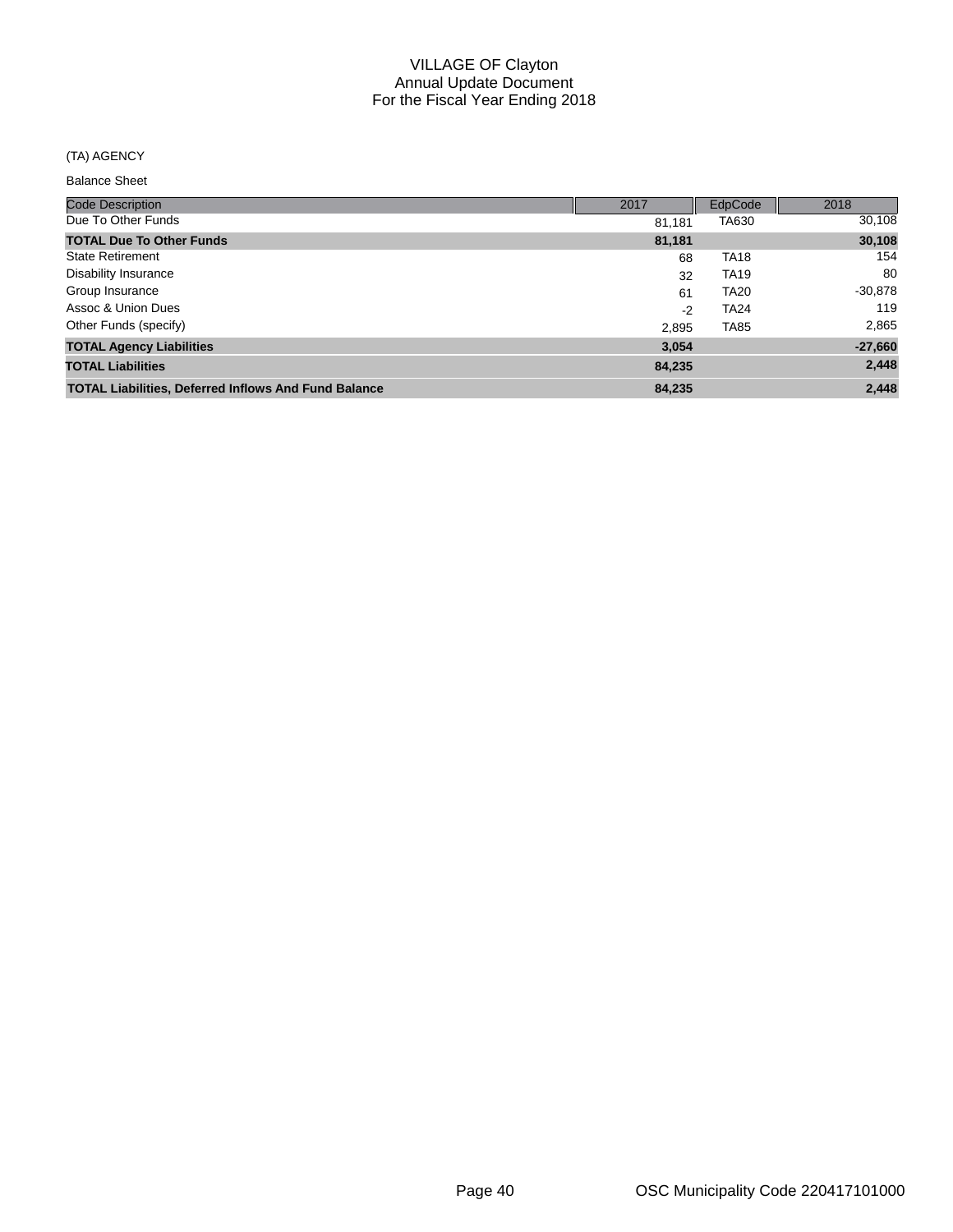#### (W) GENERAL LONG-TERM DEBT

| <b>Balance Sheet</b>                                   |           |         |           |
|--------------------------------------------------------|-----------|---------|-----------|
| <b>Code Description</b>                                | 2017      | EdpCode | 2018      |
| <b>Assets</b>                                          |           |         |           |
| <b>Total Non-Current Govt Liabilities</b>              | 8.731.152 | W129    | 8,056,139 |
| <b>TOTAL Provision To Be Made In Future Budgets</b>    | 8,731,152 |         | 8,056,139 |
| <b>TOTAL Assets and Deferred Outflows of Resources</b> | 8,731,152 |         | 8,056,139 |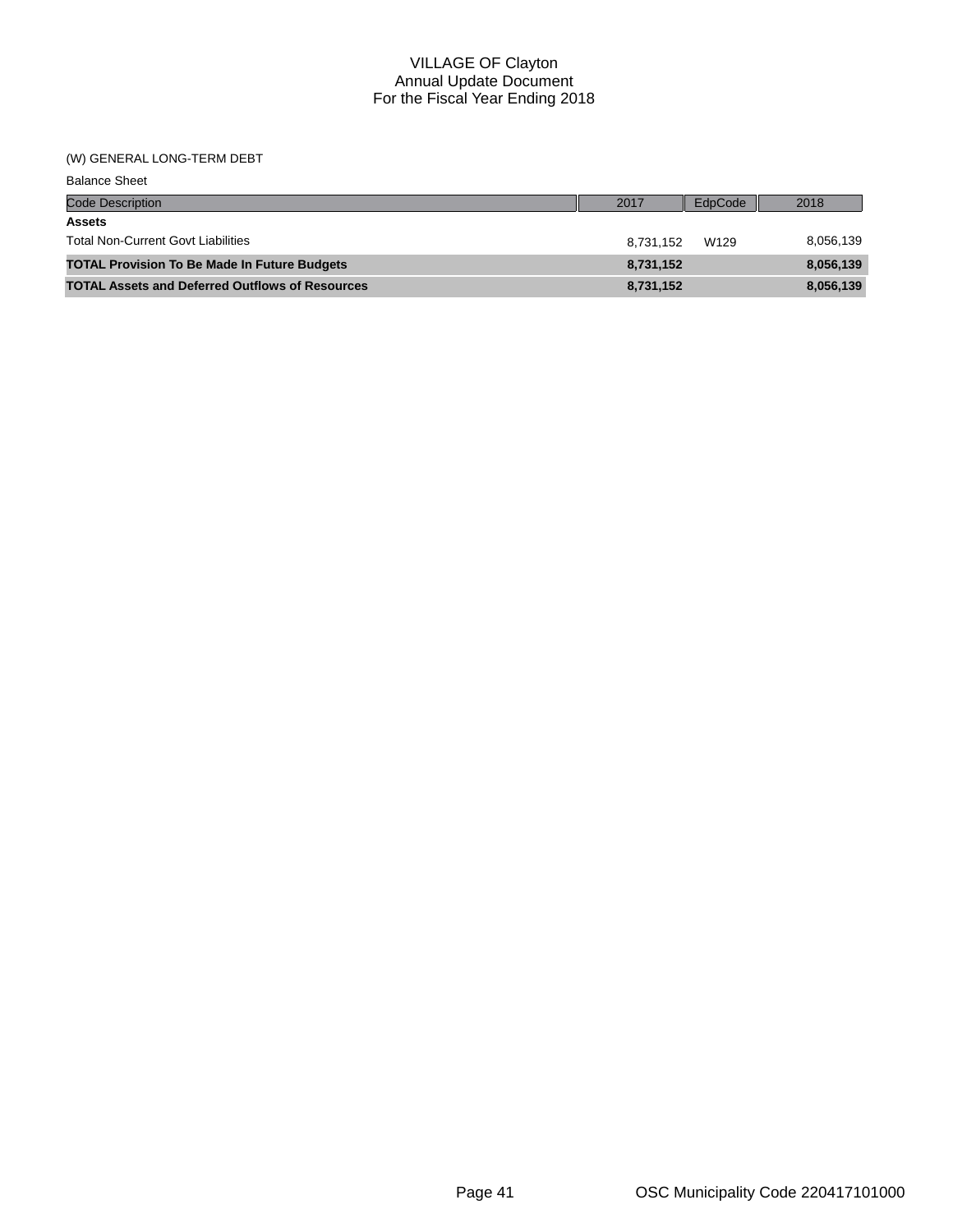# (W) GENERAL LONG-TERM DEBT

| <b>Balance Sheet</b>                        |           |         |           |
|---------------------------------------------|-----------|---------|-----------|
| <b>Code Description</b>                     | 2017      | EdpCode | 2018      |
| Net Pension Liability - Proportionate Share | 334.846   | W638    | 124,157   |
| Installment Purchase Debt                   |           | W685    | 129,619   |
| <b>Compensated Absences</b>                 | 120.163   | W687    | 120,163   |
| Other Long Term Debt                        | 30,000    | W689    |           |
| <b>TOTAL Other Liabilities</b>              | 485.009   |         | 373,939   |
| <b>Bonds Payable</b>                        | 8,179,337 | W628    | 7,682,200 |
| <b>TOTAL Bond And Long Term Liabilities</b> | 8,179,337 |         | 7,682,200 |
| Deferred Inflows of Resources - Pensions    | 66,806    | W697    |           |
| <b>TOTAL Deferred Inflows of Resources</b>  | 66,806    |         | $\bf{0}$  |
| <b>TOTAL Liabilities</b>                    | 8,731,152 |         | 8,056,139 |
| <b>TOTAL Liabilities</b>                    | 8,731,152 |         | 8,056,139 |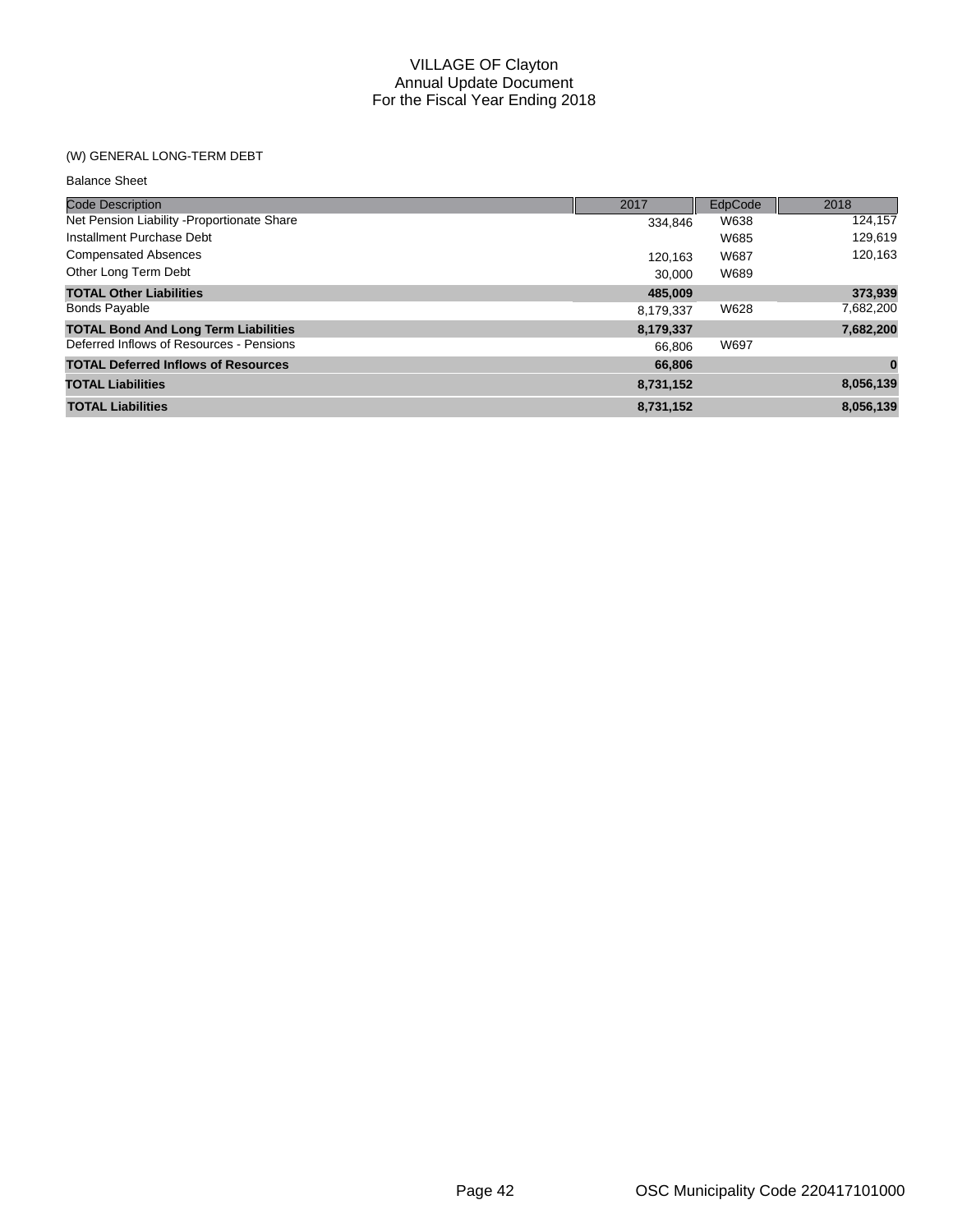#### **Office of the State Comptroller VILLAGE OF Clayton 8/28/2018Statement of Indebtedness For the Fiscal Year Ending 2018**

# **County of: Jefferson**

#### **Municipal Code: 220417101000**

| First<br>Year | Debt<br>Code   | Description                                                                | Cops<br>Flag | Comp<br>Date of<br>Flag<br><b>Issue</b> | Date of<br>Maturity          | Int.<br>Rate | Var? | Amt. Orig.<br>Issued | O/S Beg.<br>of Year | Paid<br>Dur. Year | Redeemed<br>Bond Proc. | Prior Yr.<br>Adjust. | Accreted<br>Interest | O/S End<br>of Year |
|---------------|----------------|----------------------------------------------------------------------------|--------------|-----------------------------------------|------------------------------|--------------|------|----------------------|---------------------|-------------------|------------------------|----------------------|----------------------|--------------------|
| 2003          | <b>BOND E</b>  | sewer - EFC                                                                |              |                                         | 08/08/2002 03/01/2031        | 0.00%        |      | \$702,659            | \$357,000           | \$23,000          | \$0                    | \$0                  |                      | \$334,000          |
| 2004          | <b>BOND E</b>  | Re-funding water                                                           |              |                                         | 05/01/2004 09/01/2029        | 4.65%        |      | \$1,160,700          | \$345,000           | \$65,000          | \$0                    | \$0                  |                      | \$280,000          |
| 2007          | <b>BOND E</b>  | <b>SEWER-Eastside EFC</b>                                                  |              |                                         | 09/23/2005 09/23/2035        | 0.00%        |      |                      | \$747,111           | \$39,322          | \$0                    | \$0                  |                      | \$707,789          |
|               | 2016 BOND E    | Sewer Rehab Project<br>(EFC)                                               |              |                                         | 08/01/2015 08/01/2045        | 0.00%        |      | \$3,569,000          | \$3,473,826         | \$96,815          | \$0                    | \$0                  |                      | \$3,377,011        |
| 2011          | <b>BOND E</b>  | Westside<br>Water-Hungerford Pt.                                           |              |                                         | 04/15/2011 04/15/2048        | 3.75%        |      | \$526,000            | \$440,800           | \$14,200          | \$0                    | \$0                  |                      | \$426,600          |
| 2008          | <b>BOND E</b>  | <b>Westside Sewer</b><br>(Phase II)-EFC                                    |              |                                         | 11/29/2007 03/23/2037        | 0.00%        |      | \$3,216,530          | \$2,220,000         | \$111,000         | \$0                    | \$0                  |                      | \$2,109,000        |
|               | 2014 BOND E    | <b>Water Meter</b><br>Automation                                           |              |                                         | 09/12/2013 09/15/2018        | 2.00%        |      | \$160,000            | \$64,000            | \$32,000          | \$0                    | \$0                  |                      | \$32,000           |
|               |                | Total for Type/Exempt Status - Sums Issued Amts only made in AFR Year      |              |                                         |                              |              |      | \$0                  | \$7,647,737         | \$381,337         | \$0                    | \$0                  | \$0                  | \$7,266,400        |
|               | 2018 IPC<br>F. | 0218 Int'l Plow Truck                                                      |              |                                         | 06/15/2017 06/15/2021        | 3.22%        |      | \$164,676            | \$0                 | \$35,057          |                        | \$0                  |                      | \$129,619          |
|               |                | Total for Type/Exempt Status - Sums Issued Amts only made in AFR Year      |              |                                         |                              |              |      | \$164,676            | \$0                 | \$35,057          | \$0                    | \$0                  | \$0                  | \$129,619          |
|               | 2018 BAN<br>N  | Riverwalk                                                                  |              |                                         | 05/31/2018 05/31/2019        | 1.17%        |      | \$1,469,451          | \$0                 |                   |                        | \$0                  |                      | \$1,469,451        |
|               | 2015 BAN<br>N  | Various Projects                                                           |              |                                         | 09/20/2014 09/25/2015        | 1.50%        |      | \$542,000            | \$498,600           | \$85,000          | \$0                    | \$0                  |                      | \$413,600          |
|               | N<br>2016 BAN  | Riverwalk 3                                                                |              |                                         | 02/19/2016 02/17/2018        | 1.25%        |      | \$750,000            | \$750,000           | \$35,000          | \$0                    | \$0                  |                      | \$715,000          |
| 2017          | N<br>BAN       | Danforth Lot                                                               |              |                                         | 08/04/2016 08/04/2017        | 1.50%        |      | \$310,000            | \$310,000           | \$37,500          | \$0                    | \$0                  |                      | \$272,500          |
|               |                | Total for Type/Exempt Status - Sums Issued Amts only made in AFR Year      |              |                                         |                              |              |      | \$1,469,451          | \$1,558,600         | \$157,500         | \$0                    | \$0                  | \$0                  | \$2,870,551        |
|               |                | 2010 BOND N TI Dock (I) &<br>Straw/Brooks                                  |              |                                         | 04/15/2010 04/15/2022 3.125% |              |      | \$1,195,000          | \$500,000           | \$100,000         | \$0                    | \$0                  |                      | \$400,000          |
|               | 2014 BOND N    | Purchase JD Backhoe                                                        |              |                                         | 06/28/2013 06/30/2019        | 1.50%        |      | \$79,000             | \$31,600            | \$15,800          | \$0                    | \$0                  |                      | \$15,800           |
|               |                | Total for Type/Exempt Status - Sums Issued Amts only made in AFR Year      |              |                                         |                              |              |      | \$0                  | \$531,600           | \$115,800         | \$0                    | \$0                  | \$0                  | \$415,800          |
|               |                | 2014 OTHR N DANC Note                                                      |              |                                         | 02/11/2014 03/01/2017        | 0.00%        |      | \$30,000             | \$30,000            | \$0               | \$0                    | \$0                  |                      | \$0                |
|               |                | Total for Type/Exempt Status - Sums Issued Amts only made in AFR Year      |              |                                         |                              |              |      | \$0                  | \$30,000            | \$0               | \$0                    | \$0                  | \$0                  | \$0                |
|               |                | AFR Year Total for All Debt Types - Sums Issued Amts only made in AFR Year |              |                                         |                              |              |      | \$1,634,127          | \$9,767,937         | \$689,694         | \$0                    | \$0                  | \$0                  | \$10,682,370       |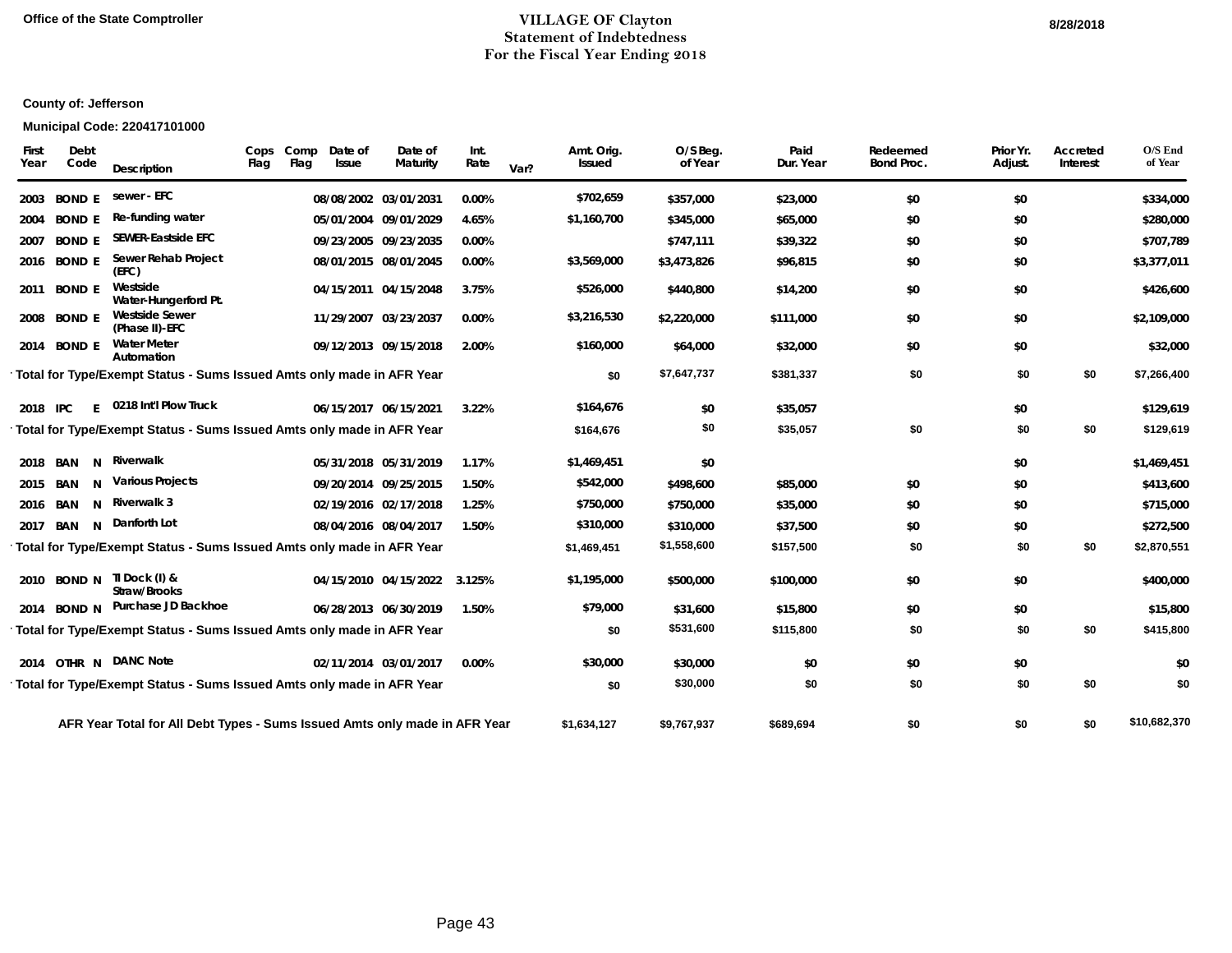#### VILLAGE OF Clayton Maturity Schedule For the Fiscal Year Ending 2018

# For Installment Purchase Contracts Issued During The Fiscal Year Ended 2018

|                                                             | <b>EDPCODE</b> |                                                                                          |
|-------------------------------------------------------------|----------------|------------------------------------------------------------------------------------------|
| Indebtedness No.                                            |                | 2018000002                                                                               |
| Purpose of Issue                                            |                | 0218 Int'l Plow Truck                                                                    |
| For State Comptroller Use Only                              | 2P3CE          |                                                                                          |
| <b>Total Principal</b>                                      | 2P3PR          | 164,676                                                                                  |
| Date of Issue                                               | 2P3DT          | 6/15/2017                                                                                |
| <b>Interest Rate</b>                                        | 2P3PC          | 3.22000                                                                                  |
| <b>Final Maturity Date</b>                                  | 2P3DM          | 6/15/2021                                                                                |
|                                                             |                | Amount of Principal Redeemed in or to be Redeemed in Fiscal Year ending in (The Last Two |
| Digits of the EDP Code Correspond to the Fiscal Year Ended) |                |                                                                                          |
|                                                             | 2P319          | 43,206                                                                                   |
|                                                             | 2P320          | 43,206                                                                                   |
|                                                             | 2P321          | 43,206                                                                                   |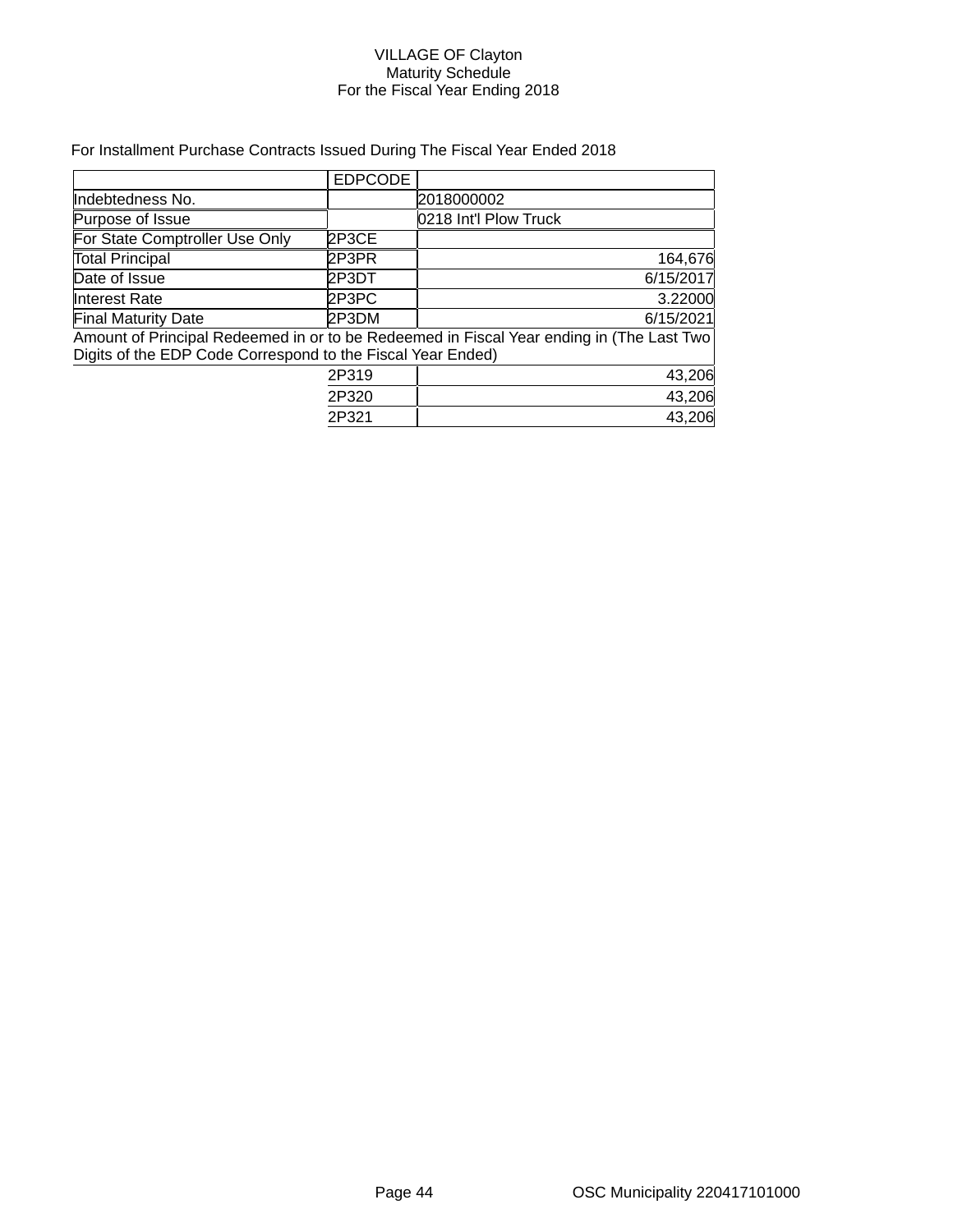# VILLAGE OF Clayton Schedule of Time Deposits and Investments For the Fiscal Year Ending 2018

|                                                                                   | <b>EDP Code</b> | Amount         |
|-----------------------------------------------------------------------------------|-----------------|----------------|
| CASH:                                                                             |                 |                |
| On Hand                                                                           | 9Z2001          | \$300.00       |
| <b>Demand Deposits</b>                                                            | 9Z2011          | \$1,173,144.00 |
| <b>Time Deposits</b>                                                              | 9Z2021          | \$176,873.00   |
| Total                                                                             |                 | \$1,350,317.00 |
| <b>COLLATERAL:</b>                                                                |                 |                |
| - FDIC Insurance                                                                  | 9Z2014          | \$250,000.00   |
| Collateralized with securities held in<br>possession of municipality or its agent | 9Z2014A         | \$1,100,317.00 |
| Total                                                                             |                 | \$1,350,317.00 |
| <b>INVESTMENTS:</b><br>- Securities (450)                                         |                 |                |
| Book Value (cost)                                                                 | 9Z4501          | \$2,176,765.00 |
| Market Value at Balance Sheet Date                                                | 9Z4502          | \$3,108,512.00 |
| Collateralized with securities held in<br>possession of municipality or its agent | 9Z4504A         | \$5,285,277.00 |
| - Repurchase Agreements (451)                                                     |                 |                |
| Book Value (cost)                                                                 | 9Z4511          |                |
| Market Value at Balance Sheet Date                                                | 9Z4512          |                |
| Collateralized with securities held in<br>possession of municipality or its agent | 9Z4514A         |                |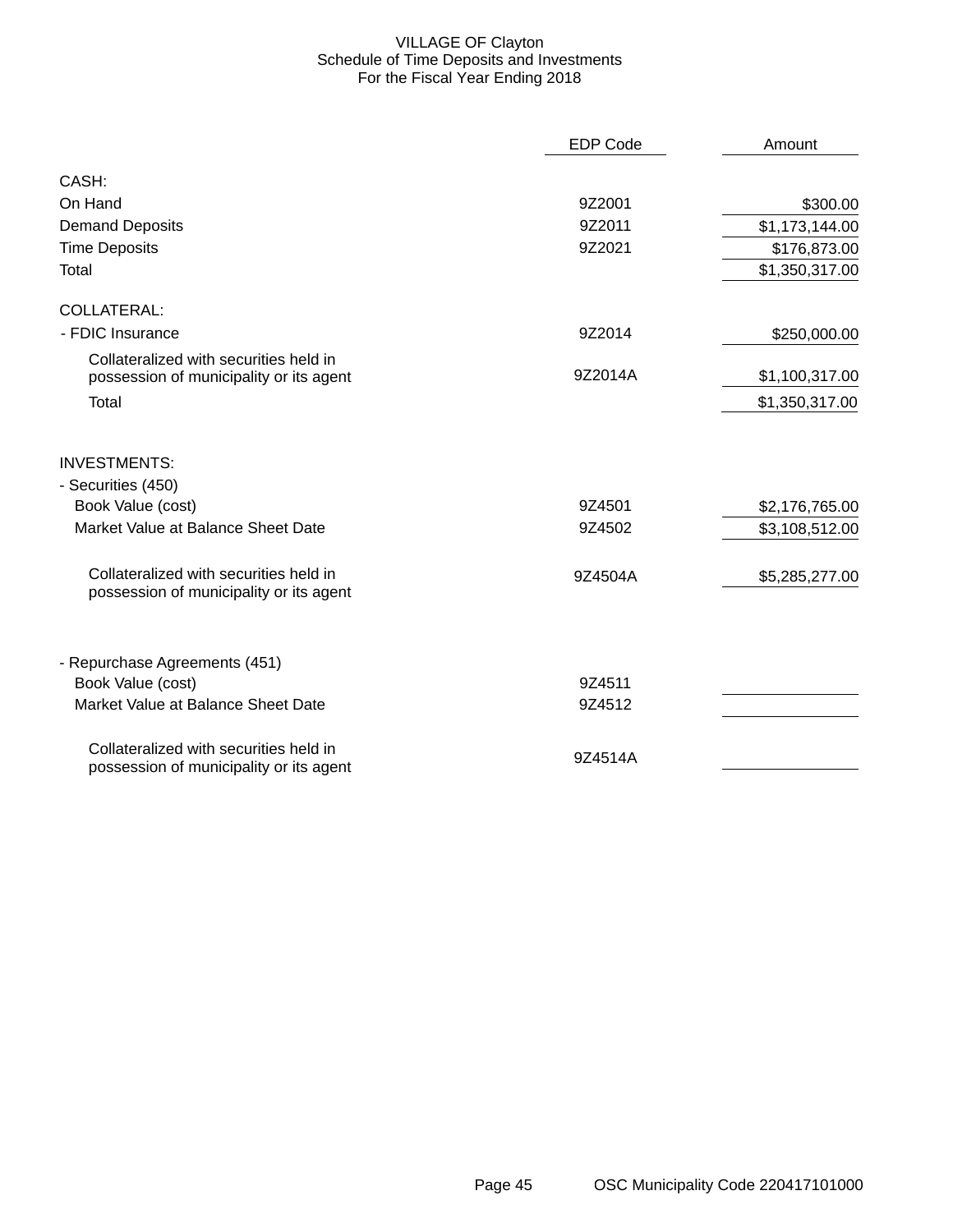#### VILLAGE OF Clayton Bank Reconciliation For the Fiscal Year Ending 2018

# Include All Checking, Savings and C.D. Accounts

| <b>Bank</b><br>Account<br>Number | Bank<br>Balance                    | Add:<br>Deposit<br>In Transit | Less:<br>Outstanding<br>Checks |           | Adjusted<br>Bank<br><b>Balance</b> |
|----------------------------------|------------------------------------|-------------------------------|--------------------------------|-----------|------------------------------------|
| *****-0043                       | \$1,187,984                        | \$11,302                      |                                | \$179,080 | \$1,020,206                        |
| *****-5349                       | \$176,873                          | \$0                           |                                | \$0       | \$176,873                          |
| *****-0146                       | \$425,987                          | \$0                           |                                | \$275,496 | \$150,491                          |
| *****-0050                       | \$126,164                          | \$250                         |                                | \$0       | \$126,414                          |
| *****-5669                       | \$6,448                            | \$0                           |                                | \$4,000   | \$2,448                            |
| *****-8983                       | \$1,003,308                        | \$0                           |                                | \$0       | \$1,003,308                        |
|                                  | <b>Total Adjusted Bank Balance</b> |                               |                                |           | \$2,479,740                        |
|                                  | <b>Petty Cash</b>                  |                               |                                |           | \$300.00                           |
|                                  | <b>Adjustments</b>                 |                               |                                |           | \$.00                              |
|                                  | <b>Total Cash</b>                  |                               | 9ZCASH                         | $\star$   | \$2,480,040                        |
|                                  | Total Cash Balance All Funds       |                               | 9ZCASHB                        | *         | \$2,480,040                        |

\* Must be equal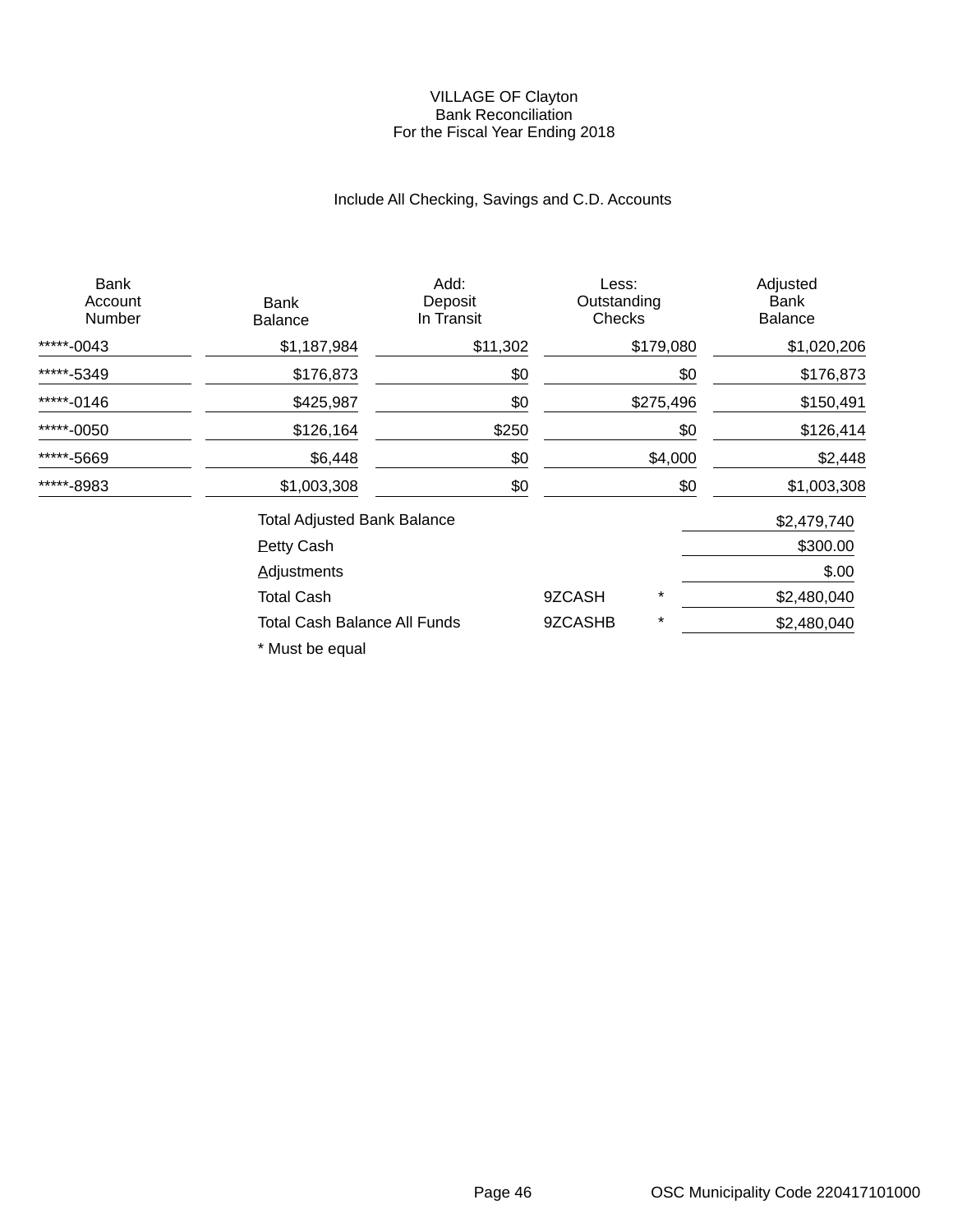#### VILLAGE OF Clayton Local Government Questionnaire For the Fiscal Year Ending 2018

|     |                                                                                                             | Response |
|-----|-------------------------------------------------------------------------------------------------------------|----------|
|     | 1) Does your municipality have a written procurement policy?                                                | Yes      |
|     | 2) Have the financial statements for your municipality been independently audited?                          | Yes      |
|     | If not, are you planning on having an audit conducted?                                                      |          |
| 3)  | Does your local government participate in an insurance pool with other local<br>governments?                | No       |
|     | 4) Does your local government participate in an investment pool with other<br>local governments?            | No.      |
|     | 5) Does your municipality have a Length of Service Award Program (LOSAP)<br>for volunteer firefighters?     | No.      |
|     | 6) Does your municipality have a Capital Plan?                                                              | Yes      |
|     | 7) Has your municipality prepared and documented a risk assessment plan?                                    | Yes      |
|     | If yes, has your municipality used the results to design the system of internal<br>controls?                | Yes      |
| 8). | Have you had a change in chief executive or chief fiscal officer during the<br>last year?                   | No       |
| 9)  | Has your Local Government adopted an investment policy as required by<br>General Municipal Law, Section 39? | Yes      |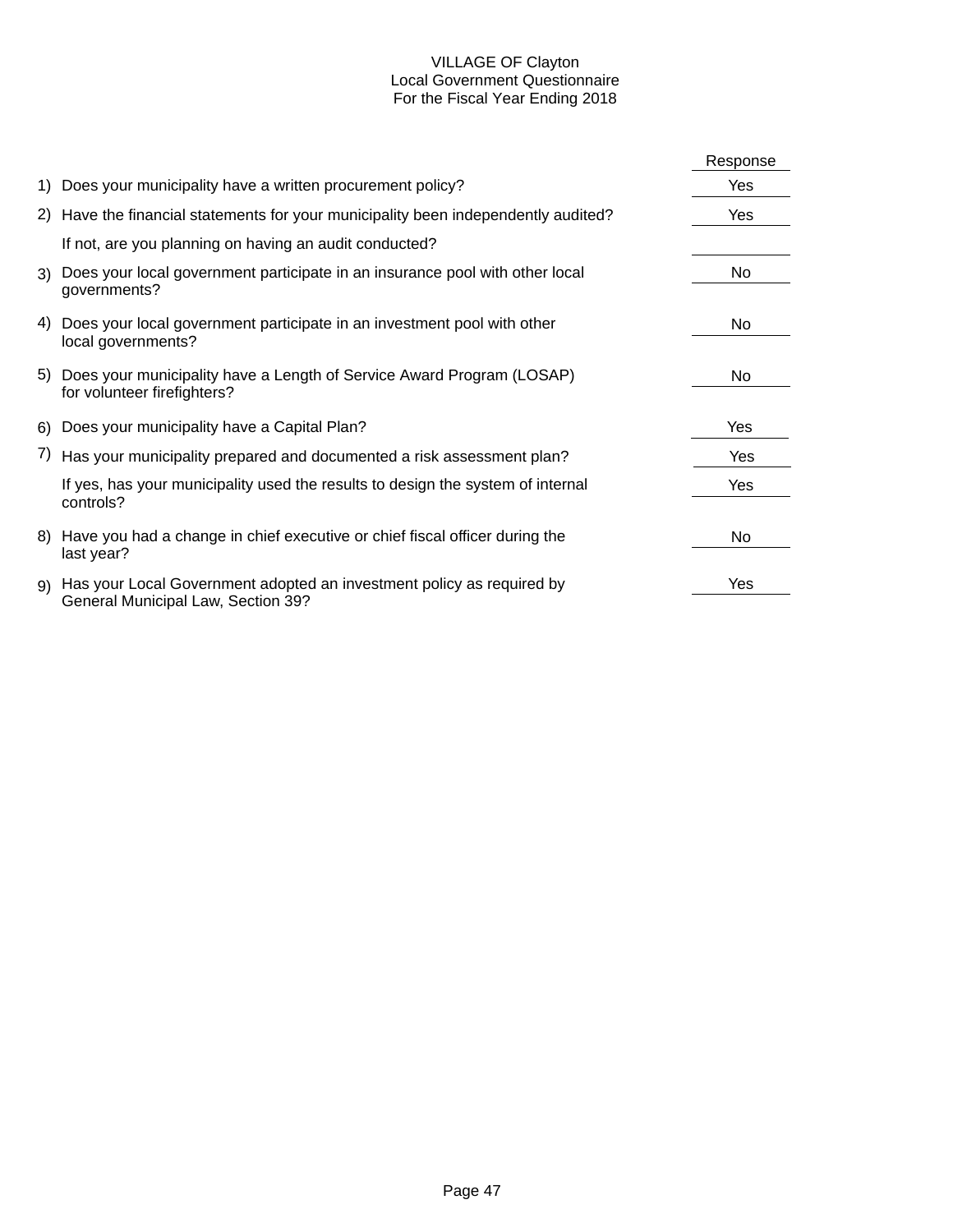#### VILLAGE OF Clayton Employee and Retiree Benefits For the Fiscal Year Ending 2018

|                        | <b>Total Full Time Employees:</b>                                           | 20                                                 |                                              |                                              |               |
|------------------------|-----------------------------------------------------------------------------|----------------------------------------------------|----------------------------------------------|----------------------------------------------|---------------|
|                        | <b>Total Part Time Employees:</b>                                           | 17                                                 |                                              |                                              |               |
| <b>Account</b><br>Code | <b>Description</b>                                                          | <b>Total</b><br><b>Expenditures</b><br>(All Funds) | # of Full<br><b>Time</b><br><b>Employees</b> | # of Part<br><b>Time</b><br><b>Employees</b> | # of Retirees |
| 90108                  | <b>State Retirement System</b>                                              | \$143,586.00                                       | 20                                           | 5                                            |               |
| 90158                  | Police and Fire Retirement                                                  |                                                    |                                              | 2                                            |               |
| 90258                  | <b>Local Pension Fund</b>                                                   |                                                    |                                              |                                              |               |
| 90308                  | Social Security                                                             | \$79,660.00                                        | 20                                           | 17                                           |               |
| 90408                  | Worker's Compensation<br>Insurance                                          | \$69,315.00                                        | 20                                           | 17                                           |               |
| 90458                  | Life Insurance                                                              |                                                    |                                              |                                              |               |
| 90508                  | Unemployment Insurance                                                      | \$1,504.00                                         |                                              | 4                                            |               |
| 90558                  | <b>Disability Insurance</b>                                                 |                                                    |                                              |                                              |               |
| 90608                  | <b>Hospital and Medical</b><br>(Dental) Insurance                           | \$314,339.00                                       | 17                                           |                                              |               |
| 90708                  | <b>Union Welfare Benefits</b>                                               |                                                    |                                              |                                              |               |
|                        | 90858 Supplemental Benefit Payment to<br>Disabled Fire Fighters             |                                                    |                                              |                                              |               |
| 91890                  | <b>Other Employee Benefits</b>                                              | \$7,956.00                                         | $\overline{17}$                              | 3                                            |               |
|                        | <b>Total</b>                                                                | \$616,360.00                                       |                                              |                                              |               |
|                        | <b>Computed Total From Financial</b><br>Section (comparative purposes only) | \$616,360.00                                       |                                              |                                              |               |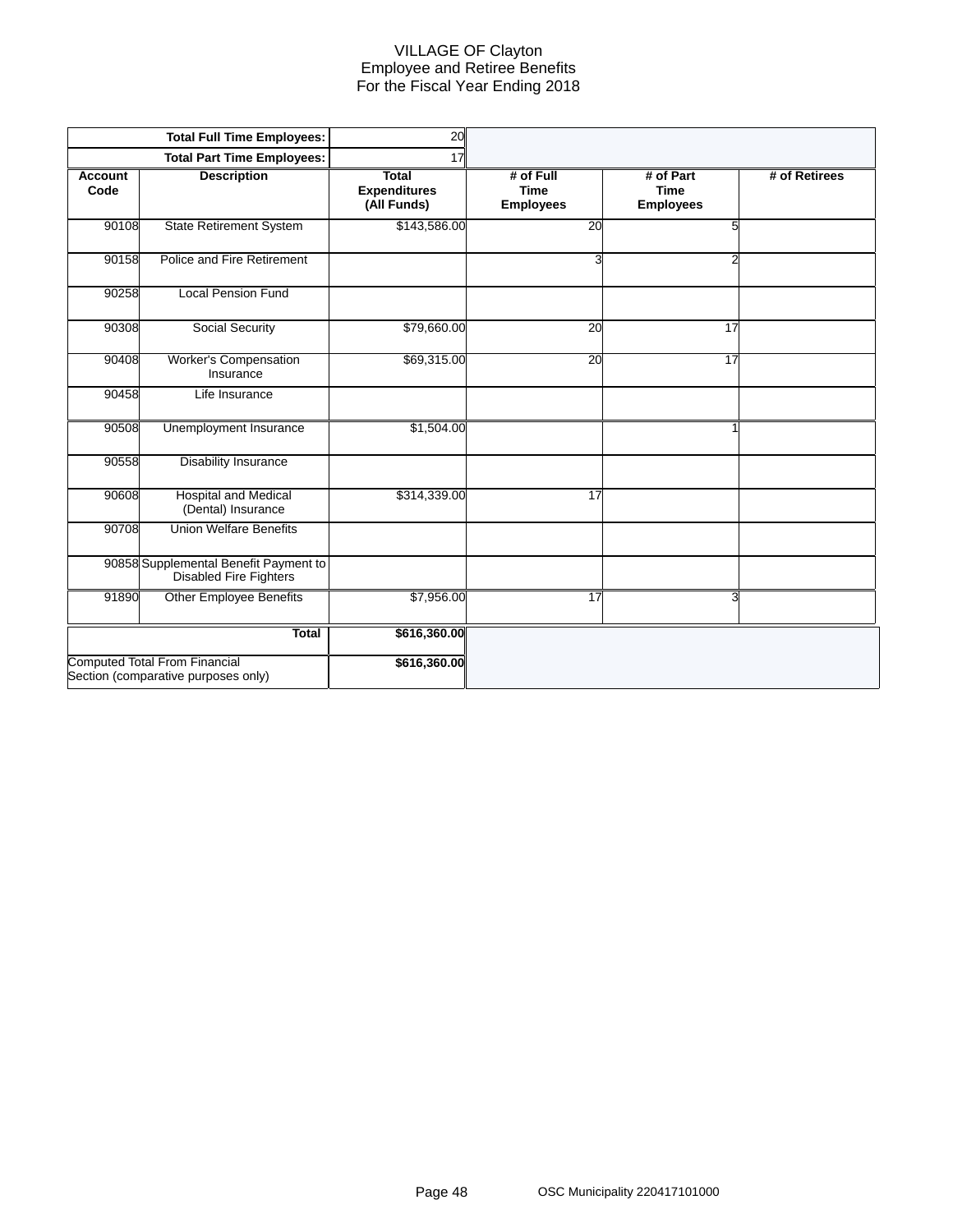#### VILLAGE OF Clayton Energy Costs and Consumption For the Fiscal Year Ending 2018

| <b>Energy Type</b> | <b>Total</b><br><b>Expenditures</b> | <b>Total Volume</b> | Units Of<br><b>Measure</b> | <b>Alternative</b><br><b>Units Of</b><br><b>Measure</b> |
|--------------------|-------------------------------------|---------------------|----------------------------|---------------------------------------------------------|
| Gasoline           |                                     |                     | gallons                    |                                                         |
| <b>Diesel Fuel</b> |                                     |                     | gallons                    |                                                         |
| Fuel Oil           | \$11,269                            | 4,947               | gallons                    |                                                         |
| <b>Natural Gas</b> |                                     |                     | cubic feet                 |                                                         |
| Electricity        | \$49,062                            | 268,941             | kilowatt-hours             |                                                         |
| Coal               |                                     |                     | tons                       |                                                         |
| Propane            | \$93                                | 95                  | gallons                    |                                                         |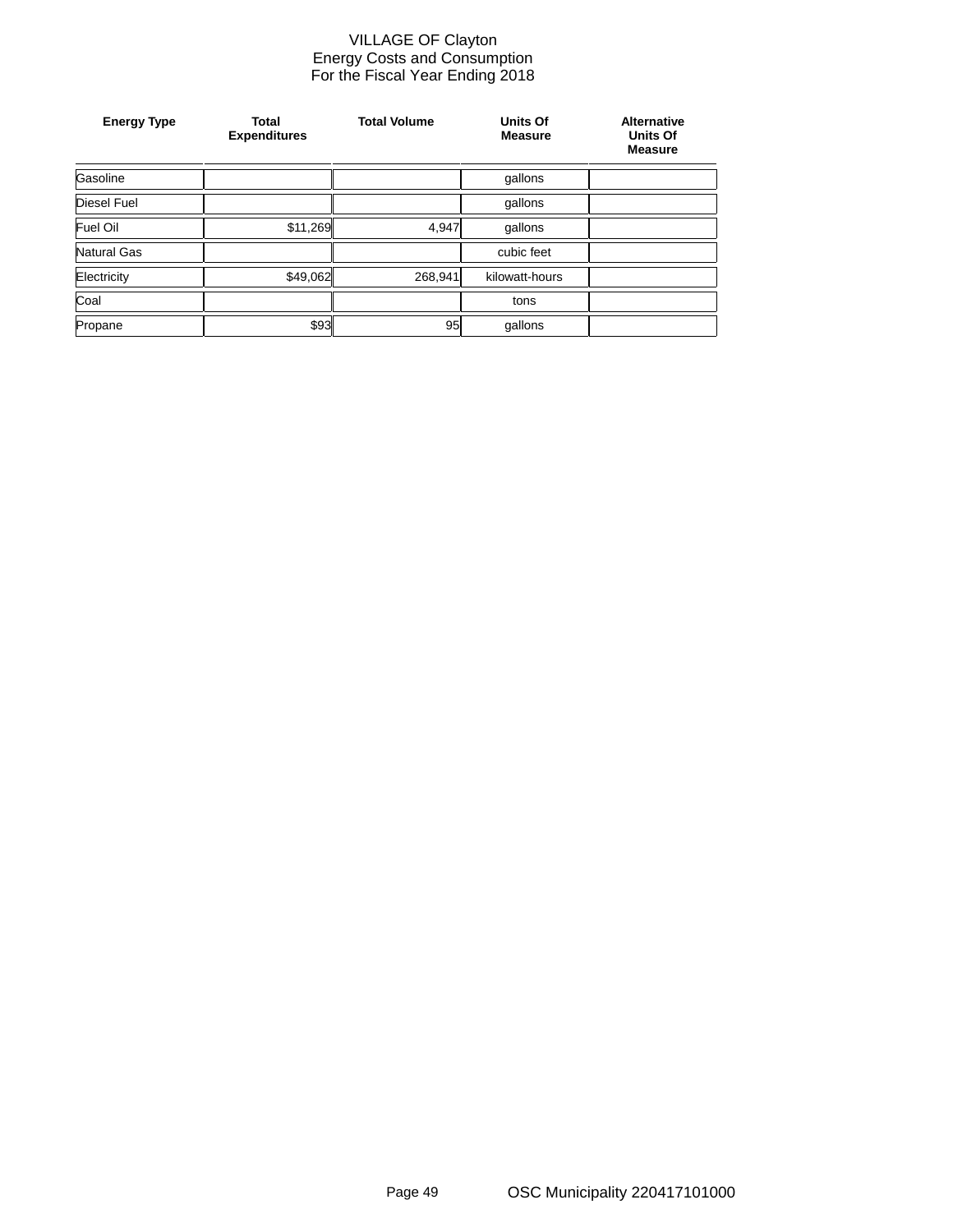# CERTIFICATION OF CHIEF FISCAL OFFICER

and filed by means of electronic data transmission. I, Geneva Phelps-Miller exceeding the restrict of the Chief Fiscal Officer of By entering the personal identification number assigned by the Office of the State Comptroller to me as the Village of Clayton **the information provided in the annual** that the information provided in the annual the Chief Fiscal Officer of the Village of Clayton **the Chief Chief Chief Chief Chief Chief Chief Chief Chief Chief Chief Chief Chief Chief Chief Chief Chief Chief Chief Chief Chief Chief Chief Chief Chief Chief Chief Chie** annual financial report, I am evidencing my express intent to authenticate my certification of the my signature for use in conjunction with the filing of the Village of Clayton's , is TRUE and correct to the best of my knowledge and belief. financial report of the Village of Clayton (in the fiscal year ended 05/31/2018) Village of Clayton's annual financial report for the fiscal year ended 05/31/2018

EFPR Solutions Geneva Phelps-Miller Name of Report Preparer if different than Chief Fiscal Officer

(585) 427-8900 Treasurer Telephone Number **Title** 

Name

425 Mary Street, Clayton, NY 13624 Official Address

08/28/2018 (315) 686-5552 Date of Certification **Date of Certification** Official Telephone Number